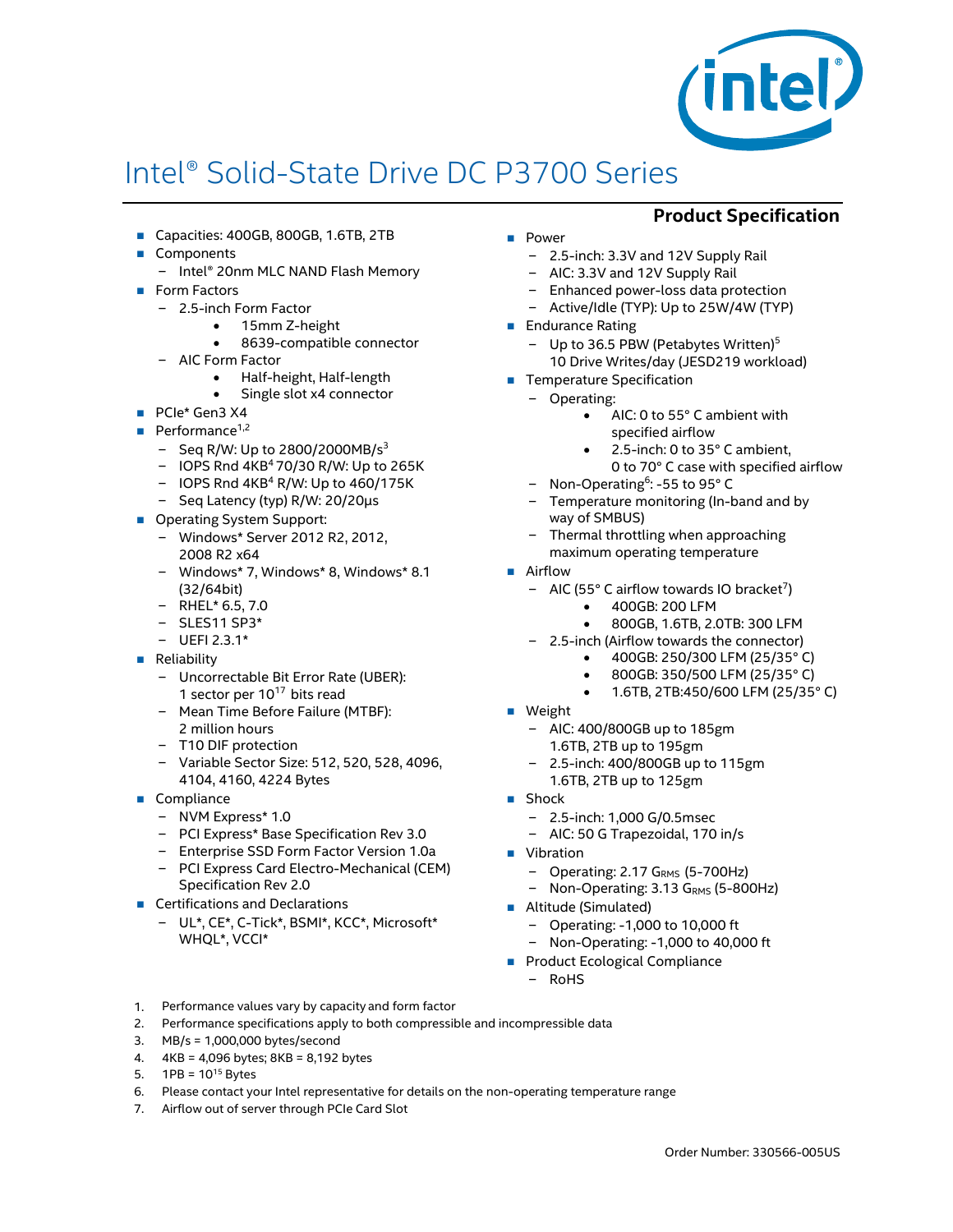*Intel® Solid-State Drive DC P3700 Series*



### **Ordering Information**

Contact your local Intel sales representative for ordering information.

INFORMATION IN THIS DOCUMENT IS PROVIDED IN CONNECTION WITH INTEL PRODUCTS. NO LICENSE, EXPRESS OR IMPLIED, BY ESTOPPEL OR OTHERWISE, TO ANY INTELLECTUAL PROPERTY RIGHTS IS GRANTED BY THIS DOCUMENT. EXCEPT AS PROVIDED IN INTEL'S TERMS AND CON-DITIONS OF SALE FOR SUCH PRODUCTS, INTEL ASSUMES NO LIABILITY WHATSOEVER AND INTEL DISCLAIMS ANY EXPRESS OR IMPLIED WARRANTY, RELATING TO SALE AND/OR USE OF INTEL PRODUCTS INCLUDING LIABILITY OR WARRANTIES RELATING TO FITNESS FOR A PARTICULAR PURPOSE, MERCHANTABILITY, OR INFRINGEMENT OF ANY PATENT, COPYRIGHT OR OTHER INTELLECTUAL PROPERTY RIGHT.

UNLESS OTHERWISE AGREED IN WRITING BY INTEL, THE INTEL PRODUCTS ARE NOT DESIGNED NOR INTENDED FOR ANY APPLICATION IN WHICH THE FAILURE OF THE INTEL PRODUCT COULD CREATE A SITUATION WHERE PERSONAL INJURY OR DEATH MAY OCCUR.

Intel may make changes to specifications and product descriptions at any time, without notice. Designers must not rely on the absence or characteristics of any features or instructions marked "reserved" or "undefined." Intel reserves these for future definition and shall have no responsibility whatsoever for conflicts or incompatibilities arising from future changes to them. The information here is subject to change without notice. Do not finalize a design with this information.

The products described in this document may contain design defects or errors known as errata which may cause the product to deviate from published specifications. Current characterized errata are available on request.

Contact your local Intel sales office or your distributor to obtain the latest specifications and before placing your product order. This document contains information on products in the design phase of development.

Copies of documents which have an order number and are referenced in this document, or other Intel literature, may be obtained by calling 1-800-548-4725, or go to: http://www.intel.com/design/literature.htmIntel and the Intel logo are trademarks of Intel Corporation in the U.S. and other countries.

\*Other names and brands may be claimed as the property of others. Copyright © 2014 Intel Corporation. All rights reserved.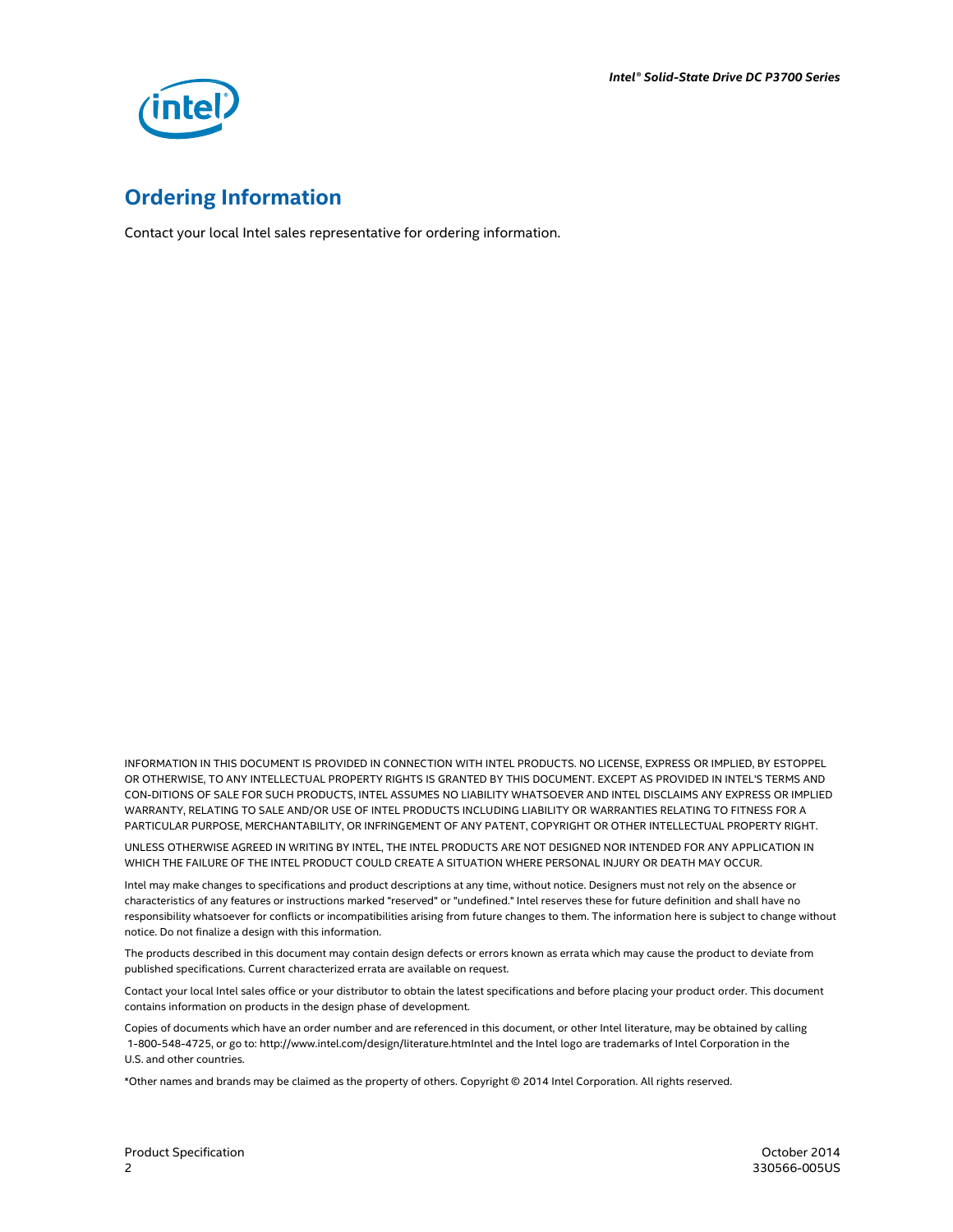

## **Contents**

| 1          |            |  |  |  |  |
|------------|------------|--|--|--|--|
|            | 1.1        |  |  |  |  |
|            | 1.2        |  |  |  |  |
| 2          |            |  |  |  |  |
|            | 2.1        |  |  |  |  |
|            | 2.2        |  |  |  |  |
|            | 2.3        |  |  |  |  |
|            | 2.4        |  |  |  |  |
|            | 2.5        |  |  |  |  |
|            | 2.6        |  |  |  |  |
|            | 2.7        |  |  |  |  |
|            | 2.8        |  |  |  |  |
|            | 2.9        |  |  |  |  |
|            | 2.10       |  |  |  |  |
|            | 2.11       |  |  |  |  |
| 3          |            |  |  |  |  |
| 4          |            |  |  |  |  |
|            | 4.1        |  |  |  |  |
|            | 4.2        |  |  |  |  |
| 5          |            |  |  |  |  |
|            | 5.1        |  |  |  |  |
|            | 5.2        |  |  |  |  |
|            | 5.3        |  |  |  |  |
|            | 5.4        |  |  |  |  |
|            | 5.5        |  |  |  |  |
|            | 5.6        |  |  |  |  |
|            | 5.7        |  |  |  |  |
| 6          |            |  |  |  |  |
| 7          |            |  |  |  |  |
|            | Appendix A |  |  |  |  |
|            | Appendix B |  |  |  |  |
|            | Appendix C |  |  |  |  |
|            | Appendix D |  |  |  |  |
|            | Appendix E |  |  |  |  |
|            |            |  |  |  |  |
| Appendix F |            |  |  |  |  |

### **Figures**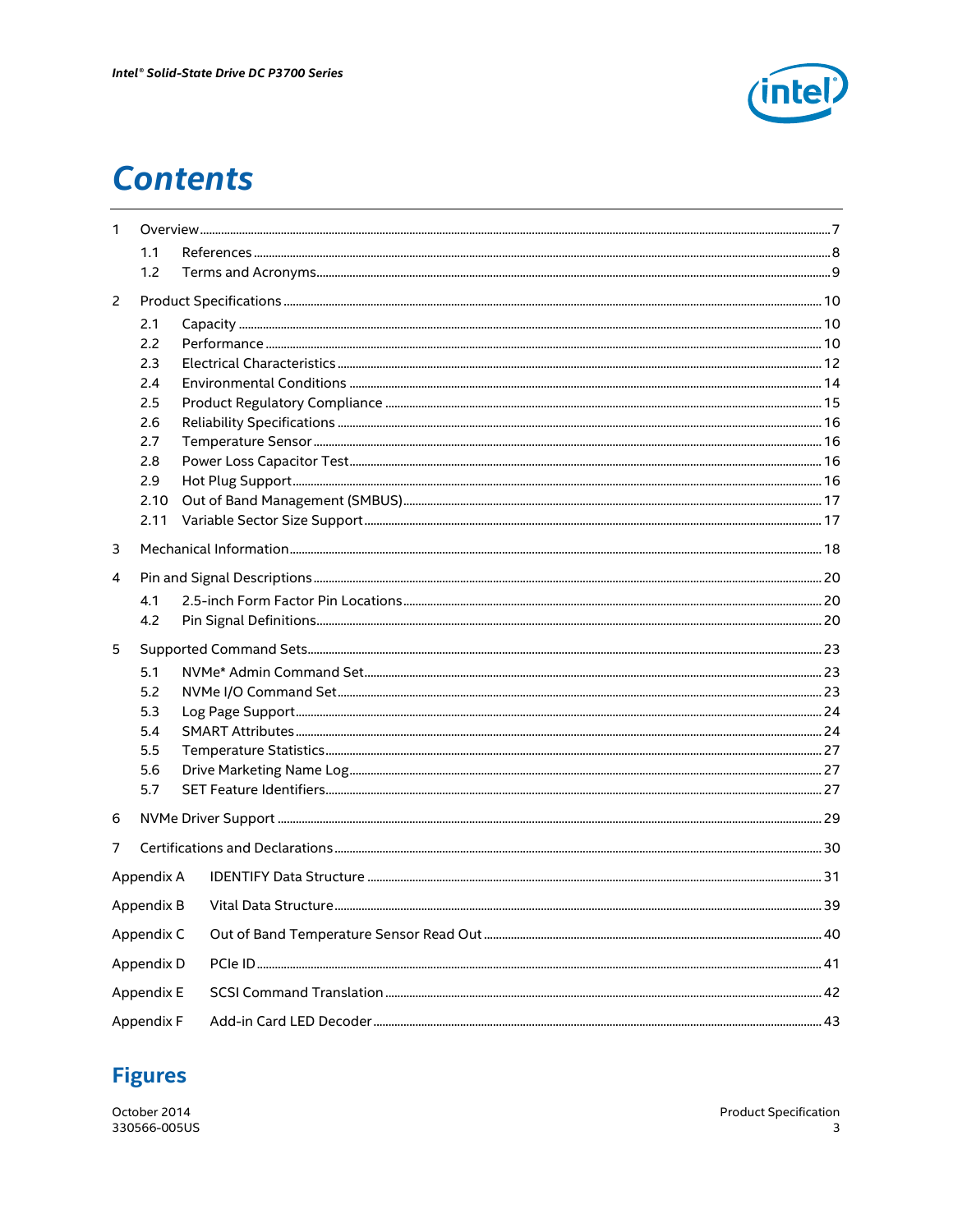## **Tables**

| Table 1: |  |
|----------|--|
| Table 2: |  |
| Table 3: |  |
| Table 4: |  |
| Table 5: |  |
| Table 6: |  |
| Table 7: |  |
| Table 8: |  |
| Table 9: |  |
|          |  |
|          |  |
|          |  |
|          |  |
|          |  |
|          |  |
|          |  |
|          |  |
|          |  |
|          |  |
|          |  |
|          |  |
|          |  |
|          |  |
|          |  |
|          |  |
|          |  |
|          |  |
|          |  |
|          |  |
|          |  |
|          |  |
|          |  |
|          |  |
|          |  |
|          |  |
|          |  |
|          |  |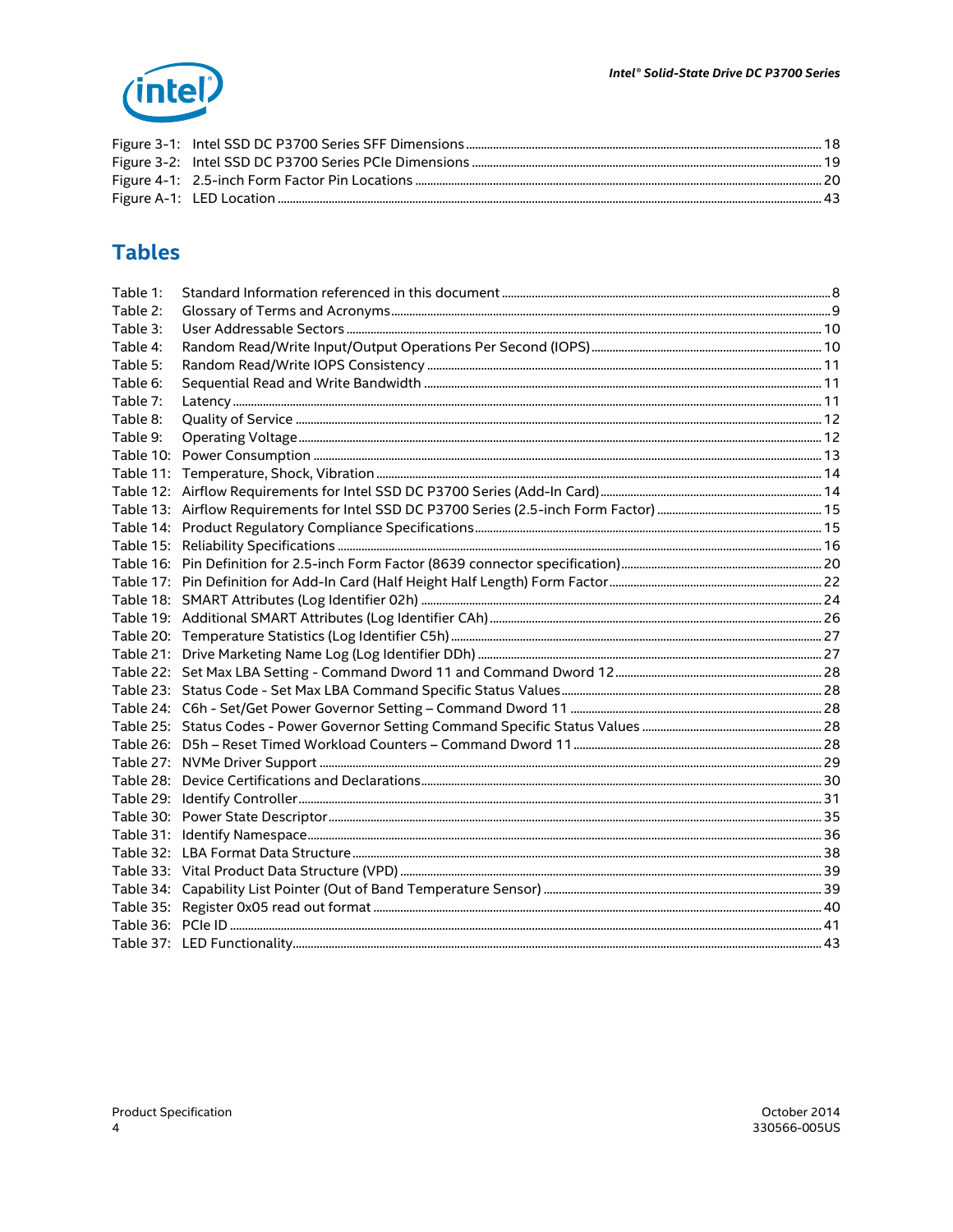

## *Revision History*

| <b>Revision</b><br><b>Number</b> | <b>Description</b>                                                                                                                               | <b>Revision Date</b> |
|----------------------------------|--------------------------------------------------------------------------------------------------------------------------------------------------|----------------------|
| 001                              | • Initial release                                                                                                                                | June 2014            |
| 002                              | • Driver and temperature updates<br>• Updated performance information                                                                            | <b>July 2014</b>     |
| 003                              | • Updated power number for 400GB<br>• Update driver/OS support list                                                                              | September 2014       |
| 004                              | • Endurance rating corrected                                                                                                                     | September 2014       |
| 005                              | • Added clarification in SMART critical warning<br>• Corrected error is QoS percentile<br>• Modified power governor setting target for 01 and 02 | October 2014         |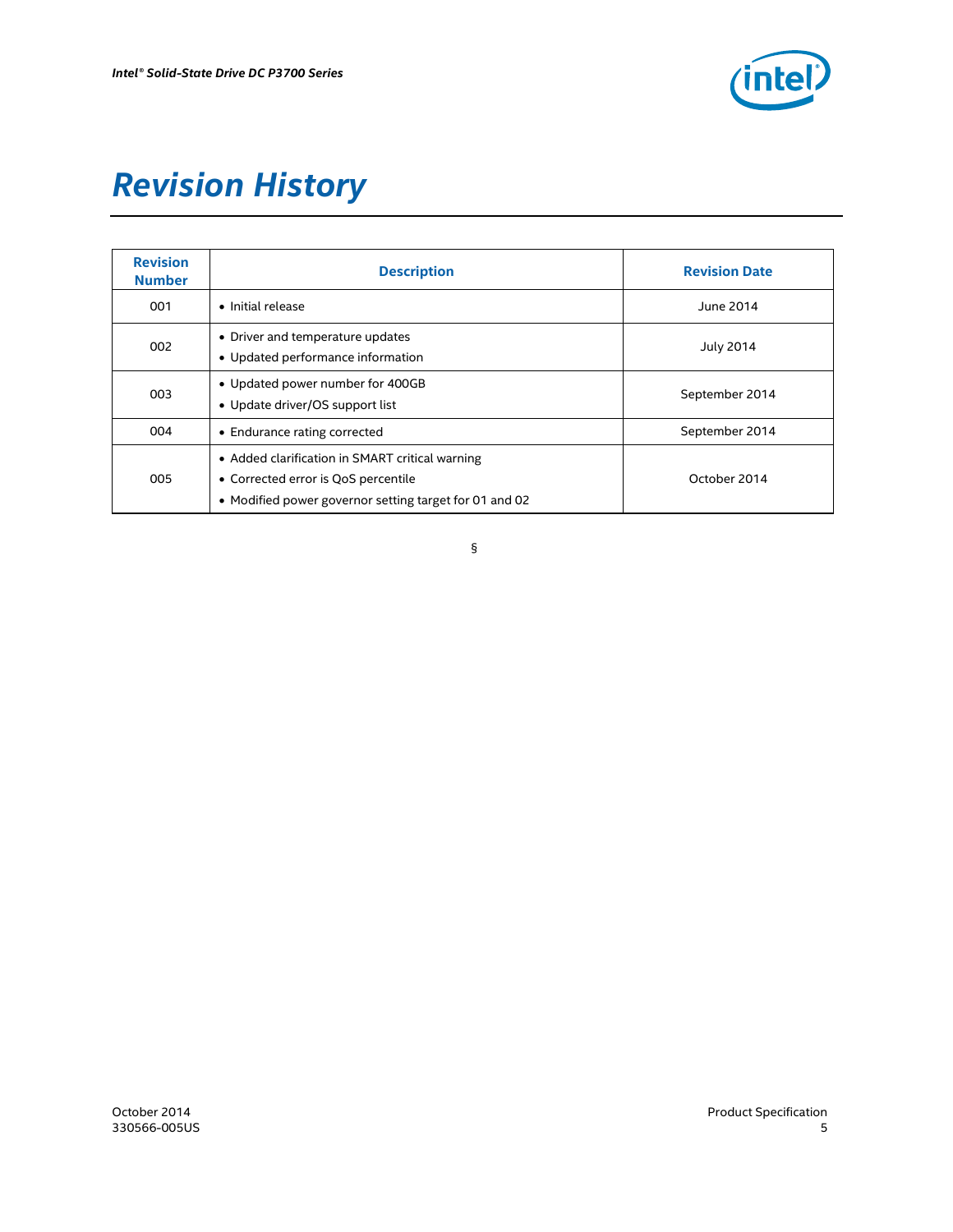

This page intentionally left blank.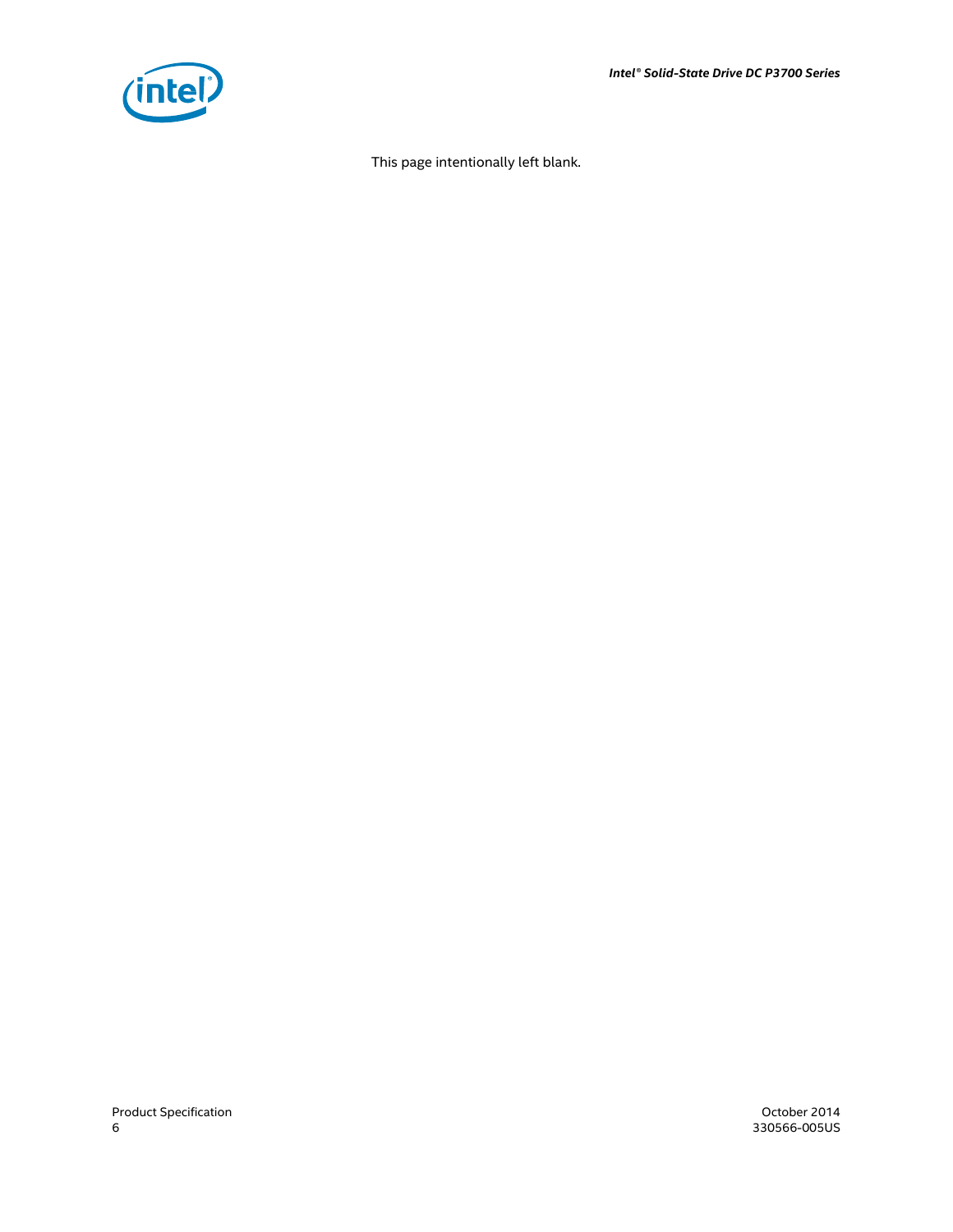

## <span id="page-6-0"></span>*1 Overview*

This document describes the specifications and capabilities of the Intel® Solid-State Drive (SSD) Data Center P3700 Series.

P3700 Series is a PCIe Gen3 SSD architected with the new high performance controller interface – NVMe (Non-Volatile Memory express) delivering leading performance, low latency and Quality of Service. Matching the performance with world-class reliability and endurance, P3700 Series offers a range of capacity – 400GB, 800GB, 1.6TB and 2TB in both Add-In card and 2.5-inch form factor.

With PCIe Gen3 support and NVMe queuing interface, the P3700 Series delivers excellent sequential read performance of up to 2.8GB/s and sequential write speeds of up to 2.0GB/s. P3700 Series delivers very high random read IOPS of 460K and random write IOPS of 175K for 4KB operations. Taking advantage of the direct path from the storage to the CPU by means of NVMe, P3700 Series exhibits low latency of less than 20 μs for sequential access to the SSD.

P3700 Series also includes High Endurance Technology (HET), which combines NAND silicon enhancements and SSD NAND management techniques to extend SSD write endurance up to 10 drive writes per day for 5 years.

The 2.5-inch P3700 Series takes advantage of the 8639 connector and provides hot-pluggable removal and insertion providing in-service replacement options.

P3700 Series includes these key features:

- Consistently High IOPS and throughput
- Sustained low latency
- High Endurance Technology (HET)
- Variable Sector Size and End-to-End data-path protection
- Enhanced power-loss data protection
- Power loss protection capacitor self-test
- Out of band management
- Thermal throttling and monitoring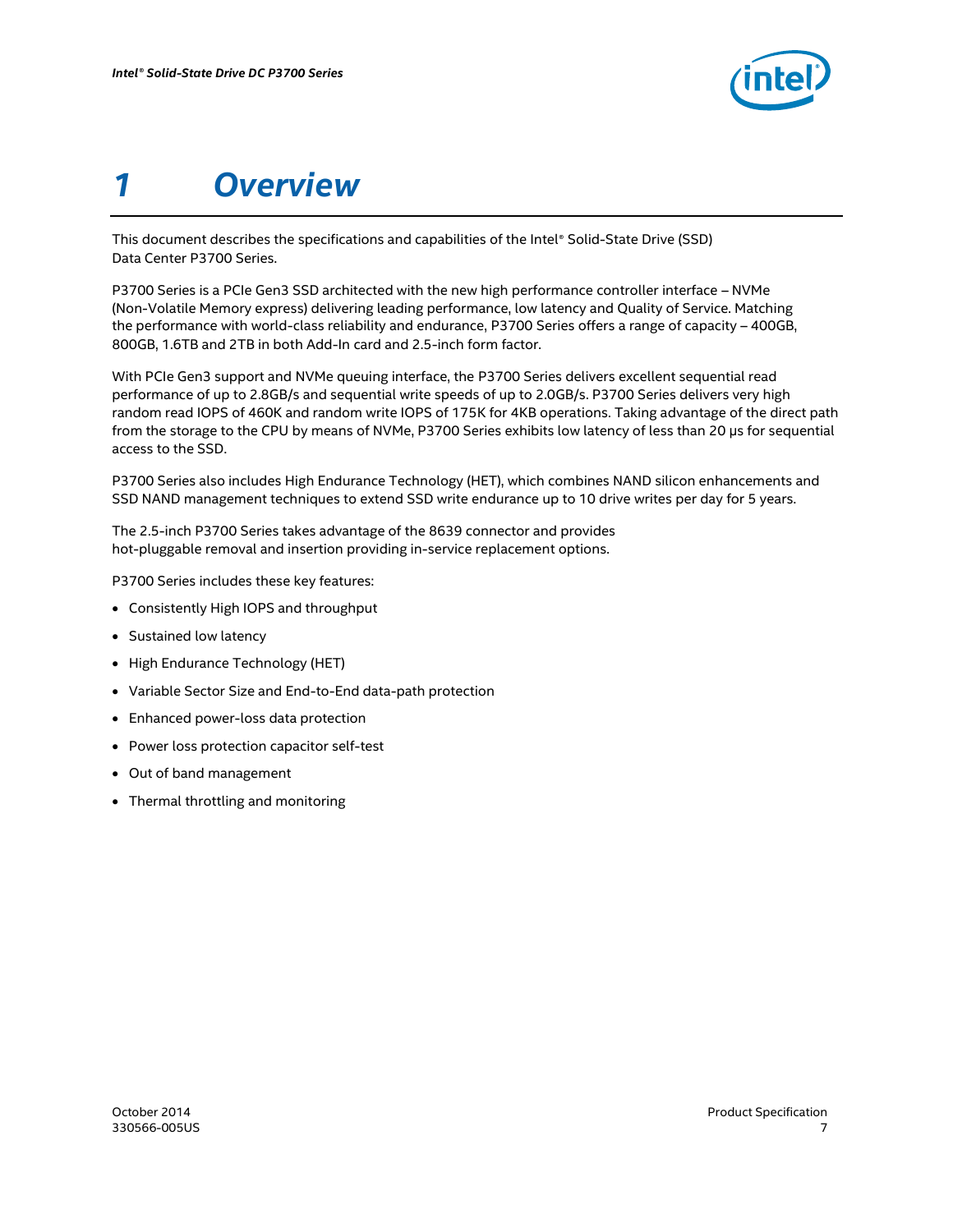

### <span id="page-7-0"></span>**1.1 References**

#### **Table 1: Standard Information referenced in this document**

| <b>Date</b>                                  | <b>Title</b>                                                                                                                                                                                                                                                                                                                                                                                                                                                 | <b>Location</b>                                                                                          |
|----------------------------------------------|--------------------------------------------------------------------------------------------------------------------------------------------------------------------------------------------------------------------------------------------------------------------------------------------------------------------------------------------------------------------------------------------------------------------------------------------------------------|----------------------------------------------------------------------------------------------------------|
| Jan 2013                                     | Enterprise SSD Form Factor Version 1.0a                                                                                                                                                                                                                                                                                                                                                                                                                      | http://www.ssdformfactor.org                                                                             |
| Feb 2012                                     | NVMe Revision 1.0c                                                                                                                                                                                                                                                                                                                                                                                                                                           | http://www.nvmexpress.org                                                                                |
| Nov 2010                                     | PCIe Base Specification Revision 3.0                                                                                                                                                                                                                                                                                                                                                                                                                         | http://pcisig.com                                                                                        |
| <b>July 2012</b>                             | Solid-State Drive (SSD) Requirements and Endurance Test<br>Method (JESD219)                                                                                                                                                                                                                                                                                                                                                                                  | http://www.jedec.org/standards-<br>documents/results/jesd219                                             |
| Sept 2010                                    | Solid-State Drive (SSD) Requirements and Endurance Test<br>Method (JESD218)                                                                                                                                                                                                                                                                                                                                                                                  | http://www.jedec.org/standards-<br>documents/docs/jesd218/                                               |
| Dec 2008                                     | <b>VCCI</b>                                                                                                                                                                                                                                                                                                                                                                                                                                                  | http://www.vcci.jp/vcci_e/                                                                               |
| June 2009                                    | RoHS                                                                                                                                                                                                                                                                                                                                                                                                                                                         | http://gdms.intel.com/<br>Click Search MDDS Database and<br>search for material description<br>datasheet |
| 1995<br>1996<br>1995<br>1995<br>1997<br>1994 | International Electrotechnical Commission EN 61000<br>4-2 (Electrostatic discharge immunity test)<br>4-3 (Radiated, radio-frequency, electromagnetic field immunity<br>test)<br>4-4 (Electrical fast transient/burst immunity test)<br>4-5 (Surge immunity test)<br>4-6 (Immunity to conducted disturbances, induced by radio-<br>frequency fields)<br>4-11 (Voltage Variations, voltage dips, short interruptions and<br>voltage variations immunity tests) | http://www.iec.ch/                                                                                       |
| 1995                                         | <b>ENV 50204</b><br>(Radiated electromagnetic field from digital radio telephones)                                                                                                                                                                                                                                                                                                                                                                           | http://www.dbicorporation.com/<br>radimmun.htm/                                                          |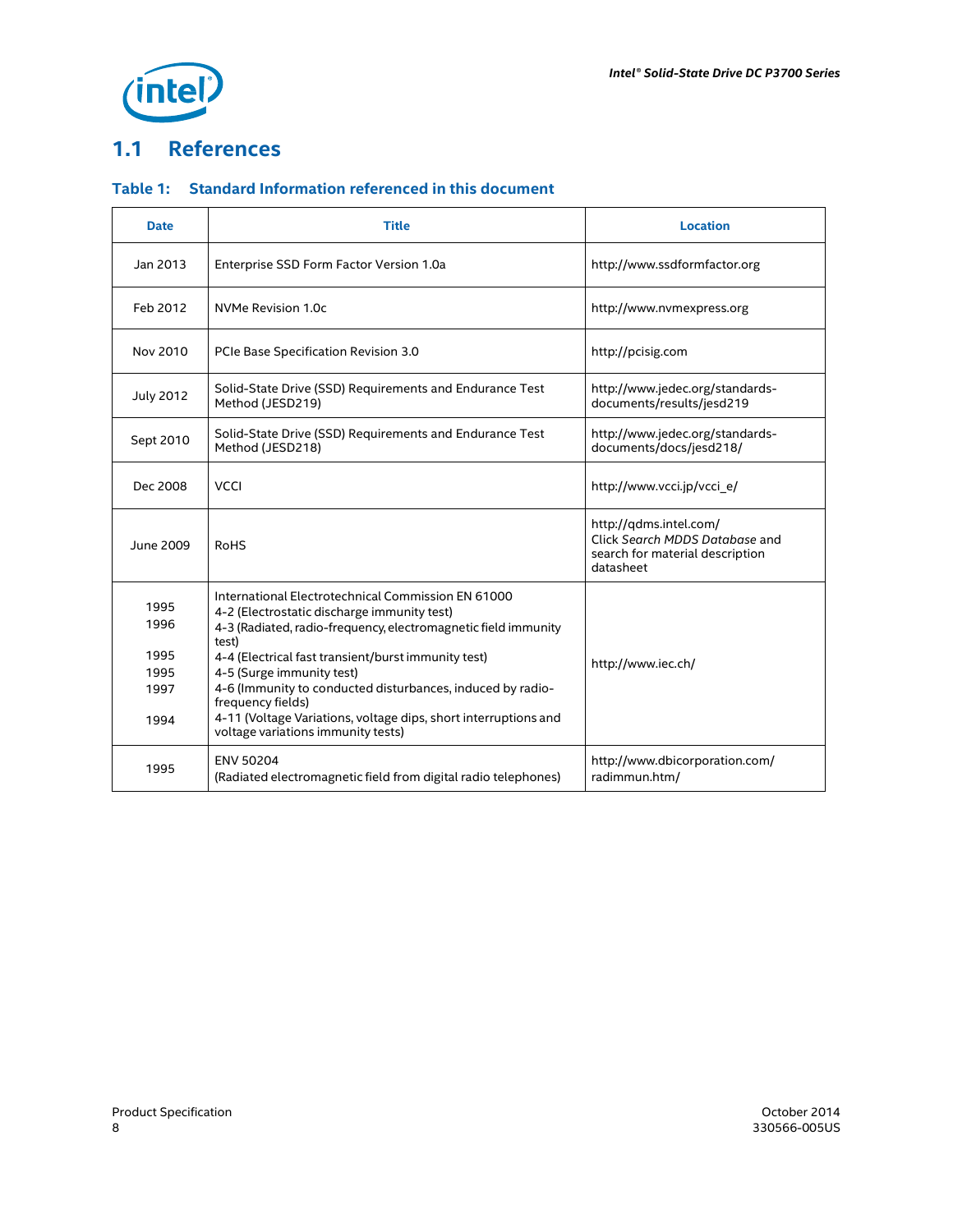

## <span id="page-8-0"></span>**1.2 Terms and Acronyms**

#### **Table 2: Glossary of Terms and Acronyms**

| <b>Term</b>   | <b>Definition</b>                                                                                                                                                                                          |
|---------------|------------------------------------------------------------------------------------------------------------------------------------------------------------------------------------------------------------|
| <b>ATA</b>    | Advanced Technology Attachment                                                                                                                                                                             |
| <b>CRC</b>    | Cyclic Redundancy Check                                                                                                                                                                                    |
| <b>DAS</b>    | Device Activity Signal                                                                                                                                                                                     |
| <b>DMA</b>    | <b>Direct Memory Access</b>                                                                                                                                                                                |
| <b>ECC</b>    | <b>Error Correction Code</b>                                                                                                                                                                               |
| <b>EEPROM</b> | Electrically Erasable Programmable Read Only Memory                                                                                                                                                        |
| <b>EXT</b>    | Extended                                                                                                                                                                                                   |
| <b>FPDMA</b>  | <b>First Party Direct Memory Access</b>                                                                                                                                                                    |
| GB            | Gigabyte<br>Note: The total usable capacity of the SSD may be less than the total physical capacity because a<br>small portion of the capacity is used for NAND flash management and maintenance purposes. |
| Gb            | Gigabit                                                                                                                                                                                                    |
| HDD           | Hard Disk Drive                                                                                                                                                                                            |
| <b>HET</b>    | High Endurance Technology                                                                                                                                                                                  |
| <b>KB</b>     | Kilobyte                                                                                                                                                                                                   |
| I/O           | Input/Output                                                                                                                                                                                               |
| <b>IOPS</b>   | Input/Output Operations Per Second                                                                                                                                                                         |
| <b>ISO</b>    | International Standards Organization                                                                                                                                                                       |
| LBA           | Logical Block Address                                                                                                                                                                                      |
| <b>MB</b>     | Megabyte (1,000,000 bytes)                                                                                                                                                                                 |
| <b>MLC</b>    | Multi-level Cell                                                                                                                                                                                           |
| <b>MTBF</b>   | Mean Time Between Failures                                                                                                                                                                                 |
| <b>NOP</b>    | No Operation                                                                                                                                                                                               |
| <b>NVMe</b>   | Non-Volatile Memory Express                                                                                                                                                                                |
| PB            | Petabyte                                                                                                                                                                                                   |
| <b>PCB</b>    | <b>Printed Circuit Board</b>                                                                                                                                                                               |
| <b>RDT</b>    | <b>Reliability Demonstration Test</b>                                                                                                                                                                      |
| <b>RMS</b>    | Root Mean Square                                                                                                                                                                                           |
| SSD           | Solid-State Drive                                                                                                                                                                                          |
| TB            | Terabyte                                                                                                                                                                                                   |
| <b>TYP</b>    | Typical                                                                                                                                                                                                    |
| <b>UBER</b>   | Uncorrectable Bit Error Rate                                                                                                                                                                               |
| <b>VPD</b>    | Vital Product Data                                                                                                                                                                                         |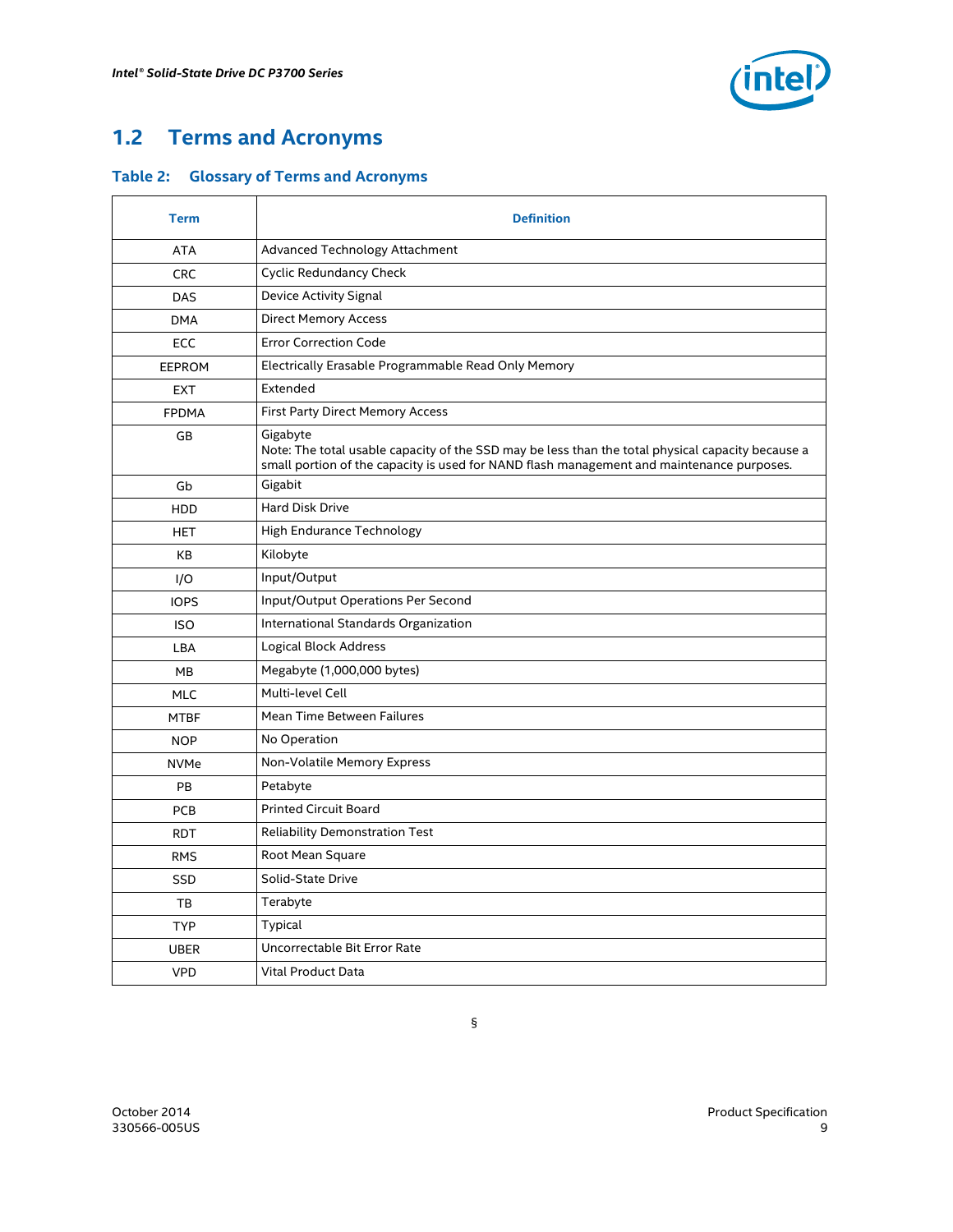

## <span id="page-9-0"></span>*2 Product Specifications*

### <span id="page-9-1"></span>**2.1 Capacity**

#### **Table 3: User Addressable Sectors**

| Intel SSD DC P3700 Series | <b>Unformatted Capacity</b><br>(Total User Addressable Sectors in LBA Mode) |
|---------------------------|-----------------------------------------------------------------------------|
| 400GB                     | 781,422,768                                                                 |
| 800GB                     | 1,562,824,368                                                               |
| $1.6$ TB                  | 3,125,627,568                                                               |
| 2TB                       | 3,907,029,168                                                               |

#### **NOTES:**

1 GB = 1,000,000,000 bytes; 1 sector = 512 bytes or 520 bytes or 528 bytes.

LBA count shown represents total user storage capacity and will remain the same throughout the life of the drive.

The total usable capacity of the SSD may be less than the total physical capacity because a small portion of the capacity is used for NAND media management and maintenance. IDEMA or JEDEC standard is used.

### <span id="page-9-2"></span>**2.2 Performance**

#### **Table 4: Random Read/Write Input/Output Operations Per Second (IOPS)**

| Specification <sup>1</sup>                          | <b>Unit</b> | Intel SSD DC P3700 Series |              |              |         |  |
|-----------------------------------------------------|-------------|---------------------------|--------------|--------------|---------|--|
|                                                     |             | <b>400GB</b>              | <b>800GB</b> | <b>1.6TB</b> | 2TB     |  |
| Random 4KB 70/30 Read/Write<br>(up to) <sup>2</sup> | <b>IOPS</b> | 150,000                   | 200,000      | 240,000      | 265,000 |  |
| Random 8KB 70/30 Read/Write<br>(up to) $3$          | <b>IOPS</b> | 75,000                    | 100,000      | 140,000      | 150,000 |  |
| Random 4KB Read (up to) <sup>2</sup>                | <b>IOPS</b> | 450,000                   | 460,000      | 450,000      | 450,000 |  |
| Random 4KB Write (up to)                            | <b>IOPS</b> | 75,000                    | 90,000       | 150,000      | 175.000 |  |
| Random 8KB Read (up to) <sup>3</sup>                | <b>IOPS</b> | 275,000                   | 285,000      | 290,000      | 295,000 |  |
| Random 8KB Write (up to)                            | <b>IOPS</b> | 32,000                    | 45,000       | 75,000       | 90,000  |  |

#### **NOTES:**

1. Performance measured using IOMeter\* on Windows\* Server 2012 R2 driver with Queue Depth 32 and 4 workers. Measurements are performed on a full Logical Block Address (LBA) span of the drive. Power mode set at 25W.

2. 4KB = 4,096 bytes

3. 8KB = 8,192 bytes

Product Specification **Contract Specification Contract Specification Contract Specification October 2014** 10 330566-005US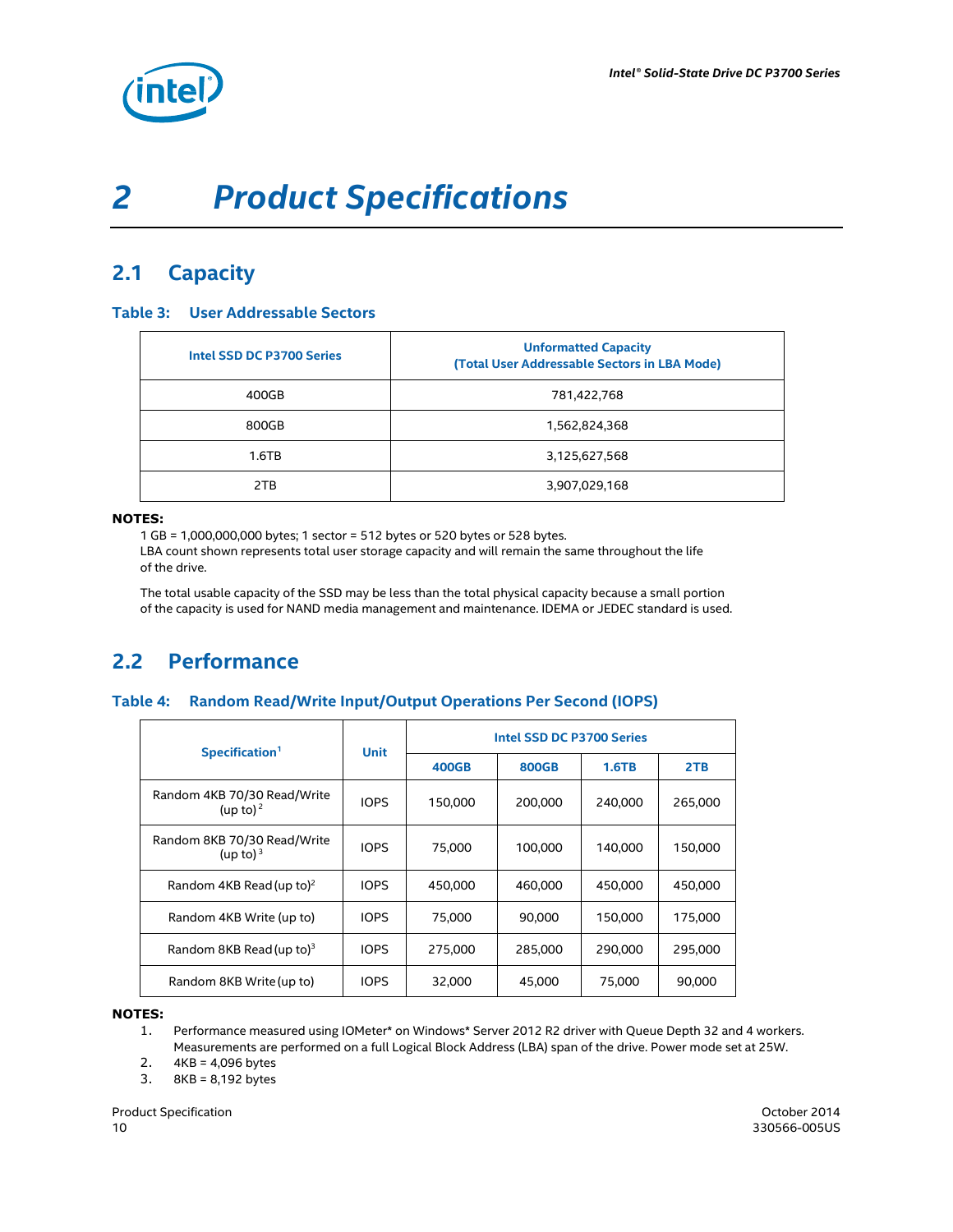

| <b>Specification</b>                 | <b>Unit</b> | <b>Intel SSD DC P3700 Series</b> |              |          |     |
|--------------------------------------|-------------|----------------------------------|--------------|----------|-----|
|                                      |             | <b>400GB</b>                     | <b>800GB</b> | $1.6$ TB | 2TB |
| Random 4KB Read (up to) <sup>2</sup> | $\%$        | 90                               | 90           | 90       | 90  |
| Random 4KB Write (up to)             | $\%$        | 90                               | 90           | 90       | 90  |
| Random 8KB Read (up to) <sup>3</sup> | $\%$        | 90                               | 90           | 90       | 90  |
| Random 8KB Write (up to)             | $\%$        | 90                               | 90           | 90       | 90  |

#### **Table 5: Random Read/Write IOPS Consistency**

#### **NOTES:**

1. Performance consistency measured using IOMeter\* based on Random 4KB with total queue depth of 128, measured as (IOPS in the 99.9th percentile slowest 1-second interval)/(average IOPS during the test). Measurements are performed on a full Logical Block Address (LBA) span of the drive once the workload has reached steady state but including all background activities required for normal operation and data reliability

2. 4KB = 4,096 bytes

3. 8KB = 8,192 bytes

#### **Table 6: Sequential Read and Write Bandwidth**

| <b>Specification</b>                  | Unit | <b>Intel SSD DC P3700 Series</b> |              |          |       |  |
|---------------------------------------|------|----------------------------------|--------------|----------|-------|--|
|                                       |      | <b>400GB</b>                     | <b>800GB</b> | $1.6$ TB | 2TB   |  |
| Sequential Read (up to) <sup>1</sup>  | MB/s | 2,700                            | 2,800        | 2,800    | 2,800 |  |
| Sequential Write (up to) <sup>1</sup> | MB/s | 1,080                            | 1,900        | 1,900    | 2,000 |  |

#### **NOTES:**

1. Performance measured using IOMeter\* with 128 KB (131,072 bytes) of transfer size with Queue Depth 128. Power mode set at 25W.

#### **Table 7: Latency**

| <b>Specification</b>           | Intel SSD DC P3700 Series |  |  |
|--------------------------------|---------------------------|--|--|
| Latency <sup>1</sup> (TYP)     |                           |  |  |
| Read Sequential/Random         | 20/115 µs                 |  |  |
| Write Sequential/Random        | $20/25$ µs                |  |  |
| Power On to Ready <sup>2</sup> | 2.0 sec (TYP)             |  |  |

#### **NOTES:**

1. Device measured using IOMeter. Latency measured using 4 KB (4,096 bytes) transfer size with Queue Depth equal to 1 on a sequential workload using Windows Server 2012 R2 driver. Power mode set at 25W.

2. Power On To Ready time measured from de-assertion of PCIe reset to first interface response. Exception handling like unsafe power shutdown will not be part of this specification. For unsafe shutdown, the time to ready can be up to 10 seconds (TYP).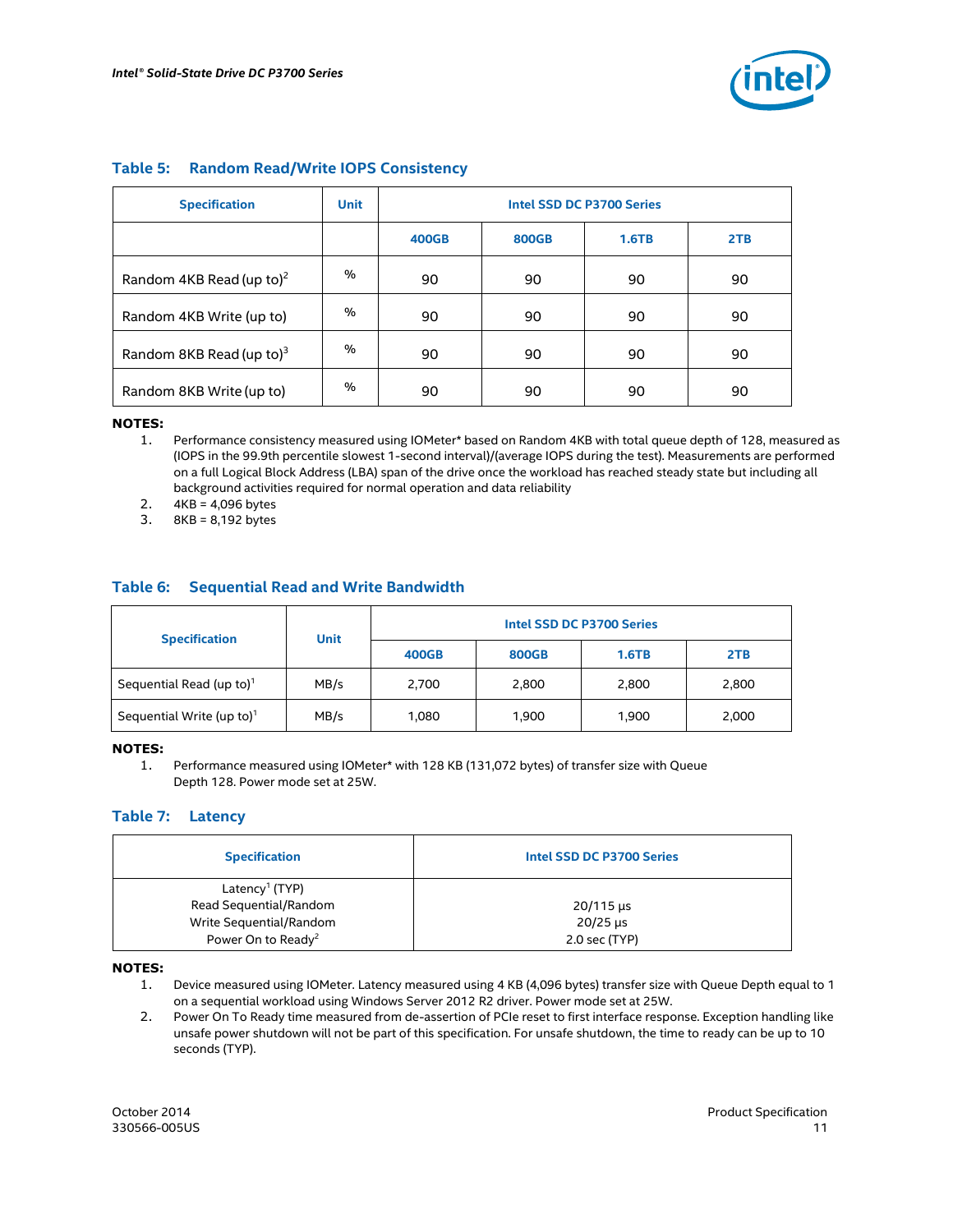

#### **Table 8: Quality of Service**

| <b>Specification</b>                       | <b>Unit</b> | <b>Intel SSD DC P3700 Series</b> |            |  |  |  |
|--------------------------------------------|-------------|----------------------------------|------------|--|--|--|
|                                            |             | $QD = 1$                         | $QD = 128$ |  |  |  |
| Quality of Service <sup>1,2</sup> (99%)    |             |                                  |            |  |  |  |
| Reads                                      | ms          | 0.600                            | 2          |  |  |  |
| Writes                                     | ms          | 0.090                            | 11         |  |  |  |
| Quality of Service <sup>1,2</sup> (99.99%) |             |                                  |            |  |  |  |
| Reads                                      | ms          | 4                                | 5          |  |  |  |
| Writes                                     | ms          | 2                                | 30         |  |  |  |

#### **NOTES:**

1. Device measured using IOMeter. Quality of Service measured using 4KB (4,096 bytes) transfer size on a random workload on a full Logical Block Address (LBA) span of the drive once the workload has reached steady state but including all background activities required for normal operation and data reliability.

2. Based on Random 4KB QD=1,128 workloads, measured as the time taken for 99.0(or 99.99) percentile of commands to finish the round-trip from host to drive and back to host.

### <span id="page-11-0"></span>**2.3 Electrical Characteristics**

#### **Table 9: Operating Voltage**

| <b>Electrical Characteristics</b>                  | Intel SSD DC P3700 Series                |
|----------------------------------------------------|------------------------------------------|
| 3.3V Operating Characteristics: (Add-in Card only) | 3.3 V (±10%)                             |
| Operating Voltage range                            | 50ms/1ms                                 |
| Rise time (Max/Min)                                | 5s/1ms                                   |
| Fall time (Max/Min) <sup>1</sup>                   | 300 mV pp 10Hz - 100 KHz                 |
| Noise level                                        | 50 mV pp 100KHz - 20 MHz                 |
| Min Off time <sup>2</sup>                          | 3 seconds                                |
| Inrush Current (Typical Peak) <sup>3</sup>         | 1.5A                                     |
| Max Average Current                                | 3.0A                                     |
| 12V Operating Characteristics:                     | 12 V (+10%/-20%)                         |
| Operating Voltage range                            | 50ms/1ms                                 |
| Rise time (Max/Min)                                | 5s/1ms                                   |
| Fall time (Max/Min) <sup>1</sup>                   | 1000 mV pp 10Hz - 100 KHz                |
| Noise level                                        | 100 mV pp 100KHz - 20 MHz                |
| Min Off time <sup>2</sup>                          | 3 seconds                                |
| Inrush Current (Typical Peak) <sup>3</sup>         | 1.5A                                     |
| Max Average Current                                | 2.1 A/ 2.45 A (Add-in Card/ 2.5-inch FF) |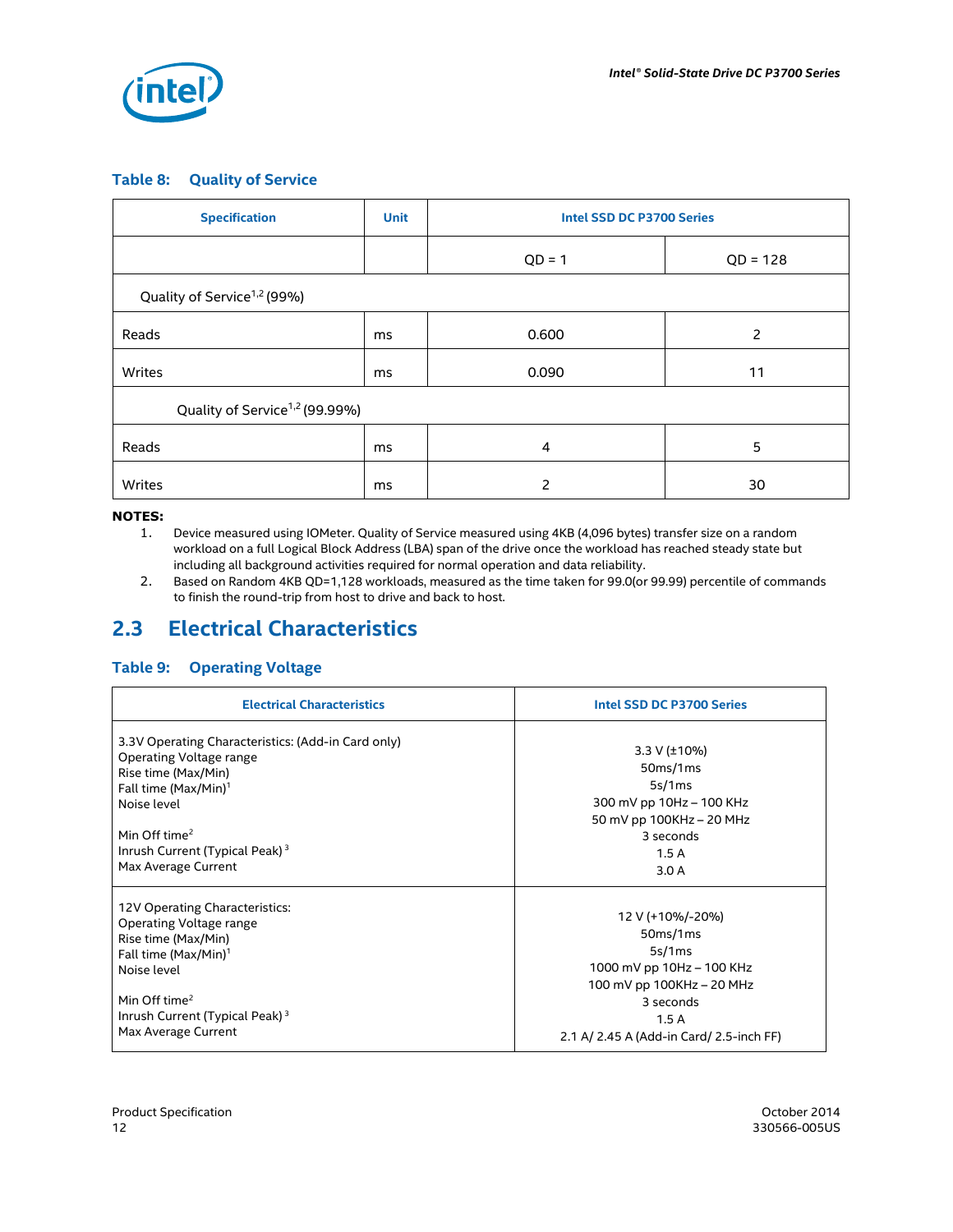

| <b>Electrical Characteristics</b>                                                                                                                       | <b>Intel SSD DC P3700 Series</b>                                                                                        |
|---------------------------------------------------------------------------------------------------------------------------------------------------------|-------------------------------------------------------------------------------------------------------------------------|
| 3.3 Vaux Operating Characteristics:<br>Operating Voltage range<br>Rise time (Max/Min)<br>Fall time (Max/Min) <sup>1</sup><br>Noise level<br>Max Current | 3.3 V (±9%)<br>50ms/1ms<br>5s/1ms<br>300 mV pp 10Hz - 100 KHz<br>50 mV pp 100KHz - 20 MHz<br>20mA/1mA (AIC/2.5-inch FF) |
|                                                                                                                                                         |                                                                                                                         |

#### **Notes:**

- 1. Fall time needs to be equal or better than minimum in order to guarantee full functionality of enhanced power loss management.
- 2. The drive must be powered off for at least 500msec before powering on.
- 3. Measured during initial power supply application. Typically this will be seen within 2 seconds of initial power up. Inrush specified for 12V and 3.3V supply, not the 3.3Vaux.
- *Note:* 3.3Vaux is optional, not needed for power up or functionality. 3.3Vaux is needed for accessing VPD page by means of SMBUS for both form factors.

#### **Table 10: Power Consumption**

| <b>Specification</b>                | Unit | Intel SSD DC P3700 Series |              |          |     |  |
|-------------------------------------|------|---------------------------|--------------|----------|-----|--|
|                                     |      | <b>400GB</b>              | <b>800GB</b> | $1.6$ TB | 2TB |  |
| Active Write - Average <sup>1</sup> | W    | 12                        | 18           | 22       | 25  |  |
| Active Read - Average <sup>2</sup>  | W    |                           |              | 10       |     |  |
| Idle                                | W    |                           |              |          |     |  |

#### **Notes:**

- 1. The workload equates 128KB (131,072 bytes) Queue Depth equal to 128 sequential writes. Average power is measured using scope trigger over a 100 ms sample period.
- 2. The workload equates 128KB (131,072 bytes) Queue Depth equal to 128 sequential reads.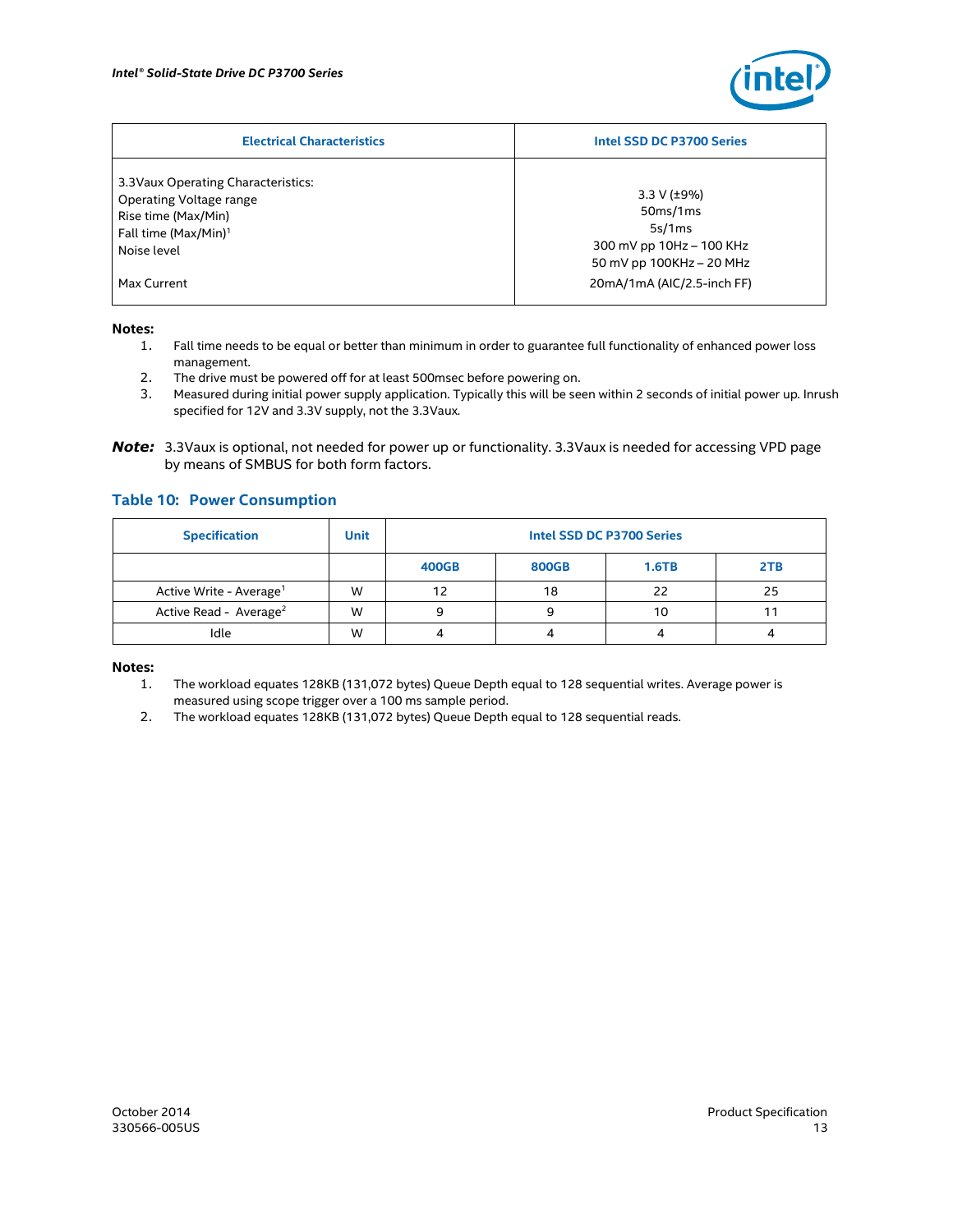

### <span id="page-13-0"></span>**2.4 Environmental Conditions**

#### **Table 11: Temperature, Shock, Vibration**

| <b>Temperature</b>                                              | <b>Add-In card form factor</b>                                                      | 2.5-inch form factor                                   |  |  |
|-----------------------------------------------------------------|-------------------------------------------------------------------------------------|--------------------------------------------------------|--|--|
| Temperature<br>Operating1<br>Non-operating3                     | Ambient: $0 - 55^{\circ}$ C / 0 -40 $^{\circ}$ C <sup>2</sup><br>$-55-95^{\circ}$ C | Ambient: 0-35°C, Case: 0-70°C                          |  |  |
| Temperature Gradient <sup>4</sup><br>Operating<br>Non-operating | 30° C/hr (Typical)<br>30° C/hr (Typical)                                            | 30° C/hr (Typical)<br>30° C/hr (Typical)               |  |  |
| Humidity<br>Operating<br>Non-operating                          | 5-95%<br>5-95%                                                                      | 5-95%<br>5-95%                                         |  |  |
| <b>Shock and Vibration</b>                                      | <b>Range</b>                                                                        |                                                        |  |  |
| Shock <sup>5</sup><br>Operating<br>Non-operating                | 50 G Trapezoidal, 170 in/s<br>50 G Trapezoidal, 170 in/s                            | 1,000 G (Max) at 0.5 msec<br>1,000 G (Max) at 0.5 msec |  |  |
| Vibration <sup>6</sup><br>Operating<br>Non-operating            | 2.17 GRMS (5-700 Hz) Max<br>3.13 GRMS (5-800 Hz) Max                                | 2.17 GRMS (5-700 Hz) Max<br>3.13 GRMS (5-800 Hz) Max   |  |  |

#### **Notes:**

- 1. Operating temperature implies ambient air temperature under defined airflow in Tables 12 and 13.
- 2. 0-55o C is for airflow from the server towards the card and 0-40o C is for airflow into the server.
- 3. Please contact your Intel representative for details on the non-operating temperature range.
- 4. Temperature gradient measured without condensation.
- 5. Shock specifications assume the SSD is mounted securely with the input vibration applied to the drive-mounting screws. Stimulus may be applied in the X, Y or Z axis. Shock specification is measured using Root Mean Squared (RMS) value.
- 6. Vibration specifications assume the SSD is mounted securely with the input vibration applied to the drive-mounting screws. Stimulus may be applied in the X, Y or Z axis. Vibration specification is measured using RMS value.

#### **Table 12: Airflow Requirements for Intel SSD DC P3700 Series (Add-In Card)**

| <b>Airflow</b>        | <b>Unit</b> | <b>Ambient</b><br><b>Temperature</b> | <b>Intel SSD DC P3700 Series</b> |              |       |     |  |
|-----------------------|-------------|--------------------------------------|----------------------------------|--------------|-------|-----|--|
| <b>Direction</b>      |             |                                      | <b>400GB</b>                     | <b>800GB</b> | 1.6TB | 2TB |  |
| Towards the<br>server | <b>LFM</b>  | 40 $\degree$ C                       | 200                              | 300          | 300   | 300 |  |
| Out of the<br>server  | LFM         | $55^{\circ}$ C                       | 200                              | 300          | 300   | 300 |  |

**NOTE:** For Add-In cards airflow can be for both the directions. Airflow specified is based on approach velocity.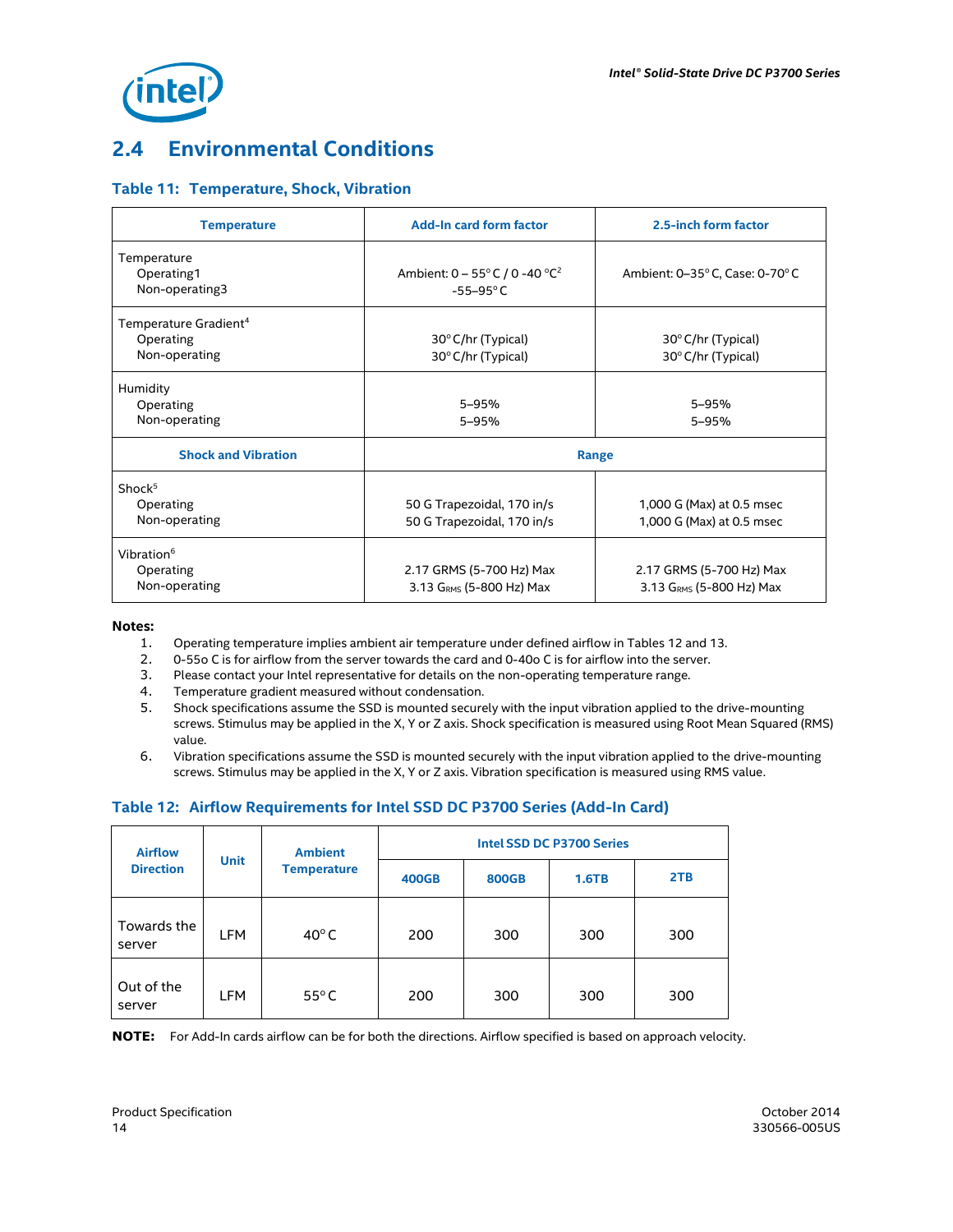

#### **Table 13: Airflow Requirements for Intel SSD DC P3700 Series (2.5-inch Form Factor)**

| <b>Airflow</b>       |             | <b>Ambient</b><br><b>Temperature</b> | <b>Intel SSD DC P3700 Series</b> |              |          |     |  |  |
|----------------------|-------------|--------------------------------------|----------------------------------|--------------|----------|-----|--|--|
| <b>Definition</b>    | <b>Unit</b> |                                      | <b>400GB</b>                     | <b>800GB</b> | $1.6$ TB | 2TB |  |  |
| Airflow Along        | <b>LFM</b>  | $35^{\circ}$ C                       | 300                              | 500          | 650      | 650 |  |  |
| Drive <sup>1</sup>   | <b>LFM</b>  | $25^{\circ}$ C                       | 250                              | 350          | 450      | 450 |  |  |
| Approach             | <b>LFM</b>  | $35^{\circ}$ C                       | 70                               | 120          | 155      | 155 |  |  |
| Airflow <sup>2</sup> | <b>LFM</b>  | $25^{\circ}$ C                       | 60                               | 85           | 110      | 110 |  |  |

#### **NOTE:**

- 1. It is recommended that airflow for 2.5-inch form factor should be towards the server, from the non-connector side to the connector side. Airflow is specified across the surface of the drive. Spacing between two SSDs is assumed to be 3mm.
- 2. The approach velocity of the airflow will be less than the airflow along the surface. Approach area of 1.35  $ft^2$  is assumed.

### <span id="page-14-0"></span>**2.5 Product Regulatory Compliance**

Intel SSD DC P3700 Series meets or exceeds the following regulatory or certification requirements.

#### **Table 14: Product Regulatory Compliance Specifications**

| <b>Title</b>                                                                                                                                                                                                 | <b>Description</b>                                                                                          | <b>Region For Which</b><br><b>Conformity Declared</b> |
|--------------------------------------------------------------------------------------------------------------------------------------------------------------------------------------------------------------|-------------------------------------------------------------------------------------------------------------|-------------------------------------------------------|
| TITLE 47-Telecommunications CHAPTER 1 -<br>FEDERAL COMMUNMICATIONS COMMISSION PART<br>15 - RADIO FREQUENCY DEVICES<br>ICES*-003, Issue 4 Interference-Causing Equipment<br><b>Standard Digital Apparatus</b> | FCC Part 15B Class A<br>CA/CSA-CEI/IEC CISPR 22:10. This is<br>CISPR 22:2008 with Canadian<br>Modifications | <b>USA</b><br>Canada                                  |
| IEC* 55024 Information Technology Equipment -<br>Immunity characteristics - Limits and methods of<br>measurement CISPR24:2010                                                                                | EN-55024: 2010 and its amendments                                                                           | European Union                                        |
| IEC 55022 Information Technology Equipment -<br>Radio disturbance Characteristics - Limits and<br>methods of measurement CISPR24:2008 (Modified)                                                             | EN-55022: 2010 and its amendments                                                                           | European Union                                        |
| EN-60950-1 $2nd$ Edition                                                                                                                                                                                     | Information Technology Equipment -<br>Safety - Part 1: General Requirements                                 | USA/Canada                                            |
| UL/CSA EN-60950-1 2 <sup>nd</sup> Edition                                                                                                                                                                    | Information Technology Equipment -<br>Safety - Part 1: General Requirements                                 | USA/Canada                                            |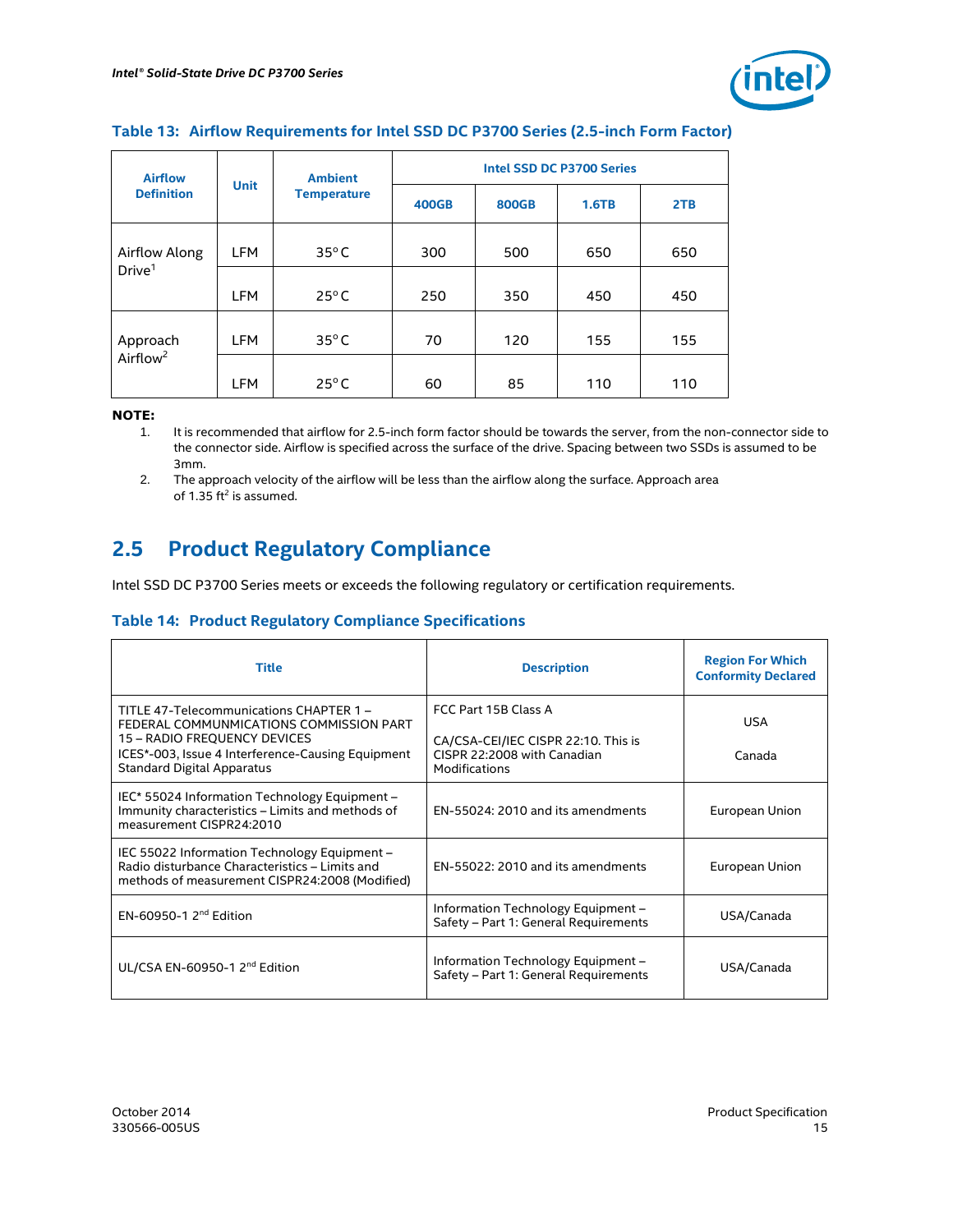

### <span id="page-15-0"></span>**2.6 Reliability Specifications**

Intel SSD DC P3700 Series meets or exceeds SSD endurance and data retention requirements as specified in the JESD218 standard. Reliability specifications are listed in the following table.

#### **Table 15: Reliability Specifications**

| <b>Parameter</b>                                                                                                                                                                                                                                                                                                                          | <b>Value</b>                                                                                      |
|-------------------------------------------------------------------------------------------------------------------------------------------------------------------------------------------------------------------------------------------------------------------------------------------------------------------------------------------|---------------------------------------------------------------------------------------------------|
| Uncorrectable Bit Error Rate (UBER)<br>Uncorrectable bit error rate will not exceed one sector in the<br>specified number of bits read. In the unlikely event of a non-<br>recoverable read error, the SSD will report it as a read failure to the<br>host; the sector in error is considered corrupt and is not returned to<br>the host. | < 1 sector per 10 <sup>17</sup> bits read                                                         |
| Mean Time Between Failures (MTBF)<br>Mean Time Between Failures is estimated based on Telcordia*<br>methodology and demonstrated through Reliability Demonstration<br>Test (RDT).                                                                                                                                                         | 2 million hours                                                                                   |
| Data Retention<br>The time period for retaining data in the NAND at maximum<br>rated endurance.                                                                                                                                                                                                                                           | 3 months power-off retention once SSD<br>reaches rated write endurance at 40°C                    |
| <b>Endurance Rating</b><br>The number of drive writes such that the SSD meets the<br>requirements according to the JESD218 standard. Endurance rating<br>verification is defined to establish UBER <1E-16 at 60% upper<br>confidence limit.                                                                                               | 400GB: 7.3 PBW<br>800GB: 14.6 PBW<br>1.6TB: 29.2 PBW<br>2.0TB: 36.5 PBW<br>(10 drive writes/day*) |

*Note:* Petabytes Written (PBW). Refer to JESD218 standard table 1 for UBER, FFR and other Enterprise SSD requirements.

### <span id="page-15-1"></span>**2.7 Temperature Sensor**

P3700 Series has an internal temperature sensor with an accuracy of +/-2C over a range of -10C to +85C which can be monitored using NVMe Health Log.

For more information on sensor reading see SMART attributes section. In addition, drive will provide out of band access to temperature by means of SMBUS. The sensor has an accuracy of +/- 3C over a range of -20C to 125C. SMBUS temperature sensor will not be reported in NVMe Health Log.

### <span id="page-15-2"></span>**2.8 Power Loss Capacitor Test**

P3700 Series supports testing of the power loss capacitor, which can be monitored using SMART attribute critical warning in log page identifier 02h, byte 0, bit 4.

### <span id="page-15-3"></span>**2.9 Hot Plug Support**

2.5-inch form factor will support surprise hot plug feature in capable platforms and OSs. P3700 Series supports hot insertion and removal and surprise hot insertion by means of presence detect and link-up detect. On surprise hot removal during IOs, P3700 Series will ensure the integrity of already committed data on the media and commit acknowledged writes to the media.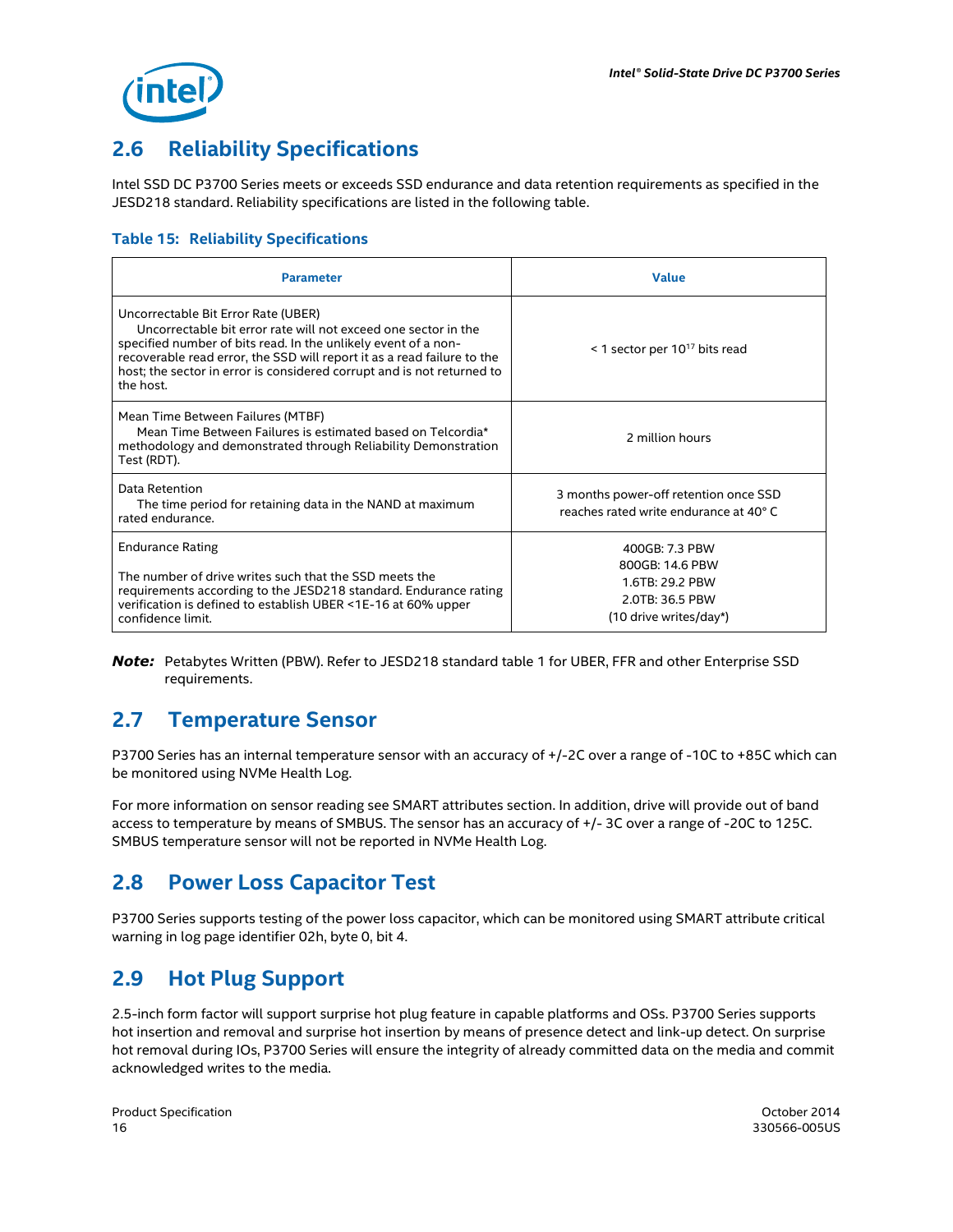

### <span id="page-16-0"></span>**2.10 Out of Band Management (SMBUS)**

Intel SSD DC P3700 Series provides out of band management by means of SMBUS interface. This requires 3.3V Auxiliary voltage. SMBUS accesses a VPD page as listed in Appendix B through address 0X53.

Temperature sensor is accessed through address 0x1B. For temperature sensor access, temperature can be read by the BMC (base) using Read Temperature Data Register (0x05) by means of SMBUS 0x1B. Bits [11:0] return raw ambient temperature.

Host may also see 0x66 address in a bus scan. This is only used for write protecting the EEPROM during manufacturing.

Note: In certain tools the address for the VPD and temperature sensor will appear as 0xA6 and 0x36 respectively, due to bit shift.

### <span id="page-16-1"></span>**2.11 Variable Sector Size Support**

P3700 Series supports 512, 520, 528, 4096, 4104, 4160 and 4224 bytes of sector size. P3700 Series will also support DIF as specified in NVMe 1.0 specification. Host sector sizes supporting DIF are 512 bytes and 4096 bytes with a PI (Protection Information) of 8 bytes.

In terms of protection information action (PRACT), bit 29 of DWORD12 in READ/WRITE command should not be equal to 1. Device only supports PRACT=0 implying protection information is passed to the SSD and checked by the SSD.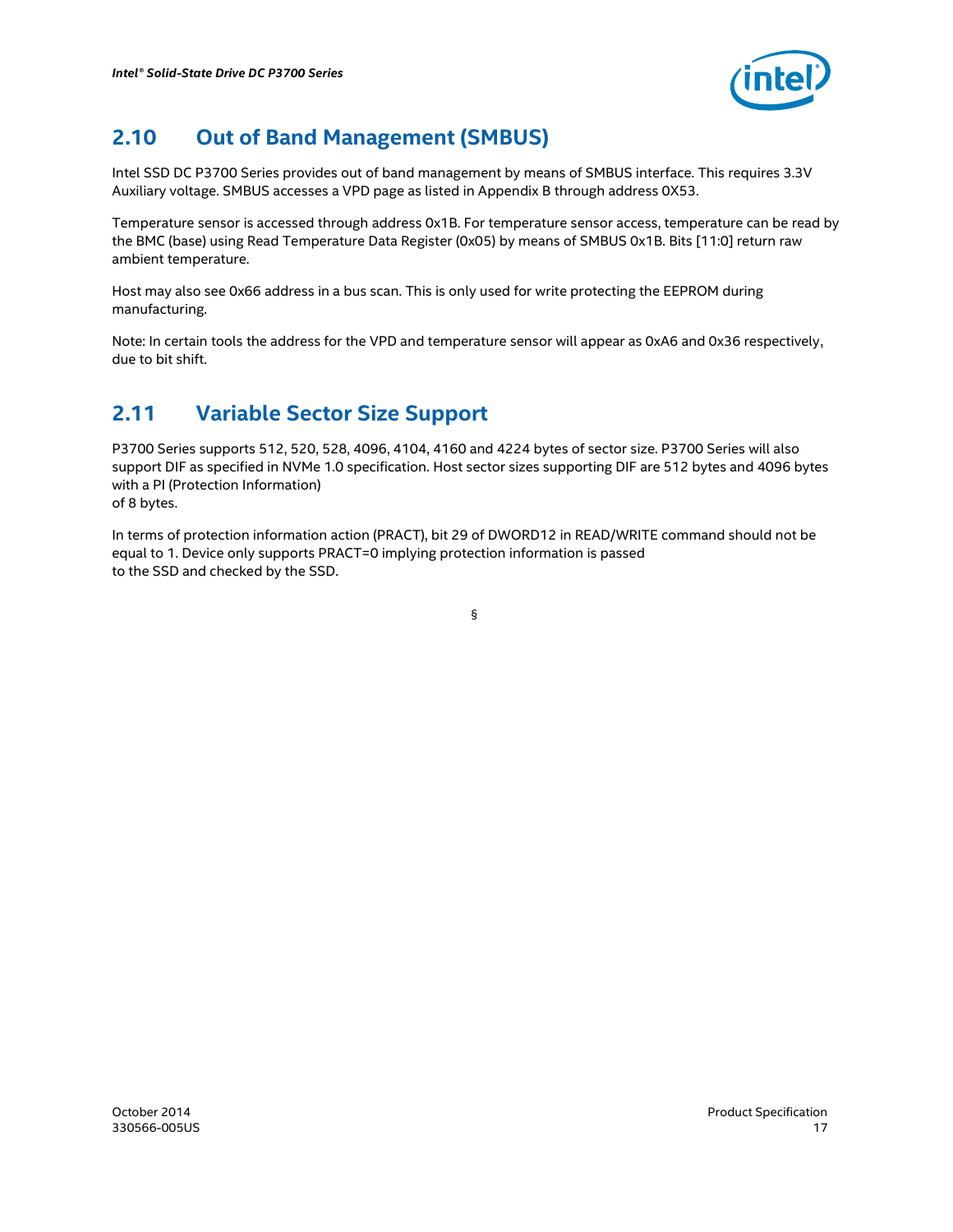

## <span id="page-17-0"></span>*3 Mechanical Information*

Figures 3-1 and 3-2 show the physical package information for the IntelSSD DC P3700 Series in the 2.5-inch form factors. All dimensions are in millimeters.



#### **Figure 3-1: Intel SSD DC P3700 Series SFF Dimensions**

| $X$ – Length      | Y - Width         | Z - Height      |
|-------------------|-------------------|-----------------|
| <b>100.45 Max</b> | $69.85 + (-0.25)$ | $15.0 + 0/-0.5$ |

*Note:* Length does not include 0.3 connector protrusion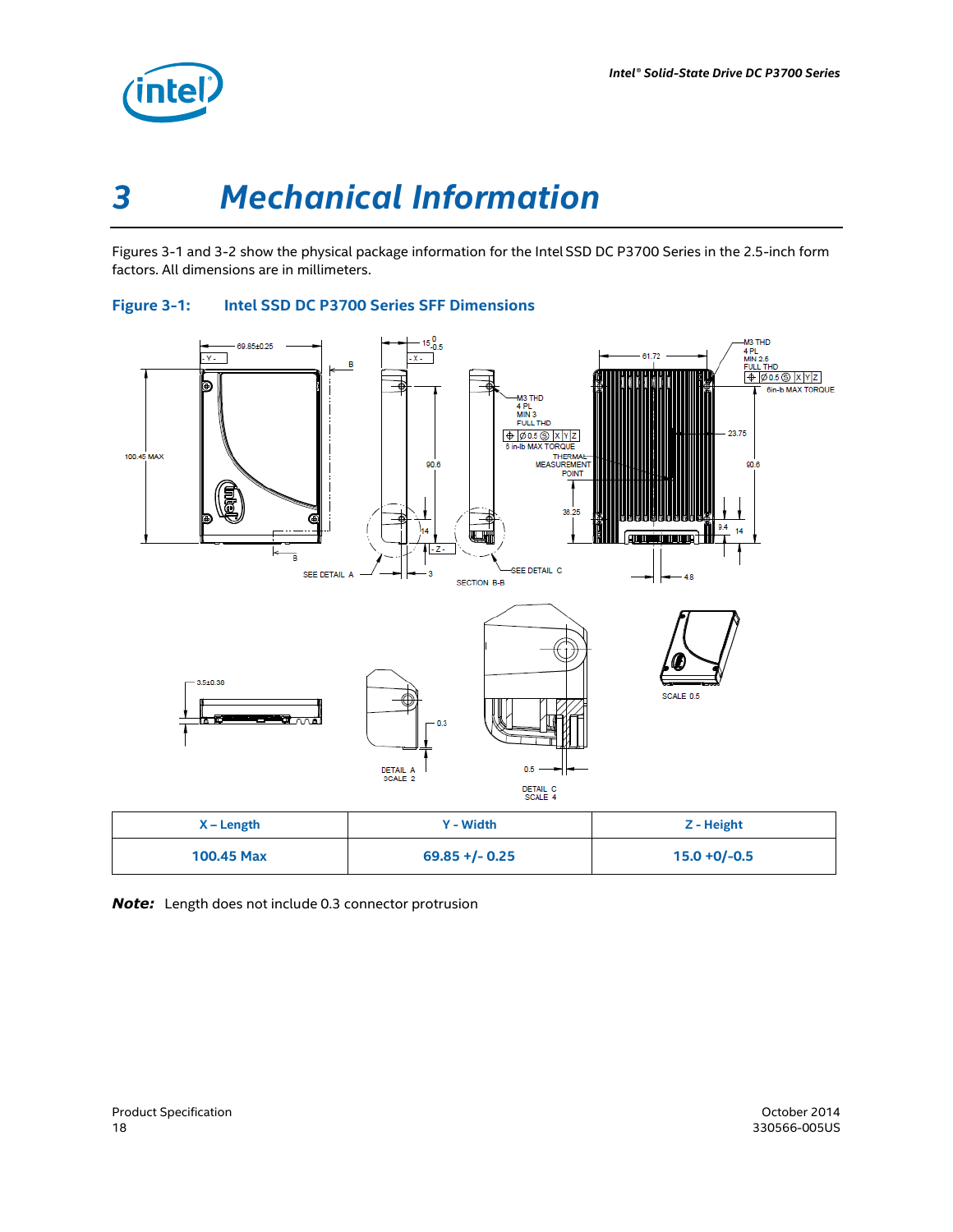

#### **Figure 3-2: Intel SSD DC P3700 Series PCIe Dimensions**





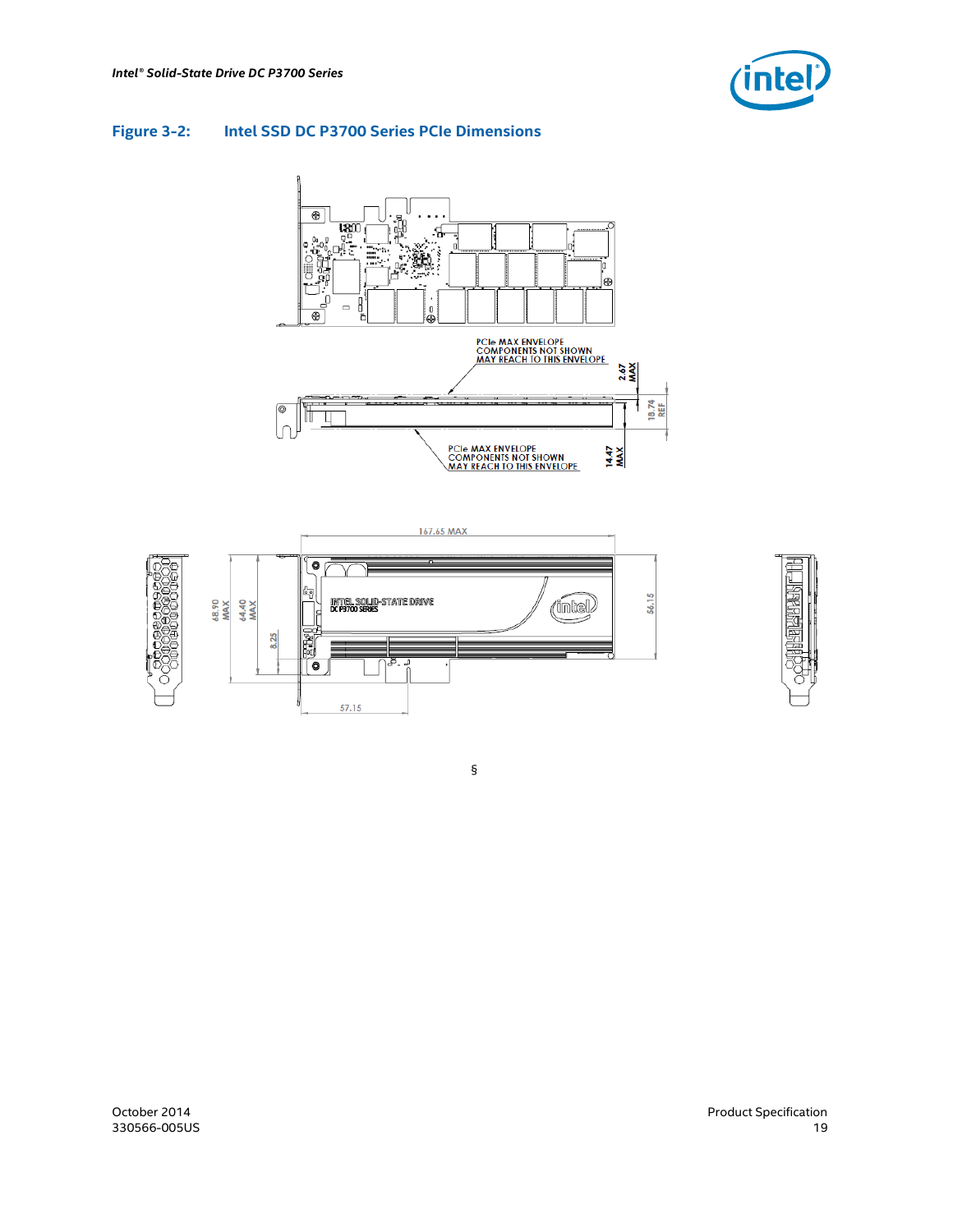

## <span id="page-19-0"></span>*4 Pin and Signal Descriptions*

### <span id="page-19-1"></span>**4.1 2.5-inch Form Factor Pin Locations**

#### **Figure 4-1: 2.5-inch Form Factor Pin Locations**



*Note:* 2.5-inch connector supports built in latching capability.

#### <span id="page-19-2"></span>**4.2 Pin Signal Definitions**

#### **Table 16: Pin Definition for 2.5-inch Form Factor (8639 connector specification)**

| <b>Pin</b>     | <b>Name</b> | <b>Description</b>                     | Pin             | <b>Name</b>        | <b>Description</b>                    |
|----------------|-------------|----------------------------------------|-----------------|--------------------|---------------------------------------|
| S <sub>1</sub> | <b>GND</b>  | Ground                                 | E7              | REFCLK0+           | Reference clock port 0                |
| S <sub>2</sub> |             | Not used (SATA/SAS)                    | E8              | REFCLK0-           | Reference clock port 0                |
| S <sub>3</sub> |             | Not used (SATA/SAS)                    | E9              | <b>GND</b>         | Ground                                |
| S <sub>4</sub> | <b>GND</b>  | Ground                                 | E <sub>10</sub> | PET <sub>p0</sub>  | Transmitter differential pair, Lane 0 |
| S <sub>5</sub> |             | Not used (SATA/SAS)                    | E11             | PET <sub>n0</sub>  | Transmitter differential pair, Lane 0 |
| S <sub>6</sub> |             | Not used (SATA/SAS)                    | E12             | <b>GND</b>         | Ground                                |
| S7             | <b>GND</b>  | Ground                                 | E <sub>13</sub> | PER <sub>n</sub> O | Receiver differential pair, Lane 0    |
| E1             | REFCLK1+    | Reference clock port 1<br>(not used)   | E14             | PER <sub>p0</sub>  | Receiver differential pair, Lane 0    |
| E <sub>2</sub> | REFCLK1-    | Reference clock port 1<br>(not used)   | E <sub>15</sub> | <b>GND</b>         | Ground                                |
| E <sub>3</sub> | 3.3 Vaux    | 3.3V auxiliary power                   | E <sub>16</sub> | <b>RSVD</b>        | Reserved                              |
| E <sub>4</sub> | PERST1#     | Fundamental reset port 1<br>(not used) | S <sub>8</sub>  | <b>GND</b>         | Ground                                |
| E <sub>5</sub> | PERST0#     | Fundamental reset port 0               | S <sub>9</sub>  |                    | Not used (SATAe/SAS)                  |
| E <sub>6</sub> | <b>RSVD</b> | Reserved                               | S <sub>10</sub> |                    | Not used (SATAe/SAS)                  |
| P <sub>1</sub> |             | Not used (SATAe/SAS)                   | S11             | <b>GND</b>         | Ground                                |
| P <sub>2</sub> |             | Not used (SATAe/SAS)                   | S <sub>12</sub> |                    | Not used (SATAe/SAS)                  |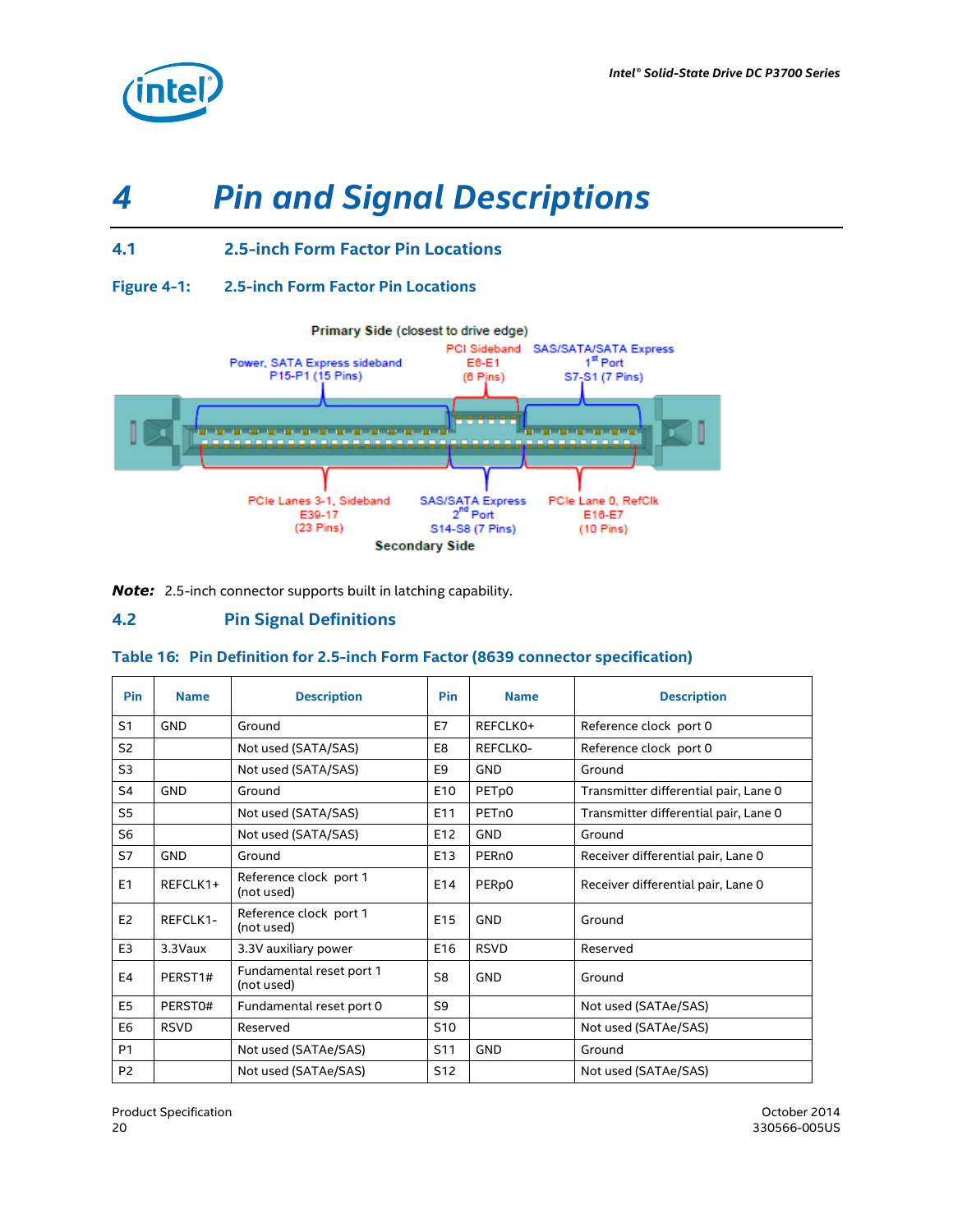

| Pin             | <b>Name</b> | <b>Description</b>                            | Pin             | <b>Name</b>       | <b>Description</b>                    |
|-----------------|-------------|-----------------------------------------------|-----------------|-------------------|---------------------------------------|
| P <sub>3</sub>  |             | Not used (SATAe)                              | S <sub>13</sub> |                   | Not used (SATAe/SAS)                  |
| P <sub>4</sub>  | IfDet_N     | Interface detect (drive type)                 | S14             | <b>GND</b>        | Ground                                |
| P <sub>5</sub>  | <b>GND</b>  | Ground                                        | S <sub>15</sub> | <b>RSVD</b>       | Reserved                              |
| P <sub>6</sub>  | <b>GND</b>  | Ground                                        | S <sub>16</sub> | <b>GND</b>        | Ground                                |
| P7              |             | Not used (SATA/SAS)                           | S <sub>17</sub> | PET <sub>p1</sub> | Transmitter differential pair, Lane 1 |
| P <sub>8</sub>  |             | Not used (SATA/SAS)                           | S <sub>18</sub> | PET <sub>n1</sub> | Transmitter differential pair, Lane 1 |
| P <sub>9</sub>  |             | Not used (SATA/SAS)                           | S <sub>19</sub> | <b>GND</b>        | Ground                                |
| P <sub>10</sub> | PRSNT_N     | Presence detect<br>(also used for drive type) | S <sub>20</sub> | PER <sub>n1</sub> | Receiver differential pair, Lane 1    |
| P11             | Activity    | Activity signal from the drive                | S21             | PERp1             | Receiver differential pair, Lane 1    |
| P <sub>12</sub> | Hot-Plug    | Ground                                        | S22             | <b>GND</b>        | Ground                                |
| P <sub>13</sub> | +12V_pre    | 12V power                                     | S23             | PET <sub>p2</sub> | Transmitter differential pair, Lane 2 |
| P14             | $+12V$      | 12V power                                     | S24             | PET <sub>n2</sub> | Transmitter differential pair, Lane 2 |
| P <sub>15</sub> | $+12V$      | 12V power                                     | <b>S25</b>      | <b>GND</b>        | Ground                                |
|                 |             |                                               | S26             | PER <sub>n2</sub> | Receiver differential pair, Lane 2    |
|                 |             |                                               | <b>S27</b>      | PER <sub>p2</sub> | Receiver differential pair, Lane 2    |
|                 |             |                                               | <b>S28</b>      | <b>GND</b>        | Ground                                |
|                 |             |                                               | E17             | PET <sub>p3</sub> | Transmitter differential pair, Lane 3 |
|                 |             |                                               | E18             | PET <sub>n3</sub> | Transmitter differential pair, Lane 3 |
|                 |             |                                               | E <sub>19</sub> | <b>GND</b>        | Ground                                |
|                 |             |                                               | E20             | PER <sub>n3</sub> | Receiver differential pair, Lane 3    |
|                 |             |                                               | E21             | PERp3             | Receiver differential pair, Lane 3    |
|                 |             |                                               | E22             | <b>GND</b>        | Ground                                |
|                 |             |                                               | E23             | <b>SMCLK</b>      | <b>SMBus clock</b>                    |
|                 |             |                                               | E24             | <b>SMDAT</b>      | SMBus data                            |
|                 |             |                                               | E25             | DualPortEn_N      | Dual port enable                      |

#### **NOTES:**

- SMCLK and SMDAT routes to an internal EEPROM which contains Vital Product Data (VPD).
- PRSNT\_N is kept open by the P3700 Series.
- IfDet\_N is grounded by P3700 Series.
- DualPortEn\_N pin should be left un-connected or un-driven by the system to enable single port operation with all 4 lanes. If un-connected, P3700 Series will pull it high. However, if the pin is asserted by the system (driven low by storage backplane), then P3700 Series will be configured as x2 lanes.
- P11 is used for activity. When idle, logic level is low (LED Solid On). During IO activity and formatting, pin toggles 250msec high, 250msec low signal.
- P3700 Series only uses REFCLK0+ and REFCLK0- as reference clock pair.
- P3700 Series only uses PERST0# as a fundamental reset.
- 3.3Vaux is only needed during SMBUS access to the VPDROM.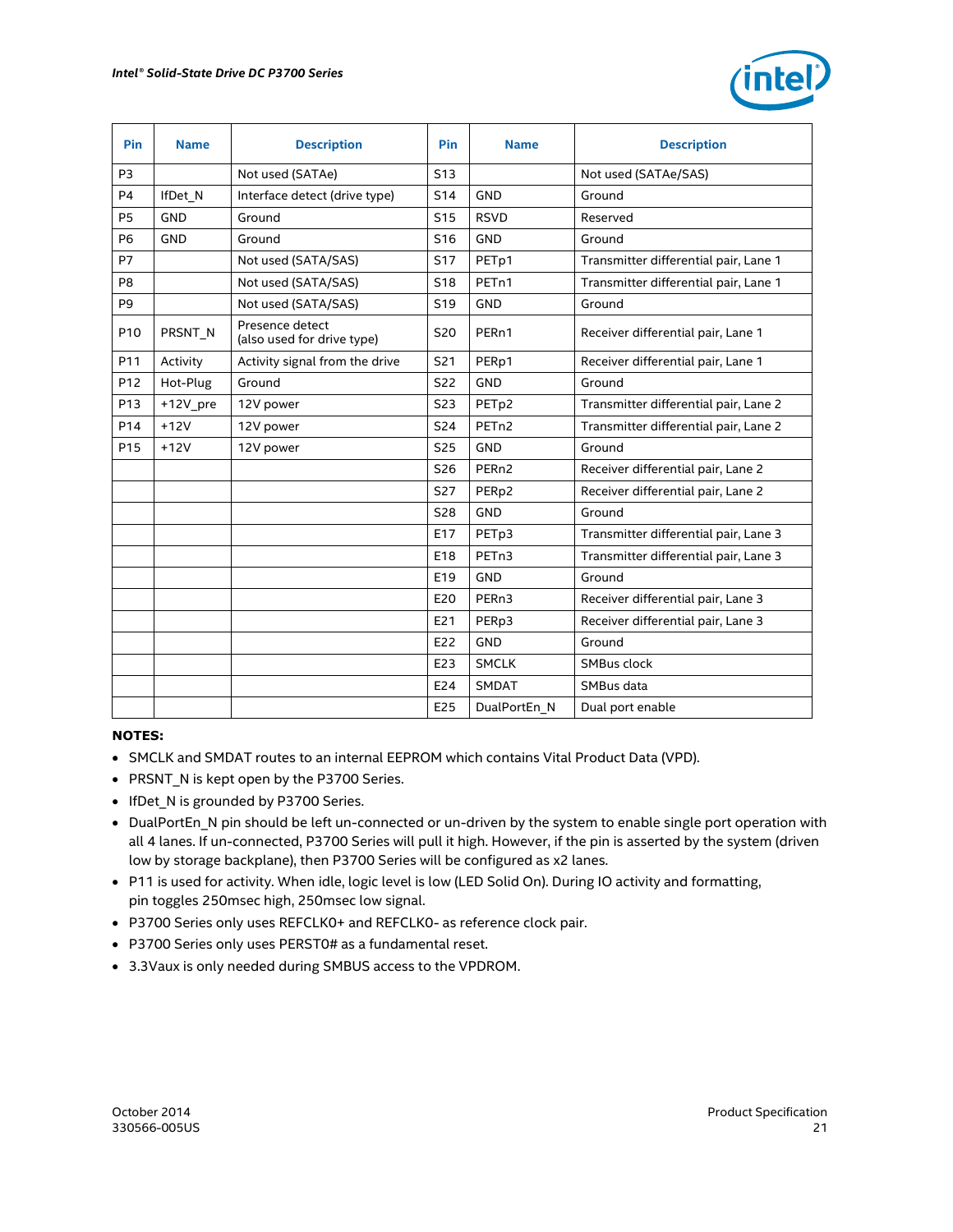

#### **Table 17: Pin Definition for Add-In Card (Half Height Half Length) Form Factor**

|                | <b>Side B</b>                   |                                              |                   | Side A                                              |
|----------------|---------------------------------|----------------------------------------------|-------------------|-----------------------------------------------------|
| Pin            | <b>Name</b>                     | <b>Description</b>                           | <b>Name</b>       | <b>Description</b>                                  |
| 1              | $+12V$                          | 12V power                                    | PRSNT1#           | Hot-Plug presence detect                            |
| $\overline{c}$ | $+12V$                          | 12V power                                    | $+12V$            | 12V power                                           |
| 3              | $+12V$                          | 12V power                                    | $+12V$            | 12V power                                           |
| 4              | <b>GND</b>                      | Ground                                       | <b>GND</b>        | Ground                                              |
| 5              | <b>SMCLK</b>                    | SMBus(System Management Bus) clock           | JTAG2             | TCK (Test Clock), clock input for JTAG<br>interface |
| 6              | <b>SMDAT</b>                    | SMBus (System Management Bus) data           | JTAG3             | TDI (Test Data Input)                               |
| $\overline{7}$ | <b>GND</b>                      | Ground / UART HOST                           | JTAG4             | TDO (Test Data Output)                              |
| 8              | $+3.3V$                         | 3.3V power                                   | JTAG5             | TMS (Test Mode Select)                              |
| 9              | JTAG1                           | TRST# (Test Reset) resets the JTAG interface | $+3.3V$           | 3.3V power                                          |
| 10             | 3.3Vaux                         | 3.3V auxiliary power                         | $+3.3V$           | 3.3V power                                          |
| 11             | WAKE#                           | Signal for Link reactivation                 | PERST#            | Fundamental reset                                   |
|                | Mechanical Key                  |                                              |                   |                                                     |
| 12             | <b>RSVD</b>                     | Reserved                                     | <b>GND</b>        | Ground                                              |
| 13             | <b>GND</b>                      | Ground                                       | REFCLK+           | Reference clock (differential pair)                 |
| 14             | PET <sub>p0</sub>               | Transmitter differential pair, Lane 0        | <b>REFCLK-</b>    | Reference clock (differential pair)                 |
| 15             | PET <sub>n0</sub>               | Transmitter differential pair, Lane 0        | <b>GND</b>        | Ground                                              |
| 16             | <b>GND</b>                      | Ground                                       | PER <sub>p0</sub> | Receiver differential pair, Lane 0                  |
| 17             | PRSNT2#                         | Hot-Plug presence detect                     | PER <sub>n0</sub> | Receiver differential pair, Lane 0                  |
| 18             | <b>GND</b>                      | Ground                                       | <b>GND</b>        | Ground                                              |
|                | End of the x1 Connector         |                                              |                   |                                                     |
| 19             | PETp1                           | Transmitter differential pair, Lane 1        | <b>RSVD</b>       | Reserved                                            |
| 20             | PET <sub>n1</sub>               | Transmitter differential pair, Lane 1        | <b>GND</b>        | Ground                                              |
| 21             | <b>GND</b>                      | Ground                                       | PERp1             | Receiver differential pair, Lane 1                  |
| 22             | <b>GND</b>                      | Ground                                       | PER <sub>n1</sub> | Receiver differential pair, Lane 1                  |
| 23             | PET <sub>p2</sub>               | Transmitter differential pair, Lane 2        | <b>GND</b>        | Ground                                              |
| 24             | PET <sub>n2</sub>               | Transmitter differential pair, Lane 2        | <b>GND</b>        | Ground                                              |
| 25             | <b>GND</b>                      | Ground                                       | PER <sub>p2</sub> | Receiver differential pair, Lane 2                  |
| 26             | <b>GND</b>                      | Ground                                       | PER <sub>n2</sub> | Receiver differential pair, Lane 2                  |
| 27             | PET <sub>p3</sub>               | Transmitter differential pair, Lane 3        | <b>GND</b>        | Ground                                              |
| 28             | PET <sub>n3</sub>               | Transmitter differential pair, Lane 3        | <b>GND</b>        | Ground                                              |
| 29             | <b>GND</b>                      | Ground                                       | PERp3             | Receiver differential pair, Lane 3                  |
| 30             | <b>RSVD</b>                     | Reserved                                     | PER <sub>n3</sub> | Receiver differential pair, Lane 3                  |
| 31             | PRSNT2#                         | Hot-Plug presence detect                     | <b>GND</b>        | Ground                                              |
| 32             | <b>GND</b>                      | Ground                                       | <b>RSVD</b>       | Reserved                                            |
|                | $\Gamma$ ad af the ul Cannactes |                                              |                   |                                                     |

End of the x4 Connector

#### **NOTES:**

- All pins are numbered in ascending order from the left to the right, with side A on the top of the centerline and side B on the bottom of the centerline, use the reference drawing in Fig2, with the logo visible.
- The PCI Express interface pins PETpx, PETnx, PERpx, and PERnx are named with the following convention: "PE" stands for PCI Express high speed, "T" for Transmitter, "R" for Receiver, "p" for positive (+) and "n" for negative (-).
- The sequential mating for Hot-Plug is accomplished by staggering the edge fingers on the add-in card.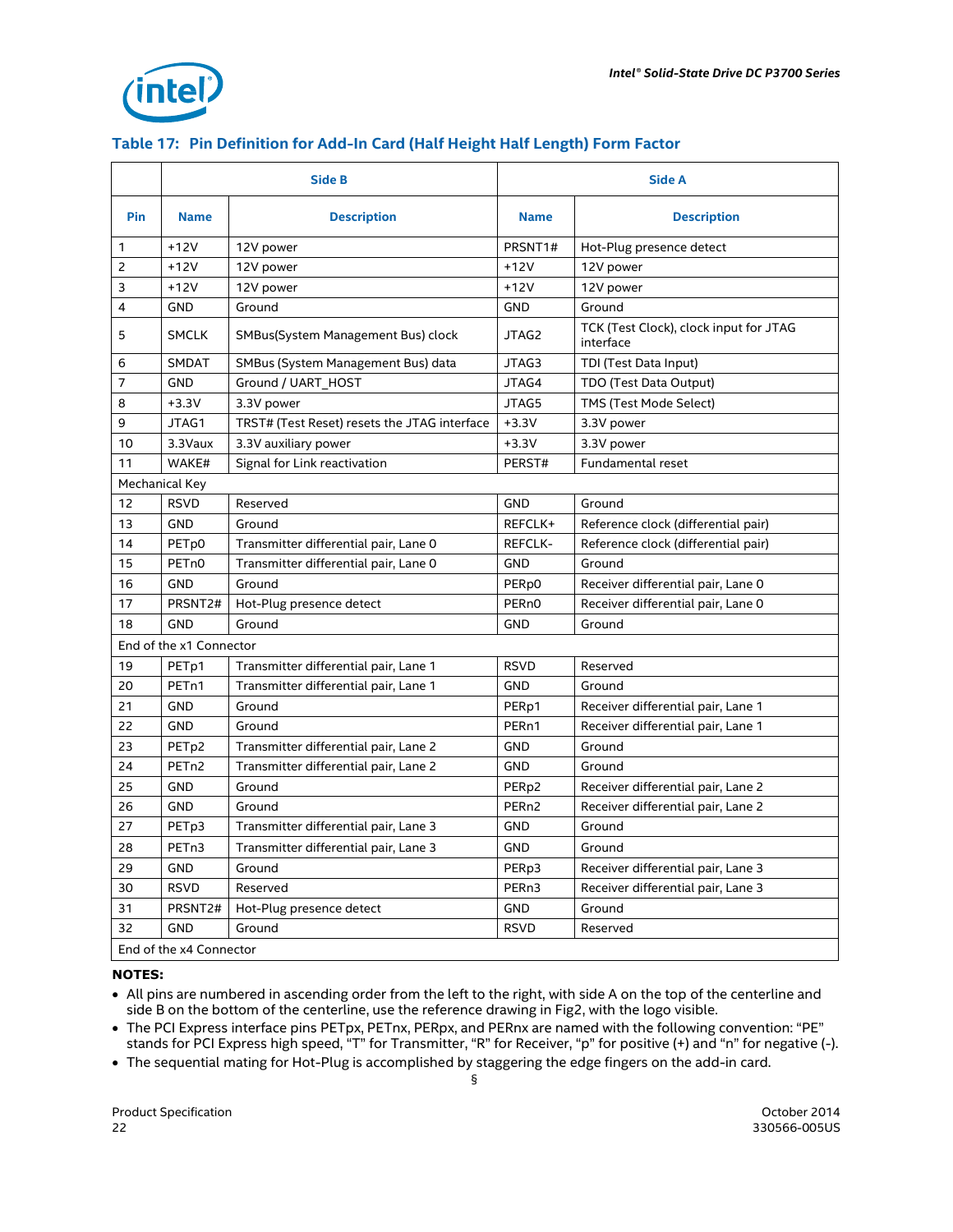

## <span id="page-22-0"></span>*5 Supported Command Sets*

Intel SSD DC P3700 Series supports all mandatory Admin and I/O commands defined in NVMe (Non-Volatile Memory Express) revision 1.0.

#### <span id="page-22-1"></span>**5.1 NVMe Admin Command Set**

P3700 Series supports all mandatory NVMe commands, which consists of:

- Delete I/O Submission Queue
- Delete I/O Completion Queue
- Create I/O Submission Queue
- Create I/O Completion Queue
- Get Log Page
- Identify
- Abort
- SET Features
- GET Features
- Asynchronous Event Notification

P3700 Series also supports the following optional I/O commands defined in NVMe revision 1.0:

- Firmware Activate
- Firmware Image Download
- Format NVM
- *Note:* See Appendix A, "Identify Controller Data Structure" for details on commands and capabilities.

#### <span id="page-22-2"></span>**5.2 NVMe I/O Command Set**

P3700 Series supports all the mandatory NVMe I/O command set defined in NVMe 1.0 specification, which consists of:

- Flush
- Write
- Read

Additionally, the following optional commands are supported:

- Write Uncorrectable
- Dataset Management (De-allocate only)
- *Note:* See Appendix E, "SCSI Command Translation Table" for details on SCSI supported commands and capabilities.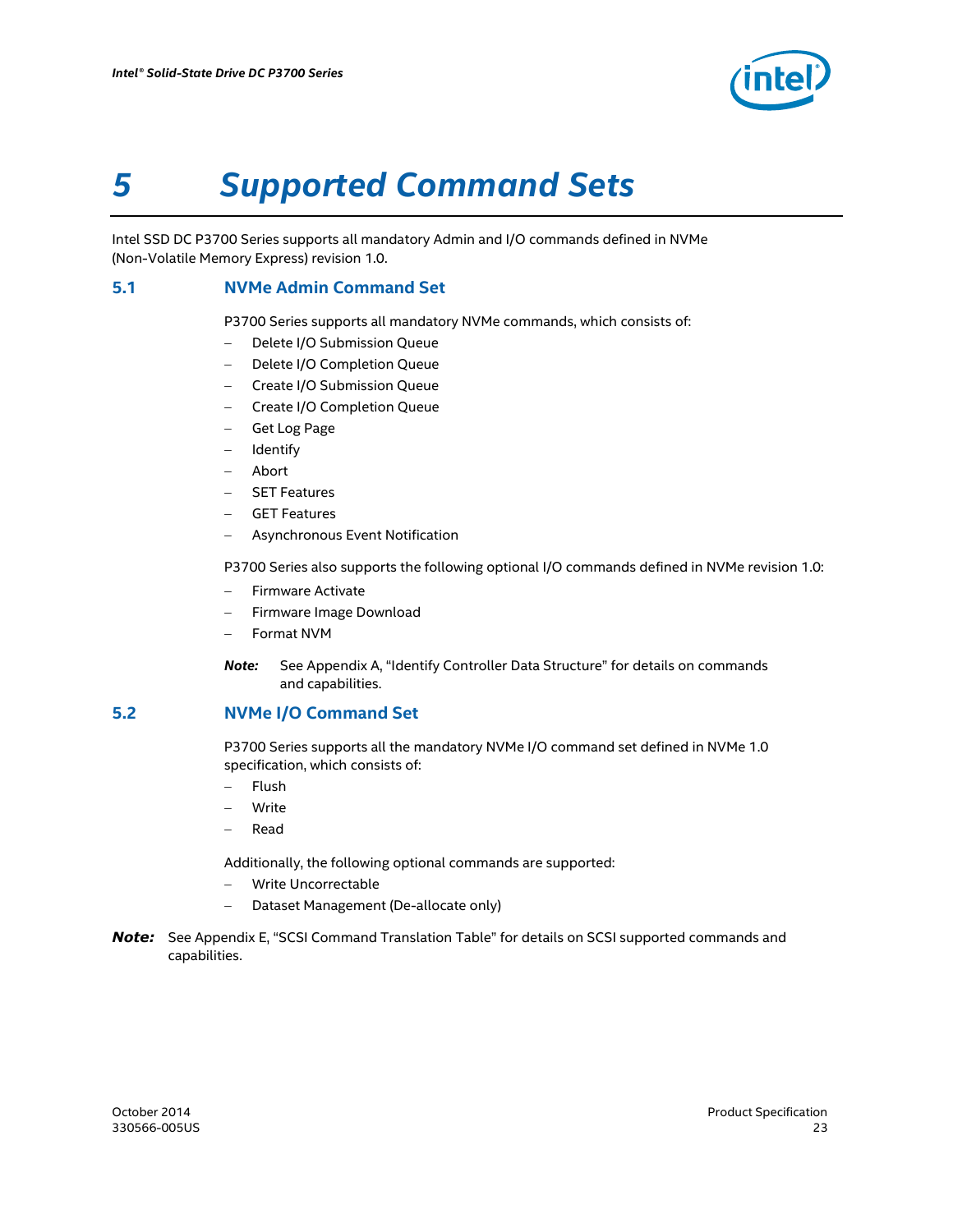

#### <span id="page-23-0"></span>**5.3 Log Page Support**

Intel SSD DC P3700 Series supports the following mandatory log pages defined in NVMe 1.0 specification:

- Error Information (Log Identifier 01h)
- SMART/ Health Information (Log Identifier 02h)
- Firmware Slot Information (Log Identifier 03h)
- *Note:* See NVMe 1.0 version of the specification for the log page content. Additionally, P3700 Series will support the following vendor unique log pages:
	- Log Page Directory (Log Identifier C0h)
	- Temperature Statistics (Log Identifier C5h)
	- Vendor Unique SMART Log (Log Identifier CAh)

#### <span id="page-23-1"></span>**5.4 SMART Attributes**

The following table lists the SMART attributes supported by the P3700 Series in accordance with NVMe 1.0 specification.

#### **Table 18: SMART Attributes (Log Identifier 02h)**

| <b>Byte</b> | # of<br><b>Bytes</b> | <b>Attribute</b>                                                                                                                                                                                                                                                                                                                                                                                                           | <b>Description</b>                                                                                                                                                                                                                                 |
|-------------|----------------------|----------------------------------------------------------------------------------------------------------------------------------------------------------------------------------------------------------------------------------------------------------------------------------------------------------------------------------------------------------------------------------------------------------------------------|----------------------------------------------------------------------------------------------------------------------------------------------------------------------------------------------------------------------------------------------------|
| $\Omega$    | 1                    | Critical Warning: These bits if set, flag various<br>warning sources.<br>Bit 0: Available Spare is below Threshold<br>Bit 1: Temperature has exceeded Threshold<br>Bit 2: Reliability is degraded due to excessive media<br>or internal errors<br>Bit 3: Media is placed in Read- Only Mode<br>Bit 4: Volatile Memory Backup System has failed<br>(e.g., enhanced power loss capacitor test failure)<br>Bits 5-7: Reserved | Any of the critical warning can be tied to<br>asynchronous event notification. Drive<br>Health Indicator defined under bytes 3095-<br>3076 of Identify Controller may still indicate<br>"healthy" status when the critical warning<br>flag is set. |
| 1           | $\overline{c}$       | For AIC, this reports the NAND temperature,<br>Temperature: Overall Device current temperature in<br>for 2.5-inch FF, this reports the case<br>Kelvin.<br>temperature,                                                                                                                                                                                                                                                     |                                                                                                                                                                                                                                                    |
| 3           | 1                    | Available Spare: Contains a normalized percentage<br>(0 to 100%) of the remaining spare capacity<br>available                                                                                                                                                                                                                                                                                                              | Starts from 100 and decrements.                                                                                                                                                                                                                    |
| 4           | 1                    | Available Spare Threshold                                                                                                                                                                                                                                                                                                                                                                                                  | Threshold is set to 10%.                                                                                                                                                                                                                           |
| 5           | 1                    | A value of 100 indicates that the estimated<br>endurance of the device has been<br>consumed, but may not indicate a device<br>Percentage Used Estimate (Value allowed to exceed<br>failure. The value is allowed to exceed 100.<br>Percentages greater than 254 shall be<br>100%)<br>represented as 255. This value shall be<br>updated once per power-on hour (when the<br>controller is not in a sleep state).           |                                                                                                                                                                                                                                                    |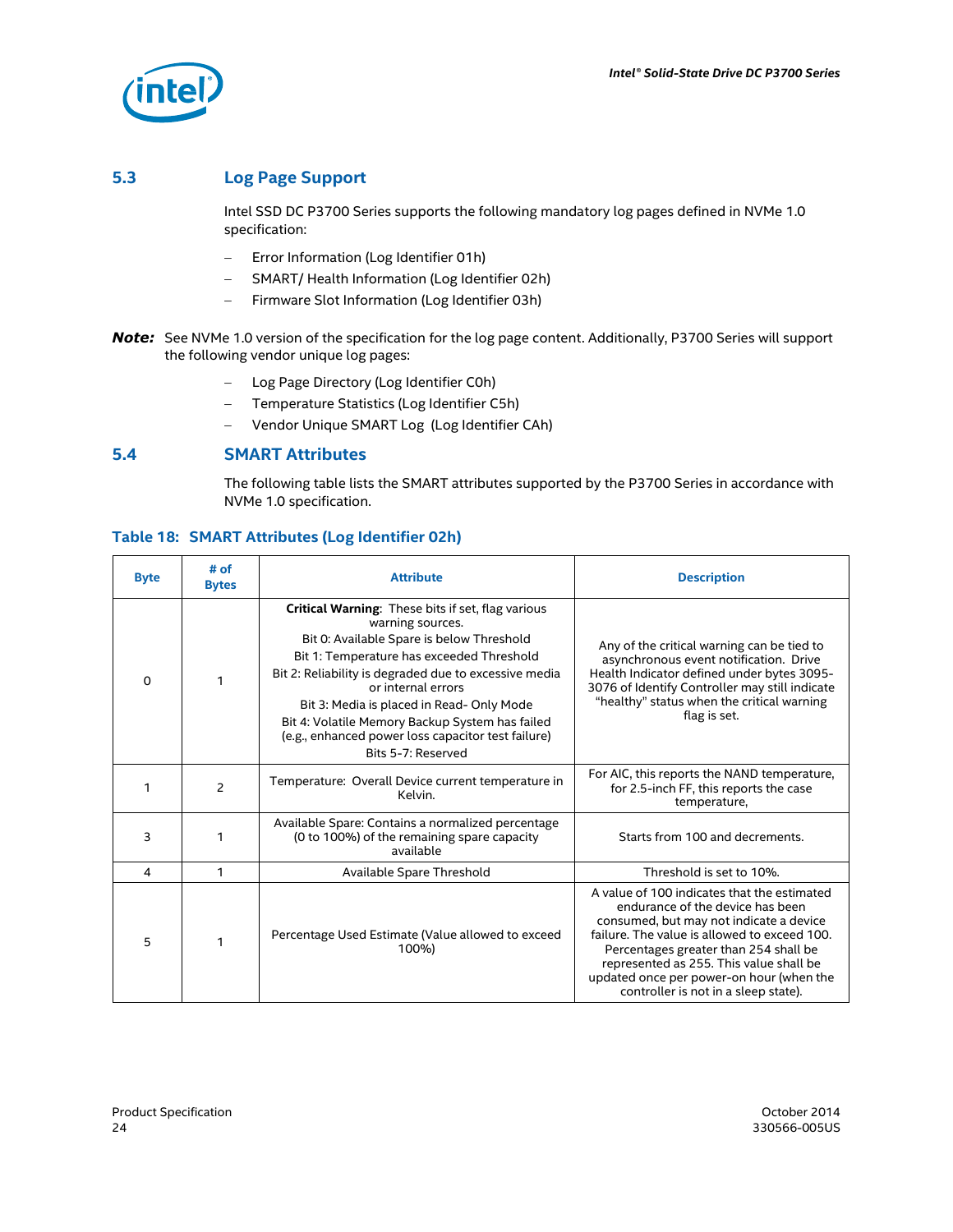

| <b>Byte</b> | # of<br><b>Bytes</b> | <b>Attribute</b><br><b>Description</b>                                                                                                                                        |                                                                                                                                                                                                                                                                                                                                                                                                                                                                                                                                                                                               |  |
|-------------|----------------------|-------------------------------------------------------------------------------------------------------------------------------------------------------------------------------|-----------------------------------------------------------------------------------------------------------------------------------------------------------------------------------------------------------------------------------------------------------------------------------------------------------------------------------------------------------------------------------------------------------------------------------------------------------------------------------------------------------------------------------------------------------------------------------------------|--|
| 32          | 16                   | Data Units Read (in LBAs)                                                                                                                                                     | Contains the number of 512 byte data units<br>the host has read from the controller; this<br>value does not include metadata. This value<br>is reported in thousands (i.e., a value of 1<br>corresponds to 1000 units of 512 bytes<br>read) and is rounded up. When the LBA size<br>is a value other than 512 bytes, the<br>controller shall convert the amount of data<br>read to 512 byte units.                                                                                                                                                                                            |  |
| 48          | 16                   | Data Units Write (in LBAs)                                                                                                                                                    | Contains the number of 512 byte data units<br>the host has written to the controller; this<br>value does not include metadata. This value<br>is reported in thousands (i.e., a value of 1<br>corresponds to 1000 units of 512 bytes<br>written) and is rounded up. When the LBA<br>size is a value other than 512 bytes, the<br>controller shall convert the amount of data<br>written to 512 byte units. For the NVM*<br>command set, logical blocks written as part<br>of Write operations shall be included in this<br>value. Write Uncorrectable commands shall<br>not impact this value. |  |
| 64          | 16                   | Contains the number of read commands<br><b>Host Read Commands</b><br>issued to the controller.                                                                                |                                                                                                                                                                                                                                                                                                                                                                                                                                                                                                                                                                                               |  |
| 80          | 16                   | Contains the number of write commands<br><b>Host Write Commands</b><br>issued to the controller.                                                                              |                                                                                                                                                                                                                                                                                                                                                                                                                                                                                                                                                                                               |  |
| 96          | 16                   | Controller Busy Time (in minutes)                                                                                                                                             | Contains the amount of time the controller is<br>busy with I/O commands. The controller is<br>busy when there is a command outstanding<br>to an I/O Queue (specifically, a command<br>was issued by way of an I/O Submission<br>Queue Tail doorbell write and the<br>corresponding completion queue entry has<br>not been posted yet to the associated I/O<br>Completion Queue). This value is reported in<br>minutes.                                                                                                                                                                        |  |
| 112         | 16                   | Power Cycles<br>Contains the number of power cycles.                                                                                                                          |                                                                                                                                                                                                                                                                                                                                                                                                                                                                                                                                                                                               |  |
| 128         | 16                   | Contains the number of power-on hours.<br>This does not include time that the<br>Power On Hours<br>controller was powered and in a low power<br>state condition.              |                                                                                                                                                                                                                                                                                                                                                                                                                                                                                                                                                                                               |  |
| 144         | 16                   | Contains the number of unsafe shutdowns.<br>This count is incremented when a shutdown<br>Unsafe shutdowns<br>notification (CC.SHN) is not received prior to<br>loss of power. |                                                                                                                                                                                                                                                                                                                                                                                                                                                                                                                                                                                               |  |
| 160         | 16                   | Media Errors                                                                                                                                                                  | Contains the number of occurrences where<br>the controller detected an unrecovered data<br>integrity error. Errors such as uncorrectable<br>ECC, CRC checksum failure, or LBA tag<br>mismatch are included in this field.                                                                                                                                                                                                                                                                                                                                                                     |  |
| 176         | 16                   | Number of Error Information Log Entries                                                                                                                                       | Contains the number of Error Information<br>log entries over the life of the controller.                                                                                                                                                                                                                                                                                                                                                                                                                                                                                                      |  |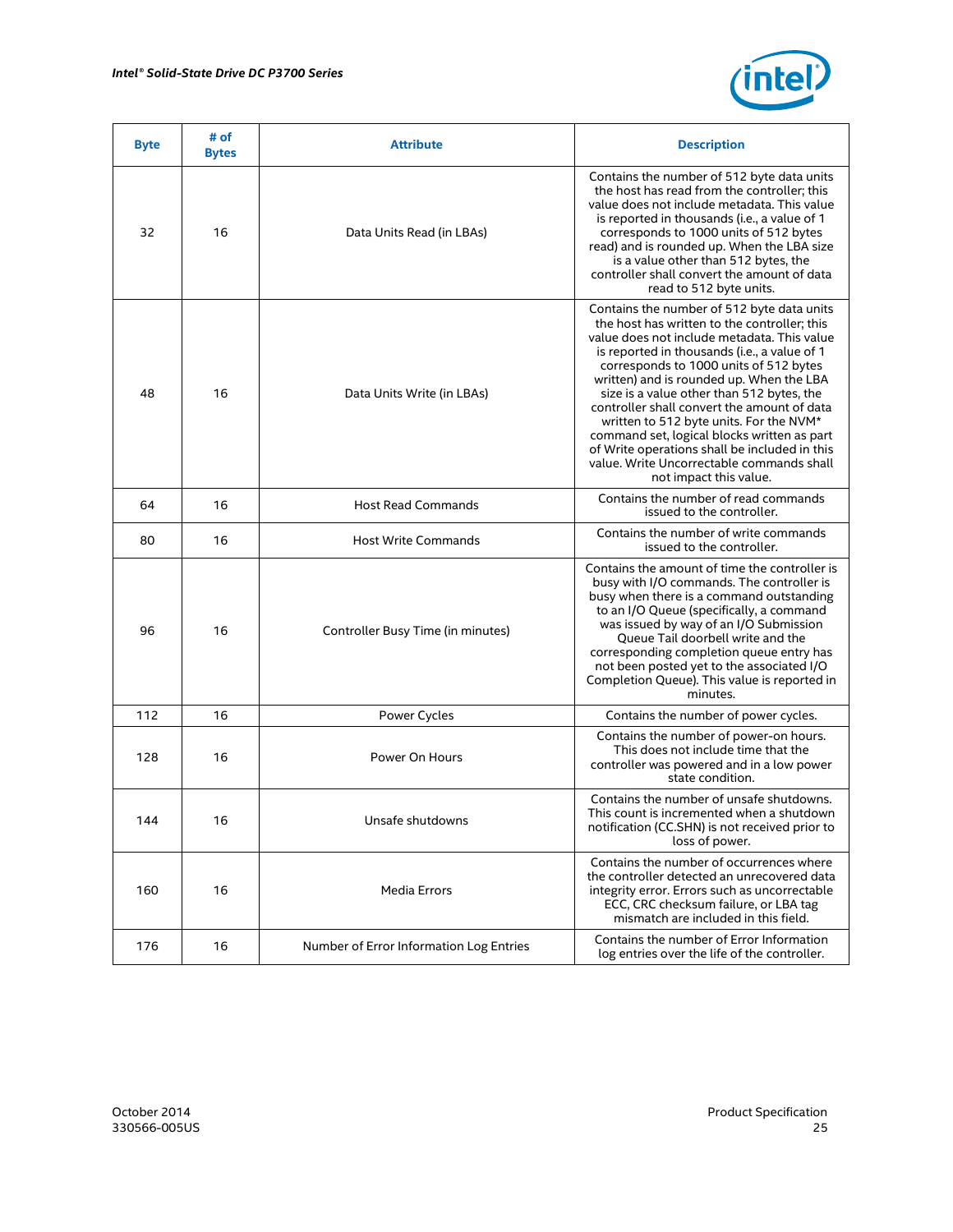

<span id="page-25-0"></span>

| <b>Byte</b> | # of Bytes | <b>Attribute</b>                      | <b>Description</b>                                                                                                                                                                                                                        |
|-------------|------------|---------------------------------------|-------------------------------------------------------------------------------------------------------------------------------------------------------------------------------------------------------------------------------------------|
| 0           | 1          | AB (Program Fail Count)               | Raw value: shows total count of program fails.                                                                                                                                                                                            |
| 3           | 1          | Normalized Value                      | Normalized value: beginning at 100, shows the                                                                                                                                                                                             |
| 5           | 6          | <b>Current Raw Value</b>              | percent remaining of allowable program fails.                                                                                                                                                                                             |
| 12          | 1          | AC (Erase Fail Count)                 | Raw value: shows total count of erase fails.                                                                                                                                                                                              |
| 15          | 1          | <b>Normalized Value</b>               | Normalized value: beginning at 100, shows the                                                                                                                                                                                             |
| 17          | 6          | <b>Current Raw Value</b>              | percent remaining of allowable erase fails.                                                                                                                                                                                               |
| 24          | 1          | AD (Wear Leveling Count)              | Raw value:                                                                                                                                                                                                                                |
| 27          | 1          | Normalized Value                      | Bytes 1-0: Min. erase cycle                                                                                                                                                                                                               |
| 29          | 6          | <b>Current Raw Value</b>              | Bytes 3-2: Max. erase cycle<br>Bytes 5-4: Avg. erase cycles<br>Normalized value: decrements from 100 to 0.                                                                                                                                |
| 36          | 1          | B8 (End to End Error Detection Count) | Raw value: reports number of End-to-End                                                                                                                                                                                                   |
| 39          | 1          | Normalized Value                      | detected and corrected errors by hardware.<br>Normalized value: always 100.                                                                                                                                                               |
| 41          | 6          | <b>Current Raw Value</b>              |                                                                                                                                                                                                                                           |
| 48          | 1          | C7 (CRC Error Count)                  | Raw value: shows total number of encountered                                                                                                                                                                                              |
| 51          | 1          | Normalized Value                      | interface cyclic redundancy check (CRC) errors.<br>Normalized value: always 100.                                                                                                                                                          |
| 53          | 6          | <b>Current Raw Value</b>              |                                                                                                                                                                                                                                           |
| 60          | 1          | E2 (Timed Workload, Media Wear)       | Raw value: measures the wear seen by the SSD                                                                                                                                                                                              |
| 63          | 1          | <b>Normalized Value</b>               | (since reset of the workload timer, attribute E4h),<br>as a percentage of the maximum rated cycles.                                                                                                                                       |
| 65          | 6          | <b>Current Raw Value</b>              | Divide the raw value by 1024 to derive the<br>percentage with 3 decimal points.<br>Normalized value: always 100.                                                                                                                          |
| 72          | 1          | E3 (Timed Workload, Host Reads %)     | Raw value: shows the percentage of I/O                                                                                                                                                                                                    |
| 75          | 1          | Normalized Value                      | operations that are read operations (since reset<br>of the workload timer, attribute E4h). Reported                                                                                                                                       |
| 77          | 6          | <b>Current Raw Value</b>              | as integer percentage from 0 to 100.<br>Normalized value: always 100.                                                                                                                                                                     |
| 84          | 1          | E4 (Timed Workload, Timer)            | Raw value: measures the elapsed time (number                                                                                                                                                                                              |
| 87          | 1          | Normalized Value                      | of minutes since starting this workload timer).<br>Normalized value: always 100.                                                                                                                                                          |
| 89          | 6          | <b>Current Raw Value</b>              |                                                                                                                                                                                                                                           |
| 96          | 1          | EA (Thermal Throttle Status)          | Raw value: reports Percent Throttle Status and                                                                                                                                                                                            |
| 99          | 1          | <b>Normalized Value</b>               | Count of<br>events                                                                                                                                                                                                                        |
| 101         | 6          | <b>Current Raw Value</b>              | Byte 0: Throttle status reported as integer<br>percentage.<br>Bytes 1-4: Throttling event count. Number of<br>times thermal throttle has activated. Preserved<br>over power cycles.<br>Byte 5: Reserved.<br>Normalized value: always 100. |

#### **Table 19: Additional SMART Attributes (Log Identifier CAh)**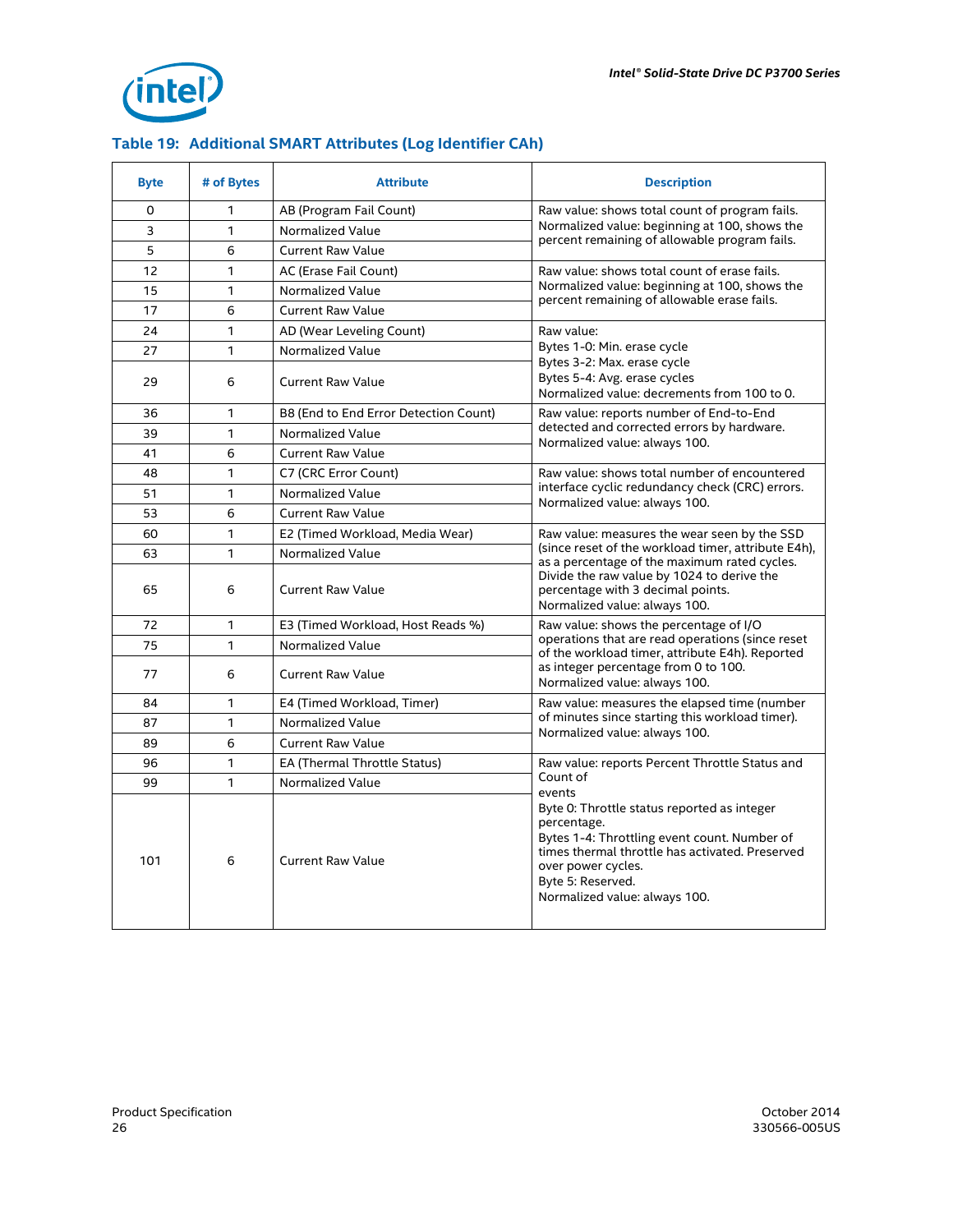

#### **5.5 Temperature Statistics**

#### **Table 20: Temperature Statistics (Log Identifier C5h)**

| <b>Byte</b> | # of Bytes | <b>Description</b>                      |
|-------------|------------|-----------------------------------------|
| 0           |            | <b>Current Temperature</b>              |
| 24          |            | Highest temperature                     |
| 32          |            | Lowest temperature                      |
| 80          |            | Specified Maximum Operating Temperature |
| 96          |            | Specified Minimum Operating Temperature |
| 104         |            | <b>Estimated offset</b>                 |

*Note:* For 2.5-inch form factor, case temperature is reported. For Add-in Card, NAND temperature is reported.

#### <span id="page-26-0"></span>**5.6 Drive Marketing Name Log**

#### **Table 21: Drive Marketing Name Log (Log Identifier DDh)**

| <b>Byte</b> | # of Bytes     | <b>Log Page Content</b> |
|-------------|----------------|-------------------------|
| 0           | 8              | Intel                   |
| 8           |                | Space                   |
| 9           | 3              | SSD                     |
| 12          |                | Space                   |
| 13          | $\overline{c}$ | DC                      |
| 15          |                | Space                   |
| 16          | 5              | P3700                   |
| 21          |                | Space                   |
| 22          | 6              | Series                  |
| 28-511      | 484            | Reserved                |

#### <span id="page-26-1"></span>**5.7 SET Feature Identifiers**

In addition to the SMART attribute structure, features pertaining to the operation and health of the Intel SSD DC P3700 Series can be reported to the host on request through the Get Features command. P3700 Series can change settings using SET Features on the following items as defined in NVMe 1.0 specification.

- Arbitration (Feature Identifier 01h)
- Power Management (Feature Identifier 02h)
- Temperature Threshold (Feature Identifier 04h)
- Error Recovery (Feature Identifier 05h)
- Volatile Write Cache (Feature Identifier 06h)
- Number of Queues (Feature Identifier 07h)
- Interrupt Coalescing (Feature Identifier 08h)
- Interrupt Vector Configuration (Feature Identifier 09h)
- Write Atomicity (Feature Identifier 0Ah)
- Asynchronous Event Configuration (Feature Identifier 0Bh)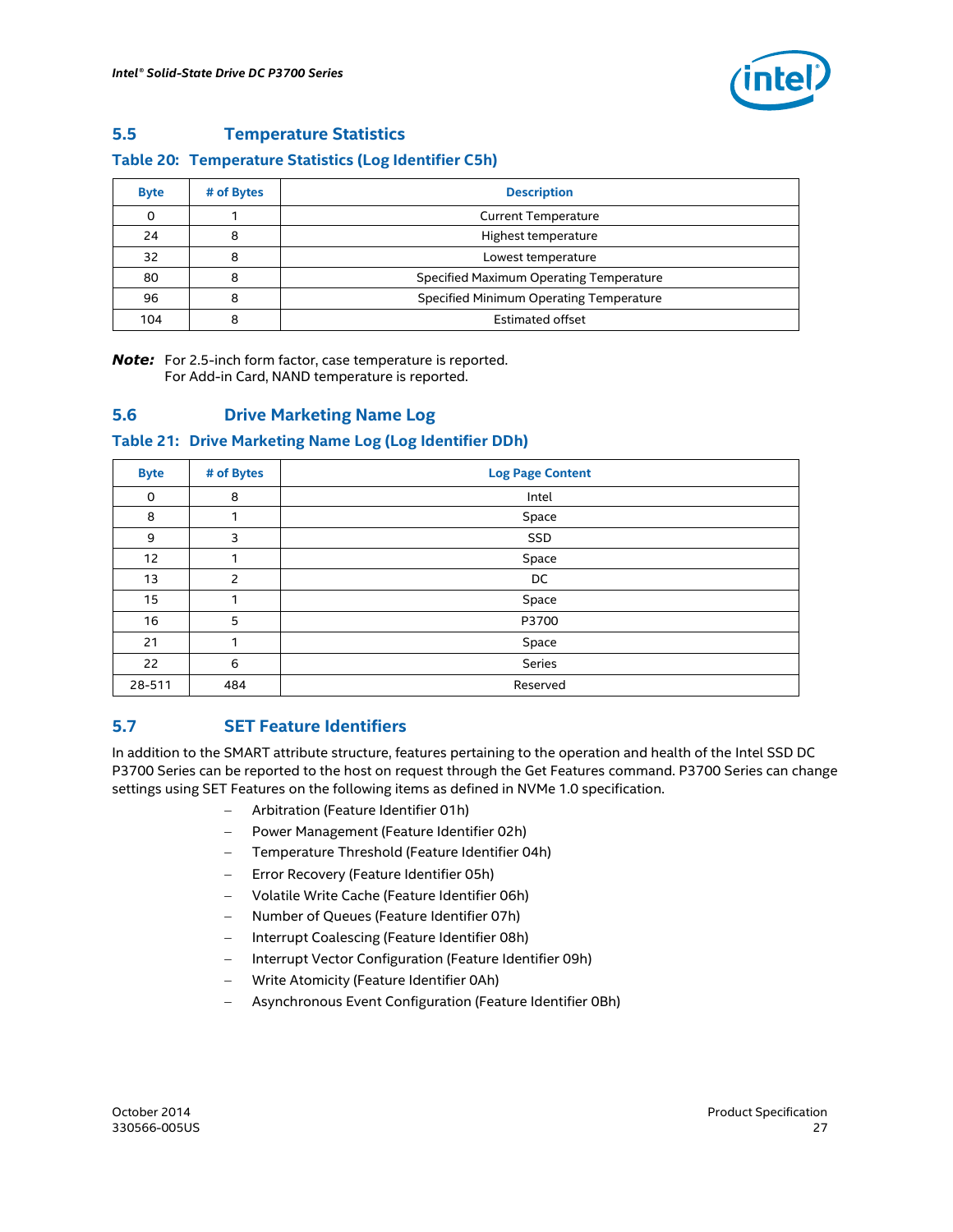

Intel SSD DC P3700 Series will also support the following vendor unique SET Features.

- Set/Get Max LBA (Feature Identifier C1h)
- Get Native Max LBA (Feature Identifier C2h)
- Power Governor Setting (Feature Identifier C6h)
- Reset Timed Workload Counters (Feature Identifier D5h)

#### **Table 22: Set Max LBA Setting - Command Dword 11 and Command Dword 12**

| <b>Bit</b> | <b>Description</b>                                                                                                                                               |
|------------|------------------------------------------------------------------------------------------------------------------------------------------------------------------|
|            | Maximum User LBA: Write Usage: This field sets the 64-bit maximum LBA addressable by<br>the Drive.                                                               |
| 63:00      | Read Usage: This field contains the 64-bit maximum LBA addressable by the Drive.<br>Command Dword 11 contains bits 31:00; Command Dword 12 contains bits 63: 32. |

#### **Table 23: Status Code - Set Max LBA Command Specific Status Values**

| Value | <b>Description</b>                                                 |
|-------|--------------------------------------------------------------------|
| COh   | Requested MAX LBA exceeds Available capacity                       |
| C1h   | Requested MAX LBA smaller than minimum allowable limit.            |
| C2h   | Requested MAX LBA is smaller than allocated Namespace requirements |

#### **Table 24: C6h - Set/Get Power Governor Setting – Command Dword 11**

| <b>Bit</b> | <b>Description</b>                                                     |
|------------|------------------------------------------------------------------------|
| 31:08      | Reserved (TBD)                                                         |
| 07:00      | Power Governor Setting: 00h = 25W(typ), 01h = 20W(typ), 02h = 10W(typ) |

#### **Table 25: Status Codes - Power Governor Setting Command Specific Status Values**

| Value | <b>Description</b>     |
|-------|------------------------|
| COh   | <b>Invalid Setting</b> |

#### **Table 26: D5h – Reset Timed Workload Counters – Command Dword 11**

| Bit   | <b>Description</b>                                                                                                |
|-------|-------------------------------------------------------------------------------------------------------------------|
| 31:01 | Reserved                                                                                                          |
| 00    | Timed Workload Reset Settings: Write Usage: 00 = NOP, 1 = Reset E2, E3, E4 counters; Read<br>Usage: Not Supported |

*Note:* Get Features will not work for "Reset Timed Workload Counters" and status code is same as Table 25.

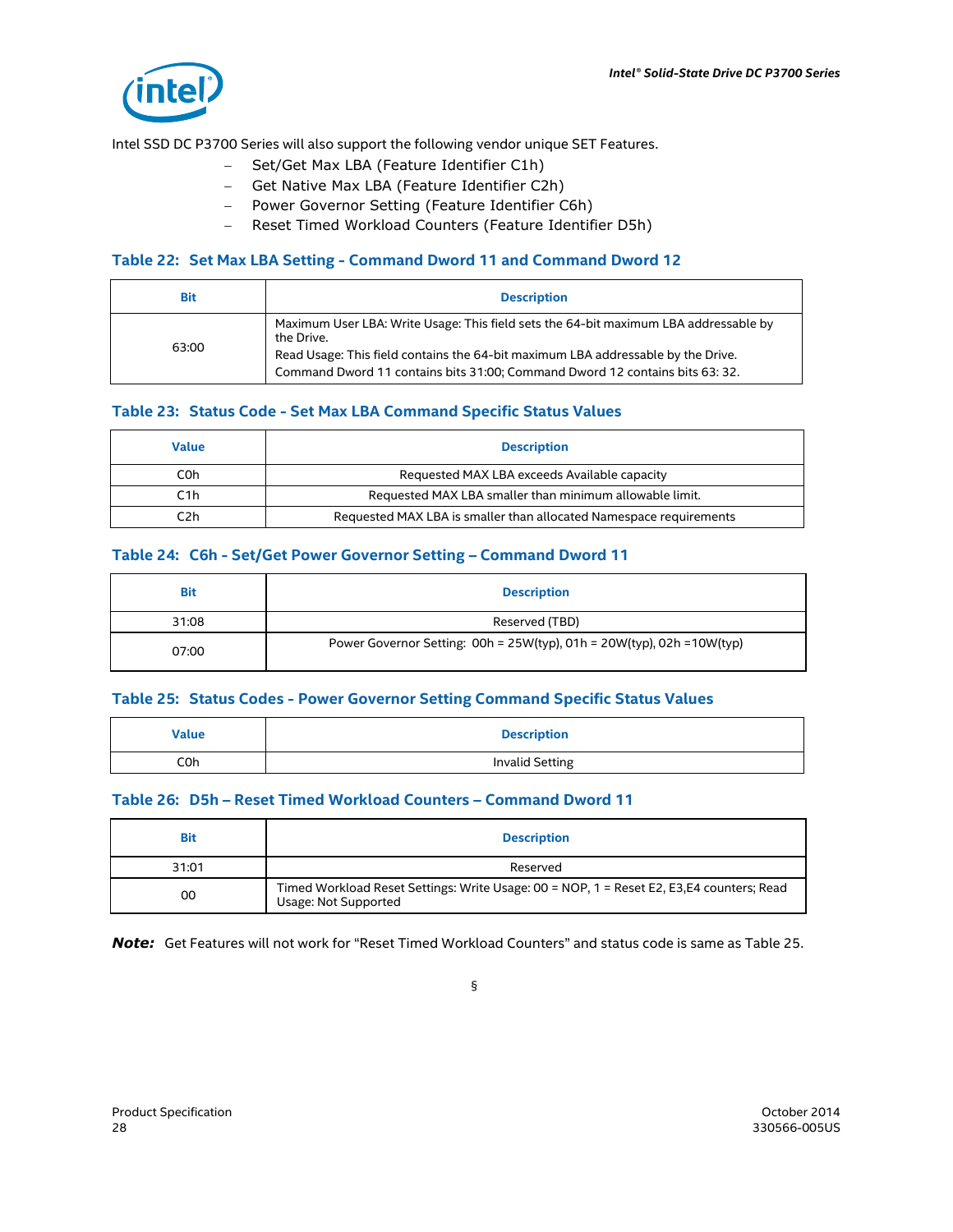

## <span id="page-28-0"></span>*6 NVMe Driver Support*

Table 27 describes the NVMe Driver Support for Intel SSD DC P3700 Series. The support includes releasing and validating NVMe drivers for certain operating systems and validating functionality for open source drive, inbox or native drivers for select operating systems.

#### **Table 27: NVMe Driver Support**

| <b>Support Level</b>        | <b>Operating System Description</b>                                                                                      |
|-----------------------------|--------------------------------------------------------------------------------------------------------------------------|
| Intel Provided <sup>1</sup> | Windows Server 2012 R2, 2012, 2008 R2 x64, Windows 7(32bit/64bit),<br>Windows 8 (32bit/64bit), Windows 8.1 (32bit/64Bit) |
| In-box Driver <sup>2</sup>  | RHEL 6.5, RHEL 7.0, SLES11 SP3, Windows Server 2012 R2, Windows 8.1                                                      |

#### **NOTES:**

- 1. With Intel provided driver, full product specification is guaranteed, booting is only supported for 64bit OS
- 2. With open source non-Intel driver, compatibility and functionality is validated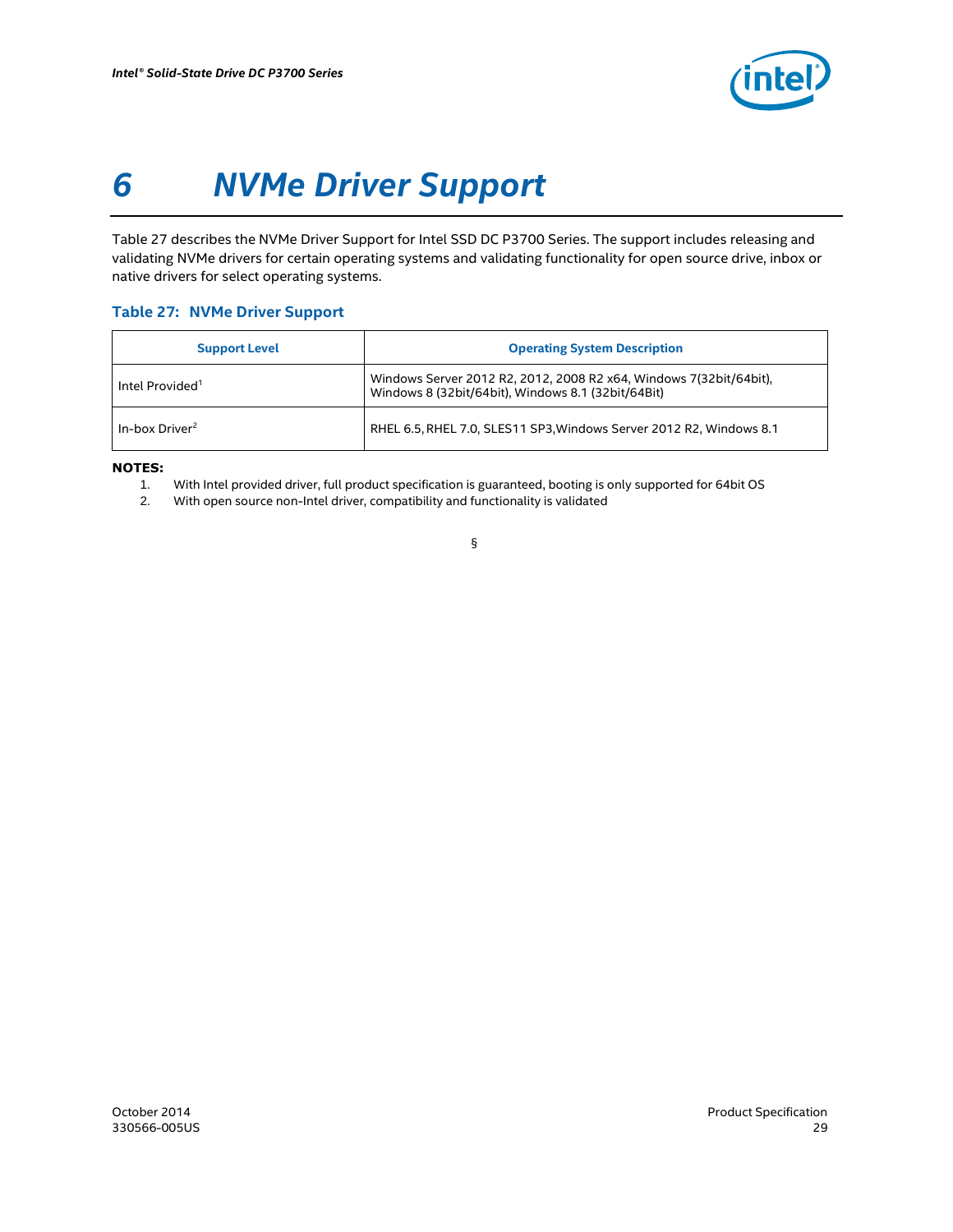

# <span id="page-29-0"></span>*7 Certifications and Declarations*

#### **Table 28: Device Certifications and Declarations**

| <b>Certification</b>   | <b>Description</b>                                                                                                                                                                                                                                                                                                                |
|------------------------|-----------------------------------------------------------------------------------------------------------------------------------------------------------------------------------------------------------------------------------------------------------------------------------------------------------------------------------|
| CE* Compliant          | European Economic Area (EEA): Compliance with the essential requirements of EC Council<br>Directives Low Voltage Directive (LVD) 2006/95/EC, EMC Directive 2004/108/EC and Directive<br>2011/65/EU.                                                                                                                               |
| UL* Recognized         | Certified Underwriters Laboratories, Inc. Bi-National Component Recognition; UL 60950-1, 2nd<br>Edition, 2007-03-27 (Information Technology Equipment - Safety - Part 1: General<br>Requirements)<br>CSA C22.2 No. 60950-1-07, 2nd Edition, 2007-03 (Information Technology Equipment - Safety<br>- Part 1: General Requirements) |
| C-Tick* Compliant      | Compliance with the Australia/New Zealand Standard AS/NZS3548 and Electromagnetic<br>Compatibility (EMC) Framework requirements of the Australian Communication Authority (ACA).                                                                                                                                                  |
| <b>BSMI* Compliant</b> | Compliance to the Taiwan EMC standard CNS 13438: Information technology equipment -<br>Radio disturbance Characteristics - limits and methods of measurement, as amended on June 1,<br>2006, is harmonized with CISPR 22: 2005.04.                                                                                                |
| KCC*                   | Compliance with paragraph 1 of Article 11 of the Electromagnetic Compatibility Control<br>Regulation and meets the Electromagnetic Compatibility (EMC) Framework requirements of the<br>Radio Research Laboratory (RRL) Ministry of Information and Communication Republic of Korea.                                              |
| VCCI*                  | Voluntary Control Council for Interface to cope with disturbance problems caused by personal<br>computers or facsimile.                                                                                                                                                                                                           |
| Microsoft* WHCK        | Microsoft Windows Hardware Certification Kit                                                                                                                                                                                                                                                                                      |
| RoHS* Compliant        | <b>Restriction of Hazardous Substance Directive</b>                                                                                                                                                                                                                                                                               |
| WEEE*                  | Directive on Waste Electrical and Electronic Equipment                                                                                                                                                                                                                                                                            |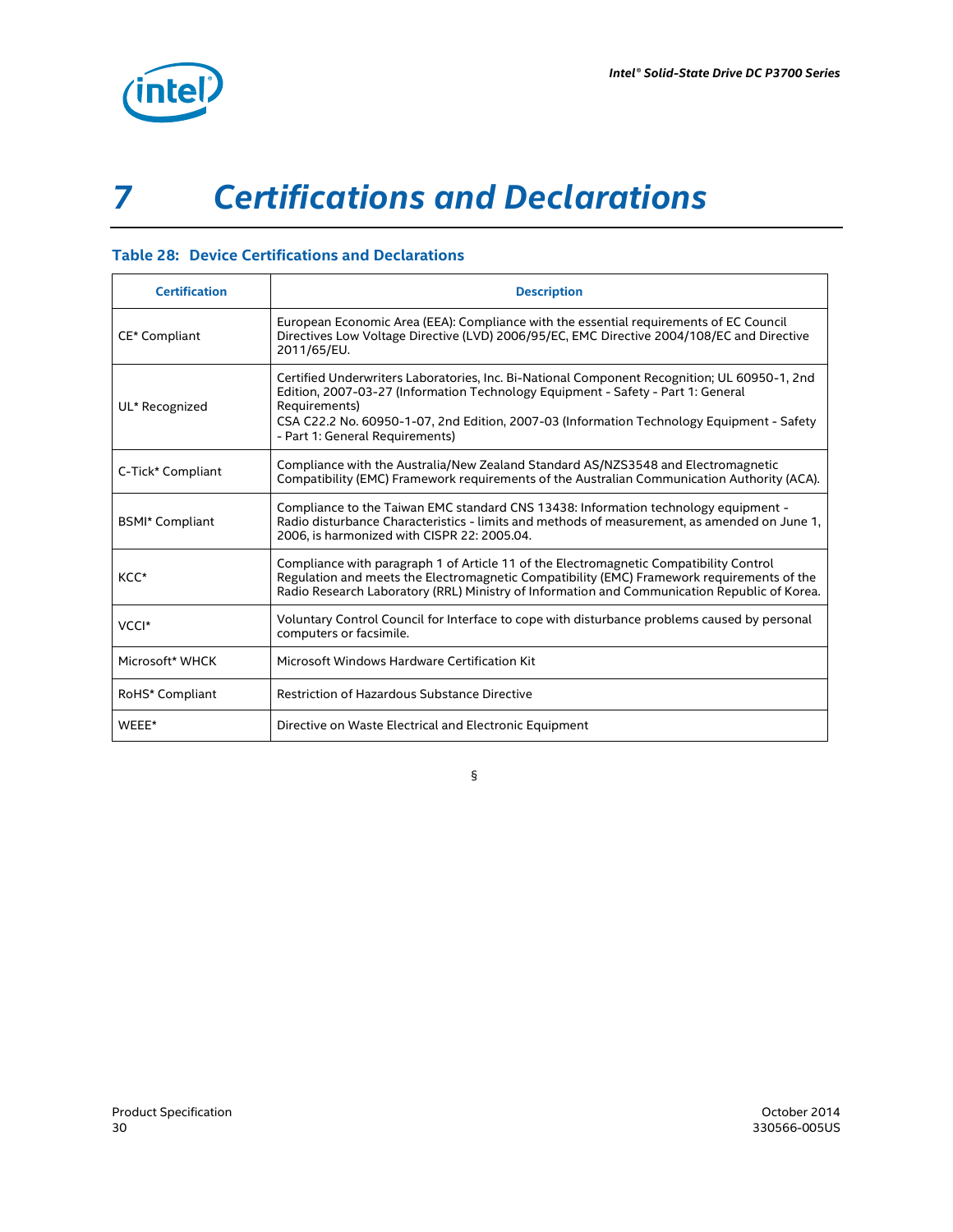

## <span id="page-30-0"></span>*Appendix A IDENTIFY Data Structure*

#### **Table 29: Identify Controller**

| <b>Bytes</b> | $F =$ Fixed<br>V = Variable<br>$X = Both$ | <b>Default</b><br><b>Value</b> | <b>Interpretation</b>                                                                                    | <b>Description</b>                         |
|--------------|-------------------------------------------|--------------------------------|----------------------------------------------------------------------------------------------------------|--------------------------------------------|
| $1 - 0$      | F                                         | 8086h                          | Contains the company vendor<br>identifier that is assigned by the<br><b>PCI SIG</b>                      | PCI Vendor ID (VID)                        |
| $3 - 2$      | F                                         | 8086h                          | Contains the company vendor<br>identifier that is assigned by the<br>PCI SIG for subsystem               | PCI Subsystem Vendor ID (SSVID)            |
| $23 - 4$     | V                                         | varies                         | Contains the serial number for the<br>NVM subsystem                                                      | Serial Number (SN)                         |
| $63 - 24$    | V                                         | varies                         | Contains the serial number for the<br>NVM subsystem that is assigned by<br>the vendor as an ASCII string | Model Number (MN)                          |
| $71 - 64$    | $\vee$                                    | varies                         | Contains the currently active<br>firmware revision for the NVM<br>subsystem                              | Firmware Revision (FR)                     |
| 72           | F                                         | 0h                             | <b>Recommended Arbitration Burst</b><br>size equals 1                                                    | Recommended Arbitration Burst (RAB)        |
| $75 - 73$    | F                                         | 5CD2E4h                        | Contains the Organization Unique<br>Identifier (OUI) for the controller<br>vendor                        | IEEE OUI Identifier (IEEE)                 |
| 76           | Χ                                         | 0h                             | No of multiple PCI Express<br>interfaces connected to the host,<br>bit 0 determines multiple interface   | Multi-Interface Capabilities (MIC)         |
| 77           | F                                         | 05h                            | Supports MDTS of 128K                                                                                    | Maximum Data Transfer Size (MDTS)          |
| 255:78       |                                           |                                |                                                                                                          | Reserved                                   |
| 257-256      | F                                         | 07h                            | Supports Security Send/Receive,<br>Format NVM and Firmware<br>Activate/Download                          | Optional Admin Command Support<br>(OACS)   |
| 258          | F                                         | 03h                            | Supports up to 3 concurrently<br>outstanding abort commands                                              | Abort Command Limit (ACL)                  |
| 259          | F                                         | 03h                            | Supports up to 3 concurrently<br>outstanding asynchronous event<br>requests                              | Asynchronous Event Request Limit<br>(AERL) |
| 260          | X                                         | 03h                            | Single slot<br>Read/write capable                                                                        | Firmware Updates (FRMW)                    |
| 261          | Χ                                         | 0h                             | SMART/Health Log Support per<br>drive not per namespace                                                  | Log Page Attributes (LPA)                  |
| 262          | F                                         | 3Fh                            | Number of Error Information log<br>entries equals 64                                                     | Error Log Page Entries (ELPE)              |

October 2014 **Product Specification**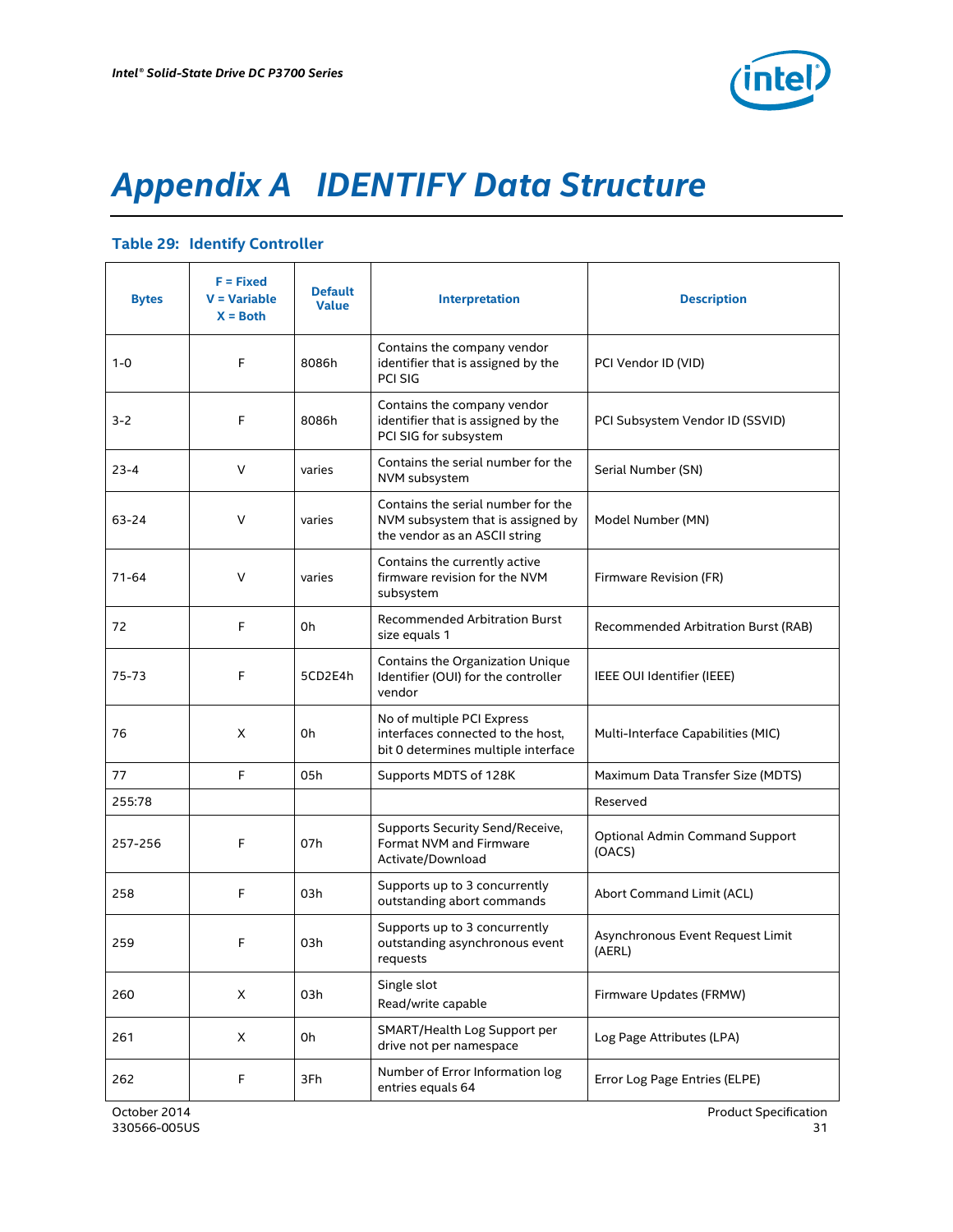

| <b>Bytes</b> | $F =$ Fixed<br>V = Variable<br>$X = Both$ | <b>Default</b><br><b>Value</b> | <b>Interpretation</b>                                                                              | <b>Description</b>                                     |
|--------------|-------------------------------------------|--------------------------------|----------------------------------------------------------------------------------------------------|--------------------------------------------------------|
| 263          | F                                         | 0h                             | Number of NVM Express power<br>states equal 1                                                      | Number of Power States Support (NPSS)                  |
| 264          | F                                         | 0h                             | Configuration settings for Admin<br>Vendor Specific command handling                               | Admin Vendor Specific Command<br>Configuration (AVSCC) |
| 511-265      |                                           |                                |                                                                                                    | Reserved                                               |
| 512          | F                                         | 66h                            | Required and max submission<br>queue entry size is 64 Byte                                         | Submission Queue Entry Size (SQES)                     |
| 513          | F                                         | 44h                            | Required and max submission<br>queue entry size is 16 Byte                                         | Completion Queue Entry Size (CQES)                     |
| 515-514      |                                           |                                |                                                                                                    | Reserved                                               |
| 519-516      | F                                         | 01h                            | Supports single namespace                                                                          | Number of Namespaces (NN)                              |
| 521-520      | F                                         | 06h                            | Supports Dataset Management and<br>Write Uncorrectable optional NVMe<br>commands.                  | Optional NVMe Command Support<br>(ONCS)                |
| 523-522      | F                                         | 0h                             | Fused commands not supported                                                                       | <b>Fused Operation Support (FUSES)</b>                 |
| 524          | F                                         | 07h                            | Supports Crypto Erase and format<br>of entire drive, not per namespace                             | Format NVM Attributes (FNA):                           |
| 525          | F                                         | 0h                             | Volatile write cache is not present                                                                | Volatile Write Cache (VWC)                             |
| 527-526      | F                                         | 0h                             | Atomic write size for controller<br>during normal equals to 512B                                   | Atomic Write Unit Normal (AWUN)                        |
| 529-528      | F                                         | 0h                             | Indicates the atomic write size for<br>the controller during a power fail<br>condition equals 512B | Atomic Write Unit Power Fail (AWUPF)                   |
| 530          | X                                         | 0h                             | Not Supported                                                                                      | NVM Vendor Specific Command<br>Configuration (NVSCC)   |
| 703-531      |                                           |                                |                                                                                                    | Reserved                                               |
| 2047-704     |                                           |                                |                                                                                                    | Reserved                                               |
| 2079-2048    | v                                         |                                | Indicates the characteristics of<br>power state 0                                                  | Power State 0 Descriptor (PSD0)                        |
| 2111-2080    | V                                         |                                | Indicates the characteristics of<br>power state 1                                                  | Power State 1 Descriptor (PSD1)                        |
| 2143-2112    | V                                         |                                | Indicates the characteristics of<br>power state 2                                                  | Power State 2 Descriptor (PSD2)                        |
| 2175-2144    | V                                         |                                | Indicates the characteristics of<br>power state 3                                                  | Power State 3 Descriptor (PSD3)                        |
| 2207-2176    | V                                         |                                | Indicates the characteristics of<br>power state 4                                                  | Power State 4 Descriptor (PSD4)                        |
| 2239-2208    | V                                         |                                | Indicates the characteristics of<br>power state 5                                                  | Power State 5 Descriptor (PSD5)                        |
| 2271-2240    | V                                         |                                | Indicates the characteristics of<br>power state 6                                                  | Power State 6 Descriptor (PSD6)                        |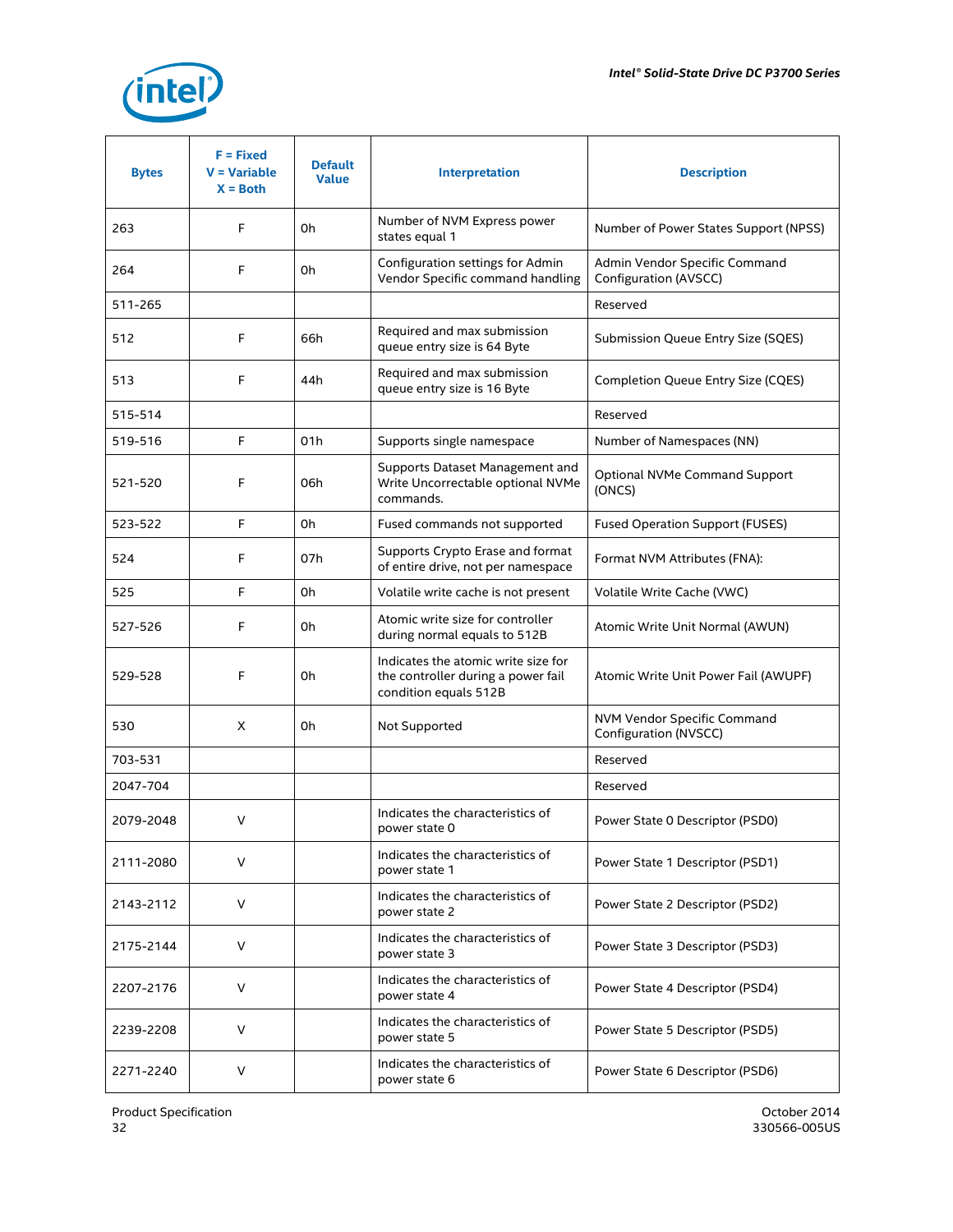

| <b>Bytes</b> | $F = Fixed$<br>V = Variable<br>$X = Both$ | <b>Default</b><br><b>Value</b> | <b>Interpretation</b>                              | <b>Description</b>                |
|--------------|-------------------------------------------|--------------------------------|----------------------------------------------------|-----------------------------------|
| 2303-2272    | $\vee$                                    |                                | Indicates the characteristics of<br>power state 7  | Power State 7 Descriptor (PSD7)   |
| 2335-2304    | v                                         |                                | Indicates the characteristics of<br>power state 8  | Power State 8 Descriptor (PSD8)   |
| 2367-2336    | V                                         |                                | Indicates the characteristics of<br>power state 9  | Power State 9 Descriptor (PSD9)   |
| 2399-2368    | V                                         |                                | Indicates the characteristics of<br>power state 10 | Power State 10 Descriptor (PSD10) |
| 2431-2400    | V                                         |                                | Indicates the characteristics of<br>power state 11 | Power State 11 Descriptor (PSD11) |
| 2463-2432    | V                                         |                                | Indicates the characteristics of<br>power state 12 | Power State 12 Descriptor (PSD12) |
| 2495-2464    | V                                         |                                | Indicates the characteristics of<br>power state 13 | Power State 13 Descriptor (PSD13) |
| 2527-2496    | v                                         |                                | Indicates the characteristics of<br>power state 14 | Power State 14 Descriptor (PSD14) |
| 2559-2528    | V                                         |                                | Indicates the characteristics of<br>power state 15 | Power State 15 Descriptor (PSD15) |
| 2591-2560    | v                                         |                                | Indicates the characteristics of<br>power state 16 | Power State 16 Descriptor (PSD16) |
| 2623-2592    | V                                         |                                | Indicates the characteristics of<br>power state 17 | Power State 17 Descriptor (PSD17) |
| 2655-2624    | v                                         |                                | Indicates the characteristics of<br>power state 18 | Power State 18 Descriptor (PSD18) |
| 2687-2656    | V                                         |                                | Indicates the characteristics of<br>power state 19 | Power State 19 Descriptor (PSD19) |
| 2719-2688    | V                                         |                                | Indicates the characteristics of<br>power state 20 | Power State 20 Descriptor (PSD20) |
| 2751-2720    | V                                         |                                | Indicates the characteristics of<br>power state 21 | Power State 21 Descriptor (PSD21) |
| 2783-2752    | v                                         |                                | Indicates the characteristics of<br>power state 22 | Power State 22 Descriptor (PSD22) |
| 2815-2784    | V                                         |                                | Indicates the characteristics of<br>power state 23 | Power State 23 Descriptor (PSD23) |
| 2847-2816    | V                                         |                                | Indicates the characteristics of<br>power state 24 | Power State 24 Descriptor (PSD24) |
| 2879-2848    | V                                         |                                | Indicates the characteristics of<br>power state 25 | Power State 25 Descriptor (PSD25) |
| 2911-2880    | V                                         |                                | Indicates the characteristics of<br>power state 26 | Power State 26 Descriptor (PSD26) |
| 2943-2912    | V                                         |                                | Indicates the characteristics of<br>power state 27 | Power State 27 Descriptor (PSD27) |
| 2975-2944    | V                                         |                                | Indicates the characteristics of                   | Power State 28 Descriptor (PSD28) |

330566-005US 33

October 2014 **Product Specification**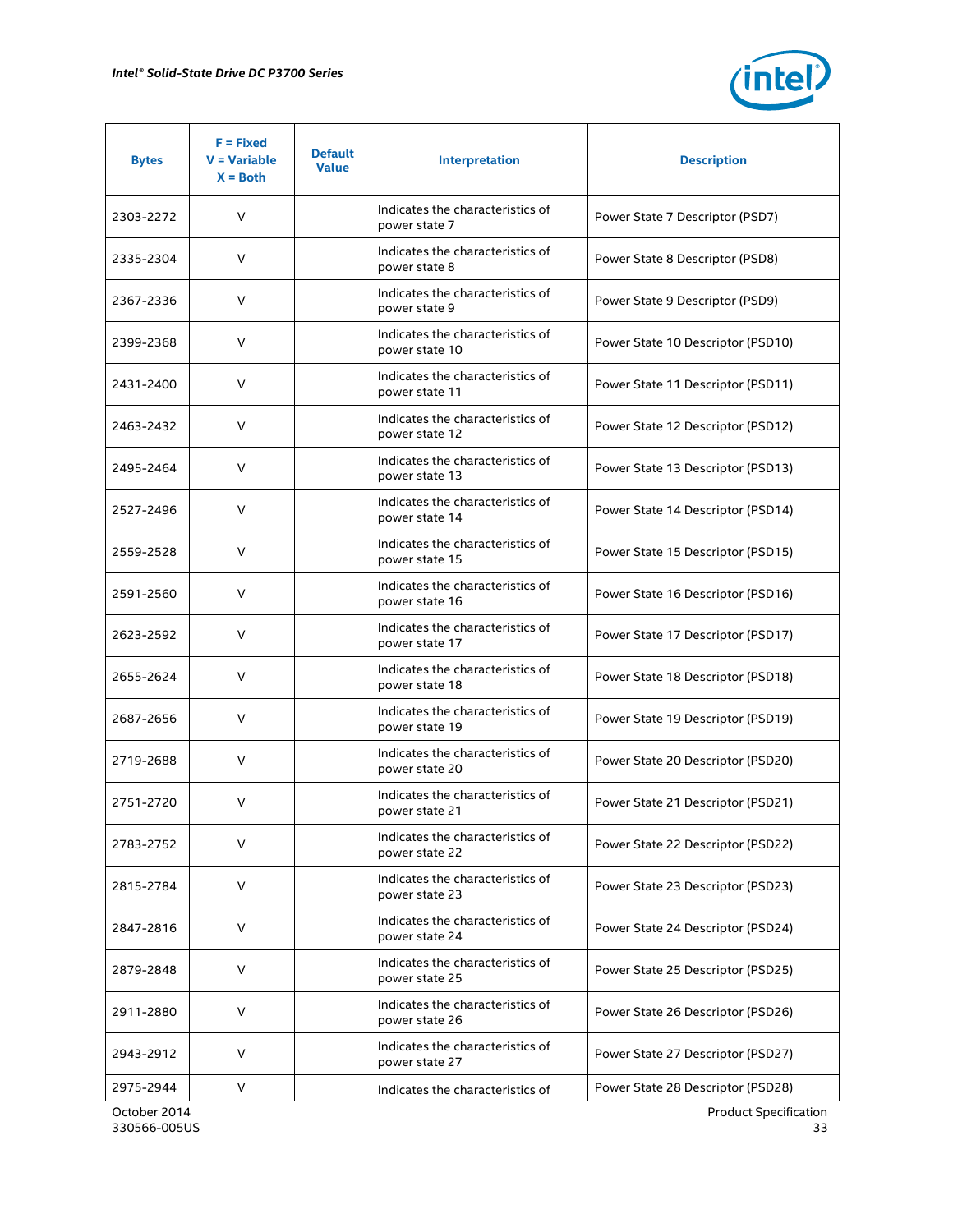

| <b>Bytes</b> | $F =$ Fixed<br>$V = Variable$<br>$X = Both$ | <b>Default</b><br><b>Value</b> | <b>Interpretation</b>                                                                                 | <b>Description</b>                  |
|--------------|---------------------------------------------|--------------------------------|-------------------------------------------------------------------------------------------------------|-------------------------------------|
|              |                                             |                                | power state 28                                                                                        |                                     |
| 3007-2976    | $\vee$                                      |                                | Indicates the characteristics of<br>power state 29                                                    | Power State 29 Descriptor (PSD29)   |
| 3039-3008    | $\vee$                                      |                                | Indicates the characteristics of<br>power state 30                                                    | Power State 30 Descriptor (PSD30)   |
| 3071-3040    | v                                           |                                | Indicates the characteristics of<br>power state 31                                                    | Power State 31 Descriptor (PSD31)   |
| 3075         | F                                           | 05h                            | Data striped at 128 KB, value<br>shown is reported as 2^<br>(CAP.MPSMIN)                              | Internal stripe size                |
| 3095-3076    | $\vee$                                      | Varies                         | Shows healthy status or error code                                                                    | <b>Health indicator</b>             |
| 3096         | $\vee$                                      | Varies                         | Reads current negotiated PCIe link<br>speed, as reported by PXLS register<br>(PXCAP + 12h), bits[3:0] | Current PCIe Link Speed field (CLS) |
| 3097         | $\vee$                                      | Varies                         | Reads current negotiated PCIe Link<br>Width as reported by PXLS register<br>(PXCAP + 12h), bits[9:4]  | Negotiated Link Width (NLW)         |
| 4095-3098    | v                                           | <b>NA</b>                      | Range of bytes is allocated for<br>vendor specific usage                                              | Vendor Specific (VS)                |

#### **NOTES:**

**F = Fixed**. The content of the word is fixed and does not change. For removable media devices, these values may change when media is removed or changed.

**V = Variable**. The state of at least one bit in a word is variable and may change depending on the state of the device or the commands executed by the device.

**X = F or V**. The content of the word may be fixed or variable.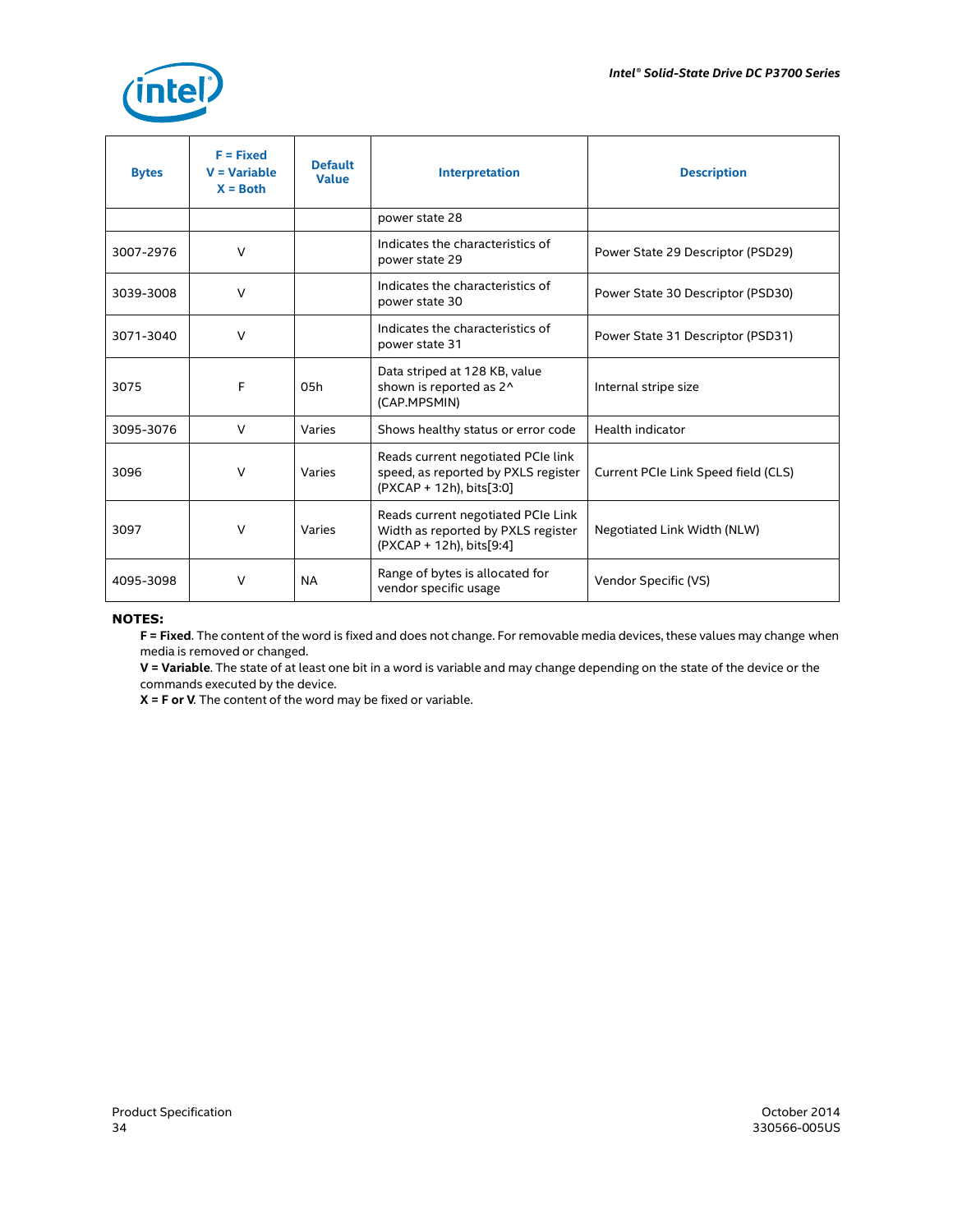

#### **Table 30: Power State Descriptor**

| <b>Bytes</b> | $F =$ Fixed<br>$V = Variable$<br>$X = Both$ | <b>Default</b><br>Value | <b>Interpretation</b>                                                                                                                                                | <b>Description</b>              |
|--------------|---------------------------------------------|-------------------------|----------------------------------------------------------------------------------------------------------------------------------------------------------------------|---------------------------------|
| 255-125      |                                             |                         |                                                                                                                                                                      | Reserved                        |
| 124-120      | F                                           | 0h                      | Indicates the relative write latency<br>associated with this power state                                                                                             | Relative Write Latency (RWL)    |
| 119-117      |                                             |                         |                                                                                                                                                                      | Reserved                        |
| 116-112      | F                                           | 0h                      | Indicates the relative write<br>throughput associated with this<br>power state                                                                                       | Relative Write Throughput (RWT) |
| 111-109      |                                             |                         |                                                                                                                                                                      | Reserved                        |
| 108-104      | F                                           | 0h                      | Indicates the relative read latency<br>associated with this power state                                                                                              | Relative Read Latency (RRL)     |
| 103-101      |                                             |                         |                                                                                                                                                                      | Reserved                        |
| 100-96       | F                                           | 0h                      | Indicates the relative read<br>throughput associated with this<br>power state.                                                                                       | Relative Read Throughput (RRT)  |
| 95-64        | F                                           | 0h                      | Indicates the maximum exit latency<br>in microseconds associated with<br>exiting this power state.                                                                   | Exit Latency (EXLAT)            |
| 63-32        | F                                           | 0h                      | Indicates the maximum entry<br>latency in microseconds<br>associated with entering this power<br>state                                                               | Entry Latency (ENLAT)           |
| $31 - 16$    |                                             |                         |                                                                                                                                                                      | Reserved                        |
| $15-00$      | F                                           | 09C4h                   | Indicates the maximum power<br>consumed by the NVM subsystem<br>in this power state. The power in<br>Watts is equal to the value in this<br>field multiplied by 0.01 | Maximum Power (MP)              |

#### **NOTES:**

**F = Fixed**. The content of the word is fixed and does not change. For removable media devices, these values may change when media is removed or changed.

**V = Variable**. The state of at least one bit in a word is variable and may change depending on the state of the device or the commands executed by the device.

**X = F or V**. The content of the word may be fixed or variable.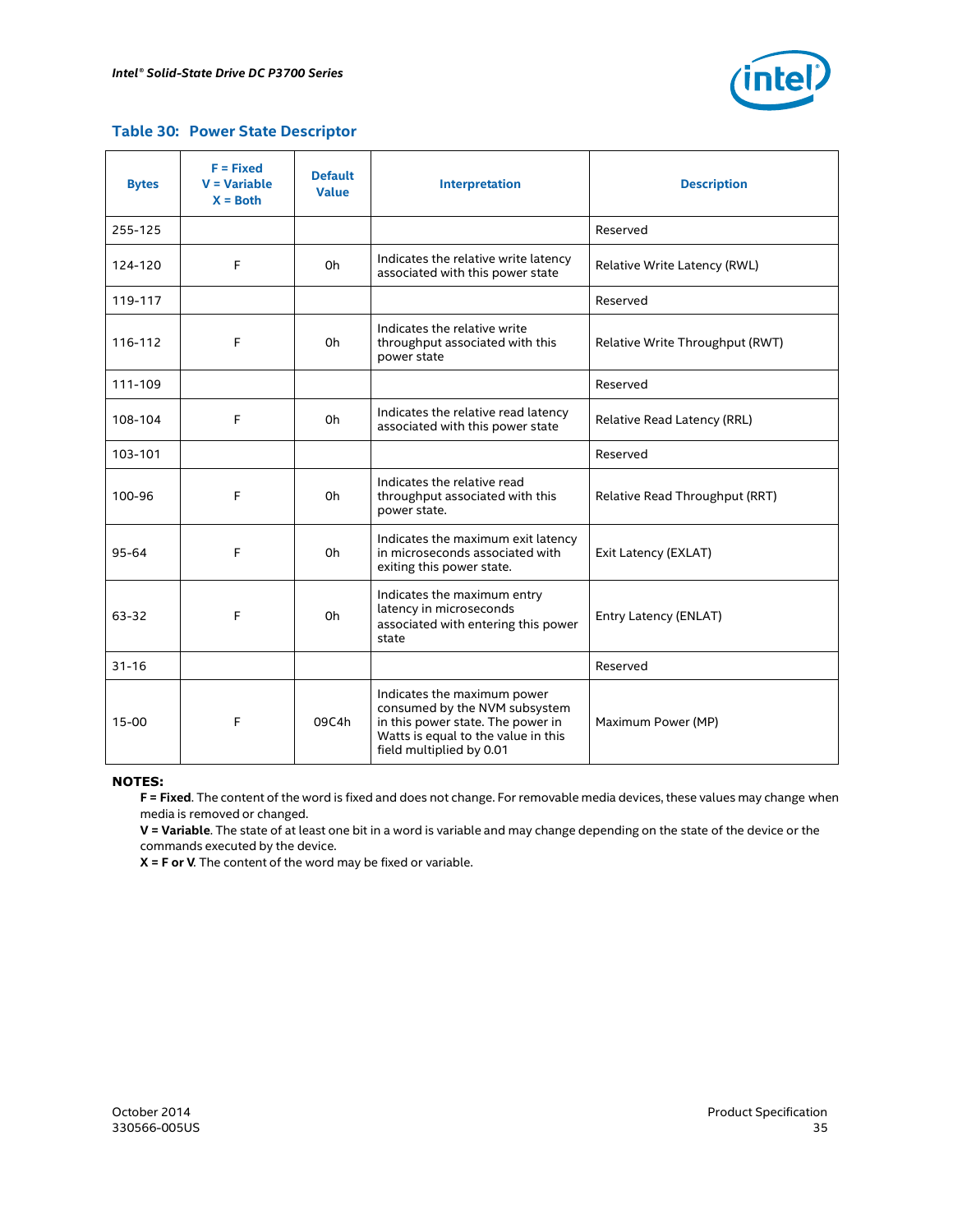

#### **Table 31: Identify Namespace**

| <b>Bytes</b> | $F =$ Fixed<br>V = Variable<br>$X = Both$ | <b>Default</b><br><b>Value</b>    | <b>Interpretation</b>                                                                                                      | <b>Description</b>                                |
|--------------|-------------------------------------------|-----------------------------------|----------------------------------------------------------------------------------------------------------------------------|---------------------------------------------------|
| $7 - 0$      | V                                         | varies                            | Indicates the total size of the<br>namespace in logical blocks.                                                            | Namespace Size (NSZE)                             |
| $15 - 8$     | V                                         | varies                            | Indicates the maximum number<br>of logical blocks that may be<br>allocated in the namespace at any<br>point in time        | Namespace Capacity (NCAP)                         |
| $23 - 16$    | V                                         | varies                            | Indicates the current number of<br>logical blocks allocated in the<br>namespace                                            | Namespace Utilization (NUSE)                      |
| 24           | F                                         | 00h                               | Indicates thin provisioning is not<br>supported                                                                            | Namespace Features (NSFEAT)                       |
| 25           | F                                         | 06h                               | Defines the number of supported<br>LBA size and metadata size<br>combinations supported by the<br>namespace                | Number of LBA Formats (NLBAF)                     |
| 26           | V                                         | 00h                               | Indicates metadata transferred<br>with the extended data LBA or in<br>separate buffer                                      | Formatted LBA Size (FLBAS)                        |
| 27           | F                                         | 03h                               | Indicates support for metadata<br>transferred with the extended<br>data LBA and in separate buffer -<br>both are supported | Metadata Capabilities (MC)                        |
| 28           | V                                         | 11h                               | Indicates PI supports Type 1,2,3<br>with PI transferred as the first 8<br>bytes                                            | End-to-end Data Protection Capabilities<br>(DPC)  |
| 29           | X                                         | 00h                               | Indicates type settings for the<br>namespace                                                                               | End-to-end Data Protection Type Settings<br>(DPS) |
| 127-30       |                                           |                                   |                                                                                                                            | Reserved                                          |
| 131-128      | V                                         | MS:0,<br>LBADS:9,<br>RP:2         | Indicates the LBA format 0 that is<br>supported by the controller                                                          | LBA Format 0 Support (LBAF0)                      |
| 135-132      | V                                         | MS:8,<br>LBADS:9,<br>RP:2         | Indicates the LBA format 1 that is<br>supported by the controller                                                          | LBA Format 1 Support (LBAF1)                      |
| 139-136      | V                                         | MS:16,<br>LBADS:9,<br><b>RP:2</b> | Indicates the LBA format 2 that is<br>supported by the controller                                                          | LBA Format 2 Support (LBAF2)                      |
| 143-140      | $\vee$                                    | MS:0,<br>LBADS:12,<br>RP:0        | Indicates the LBA format 3 that is<br>supported by the controller                                                          | LBA Format 3 Support (LBAF3)                      |
| 147-144      | $\vee$                                    | MS:8,<br>LBADS:12,<br>RP:0        | Indicates the LBA format 4 that is<br>supported by the controller                                                          | LBA Format 4 Support (LBAF4)                      |
| 151-148      | V                                         | MS:64,<br>LBADS:12,<br>RP:0       | Indicates the LBA format 5 that is<br>supported by the controller                                                          | LBA Format 5 Support (LBAF5)                      |

Product Specification **Calculation** October 2014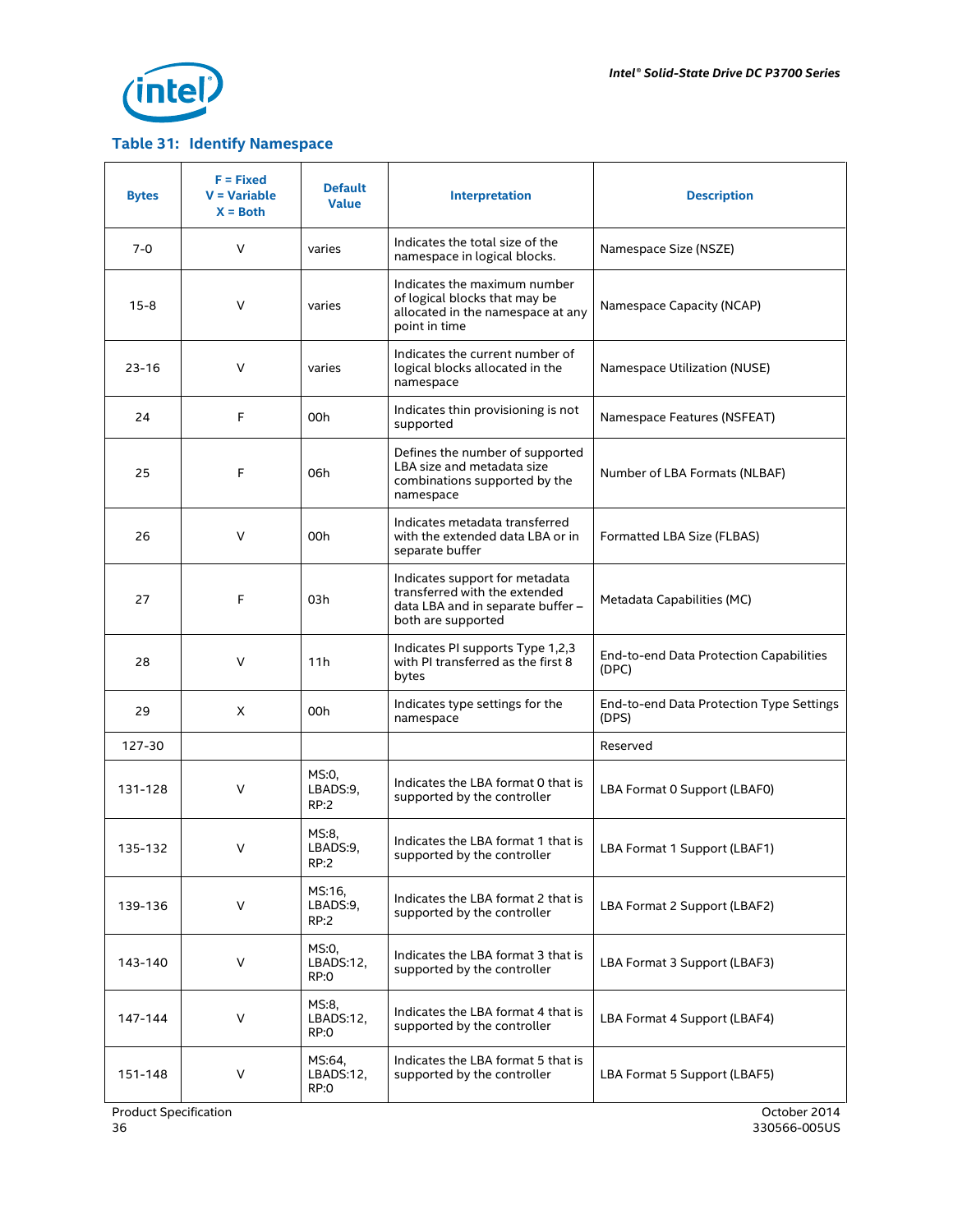

| <b>Bytes</b> | $F =$ Fixed<br>$V = Variable$<br>$X = Both$ | <b>Default</b><br><b>Value</b> | Interpretation                                                     | <b>Description</b>             |
|--------------|---------------------------------------------|--------------------------------|--------------------------------------------------------------------|--------------------------------|
| 155-152      | $\vee$                                      | MS:128,<br>LBADS:12,<br>RP:0   | Indicates the LBA format 6 that is<br>supported by the controller  | LBA Format 6 Support (LBAF6)   |
| 159-156      |                                             | Not<br>supported               | Indicates the LBA format 7 that is<br>supported by the controller  | LBA Format 7 Support (LBAF7)   |
| 163-160      |                                             | Not<br>supported               | Indicates the LBA format 8 that is<br>supported by the controller  | LBA Format 8 Support (LBAF8)   |
| 167-164      |                                             | Not<br>supported               | Indicates the LBA format 9 that is<br>supported by the controller  | LBA Format 9 Support (LBAF9)   |
| 171-168      |                                             | Not<br>supported               | Indicates the LBA format 10 that<br>is supported by the controller | LBA Format 10 Support (LBAF10) |
| 175-172      |                                             | Not<br>supported               | Indicates the LBA format 11 that<br>is supported by the controller | LBA Format 11 Support (LBAF11) |
| 179-176      |                                             | Not<br>supported               | Indicates the LBA format 12 that<br>is supported by the controller | LBA Format 12 Support (LBAF12) |
| 183-180      |                                             | Not<br>supported               | Indicates the LBA format 13 that<br>is supported by the controller | LBA Format 13 Support (LBAF13) |
| 187-184      |                                             | Not<br>supported               | Indicates the LBA format 14 that<br>is supported by the controller | LBA Format 14 Support (LBAF14) |
| 191-188      |                                             | Not<br>supported               | Indicates the LBA format 15 that<br>is supported by the controller | LBA Format 15 Support (LBAF15) |
| 383-192      |                                             | Not<br>supported               |                                                                    | Reserved                       |
| 4095-384     |                                             | Not<br>supported               | Range of bytes is allocated for<br>vendor specific usage           | Vendor Specific (VS)           |

#### **NOTES:**

**F = Fixed**. The content of the word is fixed and does not change. For removable media devices, these values may change when media is removed or changed.

**V = Variable**. The state of at least one bit in a word is variable and may change depending on the state of the device or the commands executed by the device.

**X = F or V**. The content of the word may be fixed or variable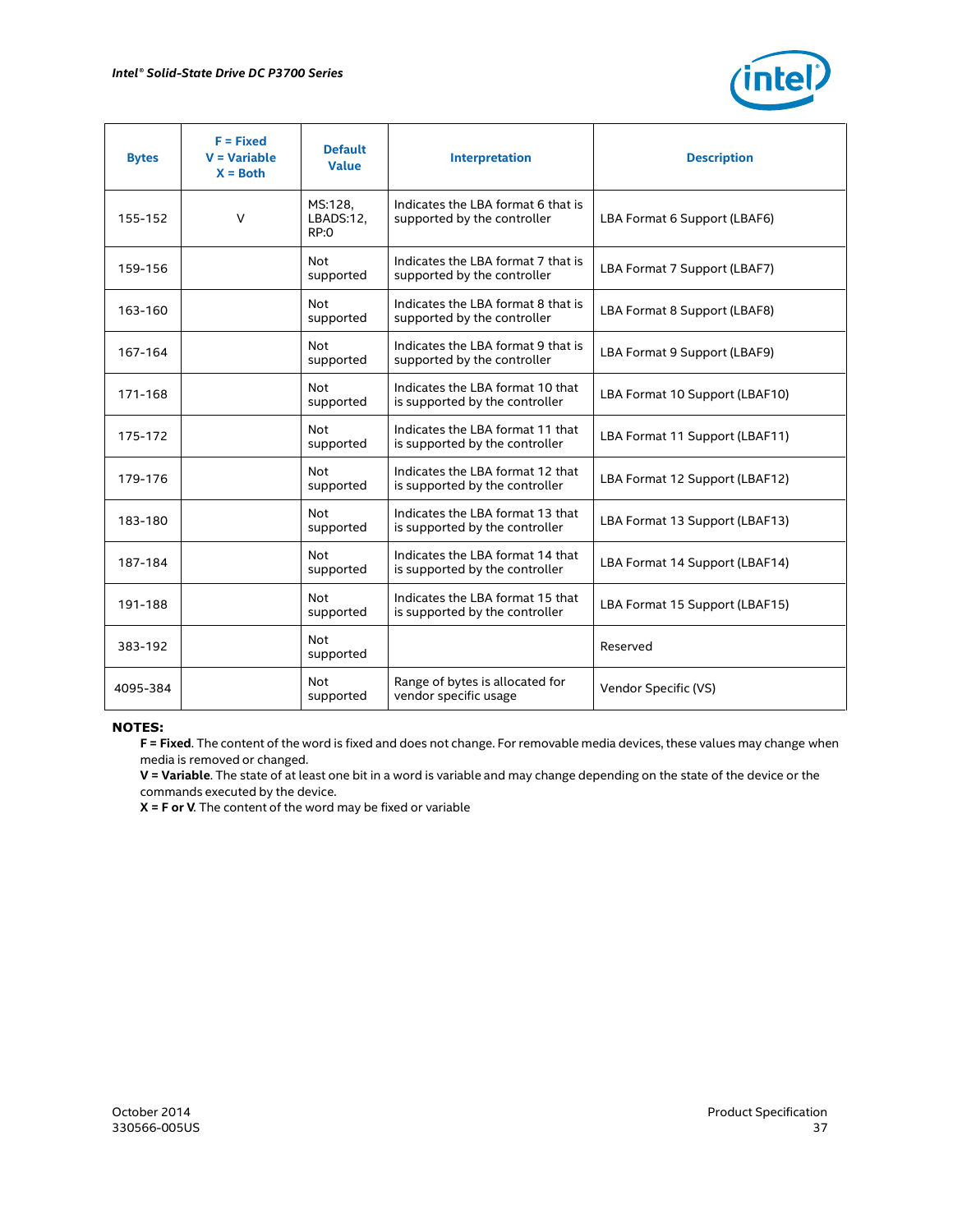

#### **Table 32: LBA Format Data Structure**

| <b>Bytes</b> | $F =$ Fixed<br>$V = Variable$<br>$X = Both$ | <b>Default Value</b>          | <b>Interpretation</b>                                                                                   | <b>Description</b>        |
|--------------|---------------------------------------------|-------------------------------|---------------------------------------------------------------------------------------------------------|---------------------------|
| $31 - 26$    |                                             |                               |                                                                                                         | Reserved                  |
| $25 - 24$    | v                                           | Varies $(2,0)$                | Relative Performance ranging<br>from "best" to "degraded"                                               | Relative Performance (RP) |
| $23-16$      | V                                           | Varies<br>$(9$ and $12)$      | Indicates the LBA data size<br>supported. The value is reported<br>in terms of a power of two $(2^n n)$ | LBA Data Size (LBADS)     |
| $15-00$      | V                                           | Varies<br>(0, 8, 16, 64, 128) | Indicates the number of metadata<br>bytes provided per LBA based on<br>the LBA Data Size indicated.     | Metadata Size (MS)        |

#### **NOTES:**

**F = Fixed**. The content of the word is fixed and does not change. For removable media devices, these values may change when media is removed or changed.

**V = Variable**. The state of at least one bit in a word is variable and may change depending on the state of the device or the commands executed by the device.

**X = F or V**. The content of the word may be fixed or variable.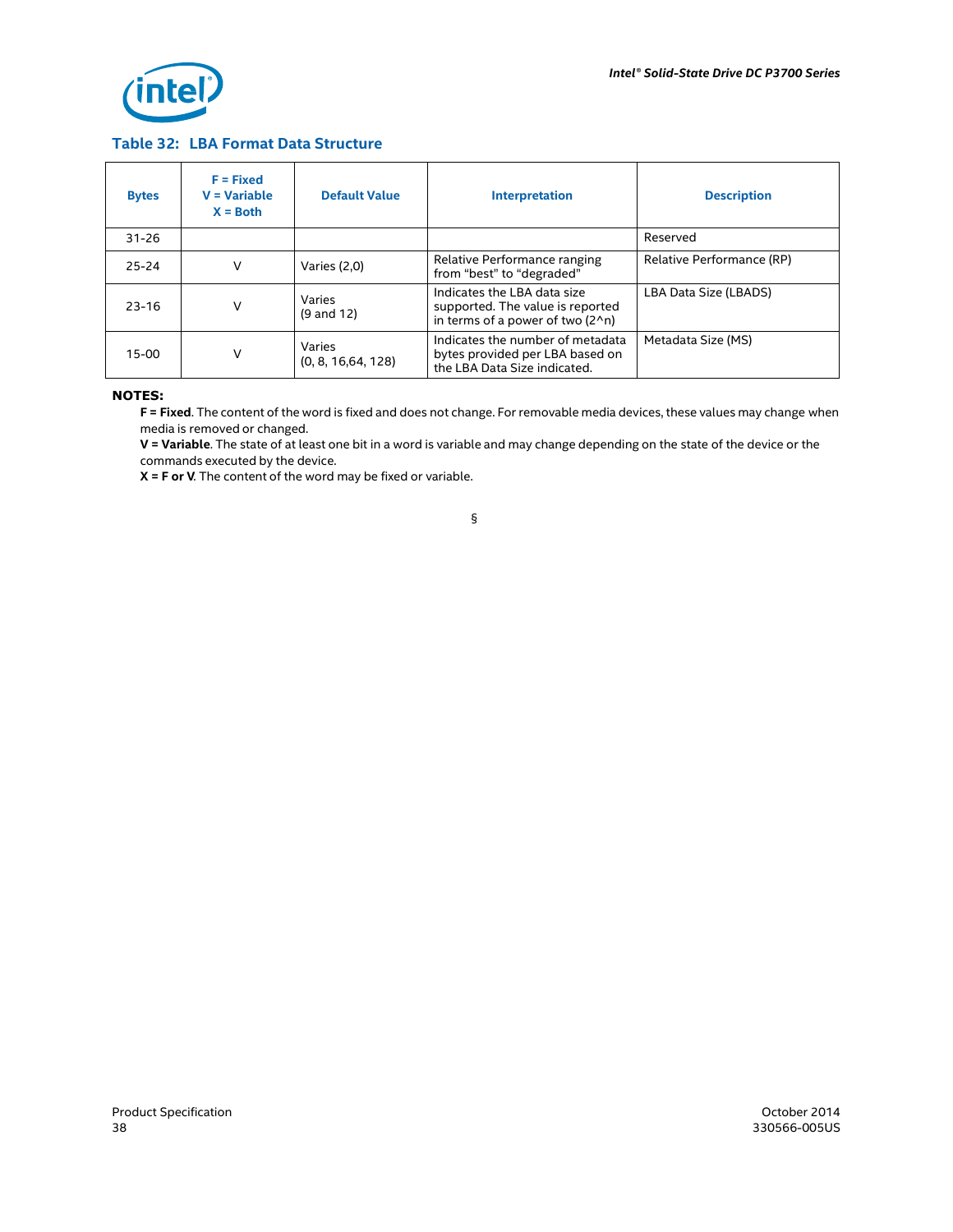

## <span id="page-38-0"></span>*Appendix B Vital Data Structure*

| <b>Address</b> | # Bytes        | <b>Function</b>                      | <b>Programming</b><br><b>Value</b> | <b>Byte</b>    | <b>Description</b>                                 |
|----------------|----------------|--------------------------------------|------------------------------------|----------------|----------------------------------------------------|
|                |                |                                      | 02h                                | $\mathbf 0$    | Device type and Programming Interface              |
| 0              | 3              | Class Code                           | 08h                                | 1              |                                                    |
|                |                |                                      | 01h                                | $\overline{2}$ |                                                    |
| 3              | $\overline{2}$ |                                      | 86h                                | 3              | PCI-SIG Vendor ID                                  |
|                |                |                                      | 80h                                | 4              |                                                    |
| 5              | 20             | ID                                   | Varies                             | $5 - 24$       | Serial Number                                      |
| 25             | 40             |                                      | Varies                             | $25 - 64$      | Model Number                                       |
| 65             | 1              | PCIe Port0                           | 03h                                | 65             | Maximum Link Speed                                 |
| 66             | $\mathbf{1}$   | Capabilities                         | 04h                                | 66             | Maximum Link Width                                 |
| 67             | 1              | PCIe Port1                           | 03h                                | 67             | Maximum Link Speed                                 |
| 68             | 1              | Capabilities                         | 04h                                | 68             | Maximum Link Width                                 |
| 69             | 1              | <b>Initial Power</b><br>Requirements | 0Ah                                | 69             | 12V Power rail initial power requirement<br>(W)    |
| 70             | $\overline{2}$ | Reserved                             | 00h                                | $70 - 71$      |                                                    |
| 72             | 1              | Maximum<br>Power<br>Requirements     | 19h                                | 72             | 12V Power rail maximum power<br>requirement (W)    |
| 73             | $\overline{2}$ | Reserved                             | 00h                                | $73 - 74$      |                                                    |
| 75             | 2              | Capability List<br>Pointer           | 50h                                | 75             | 16b address pointer to start of<br>capability list |

#### **Table 33: Vital Product Data Structure (VPD)**

**Table 34: Capability List Pointer (Out of Band Temperature Sensor)**

| <b>Addr</b><br>(Hex)                   | 00             | 01                               | 02 | 03             | 04                      | 05       | 06 | 07                   | 08     | 09                  | А      |        |
|----------------------------------------|----------------|----------------------------------|----|----------------|-------------------------|----------|----|----------------------|--------|---------------------|--------|--------|
| 50                                     | A <sub>2</sub> | 00                               | 00 | 00             | 00                      | 36       | 00 | 00                   | varies | varies              | varies | varies |
| Capability ID<br>Description<br>(temp) |                | <b>Next Capability</b><br>(none) |    | Sensor<br>Type | <b>SMBUS</b><br>address | Reserved |    | Warning<br>Threshold |        | Over<br>Temperature |        |        |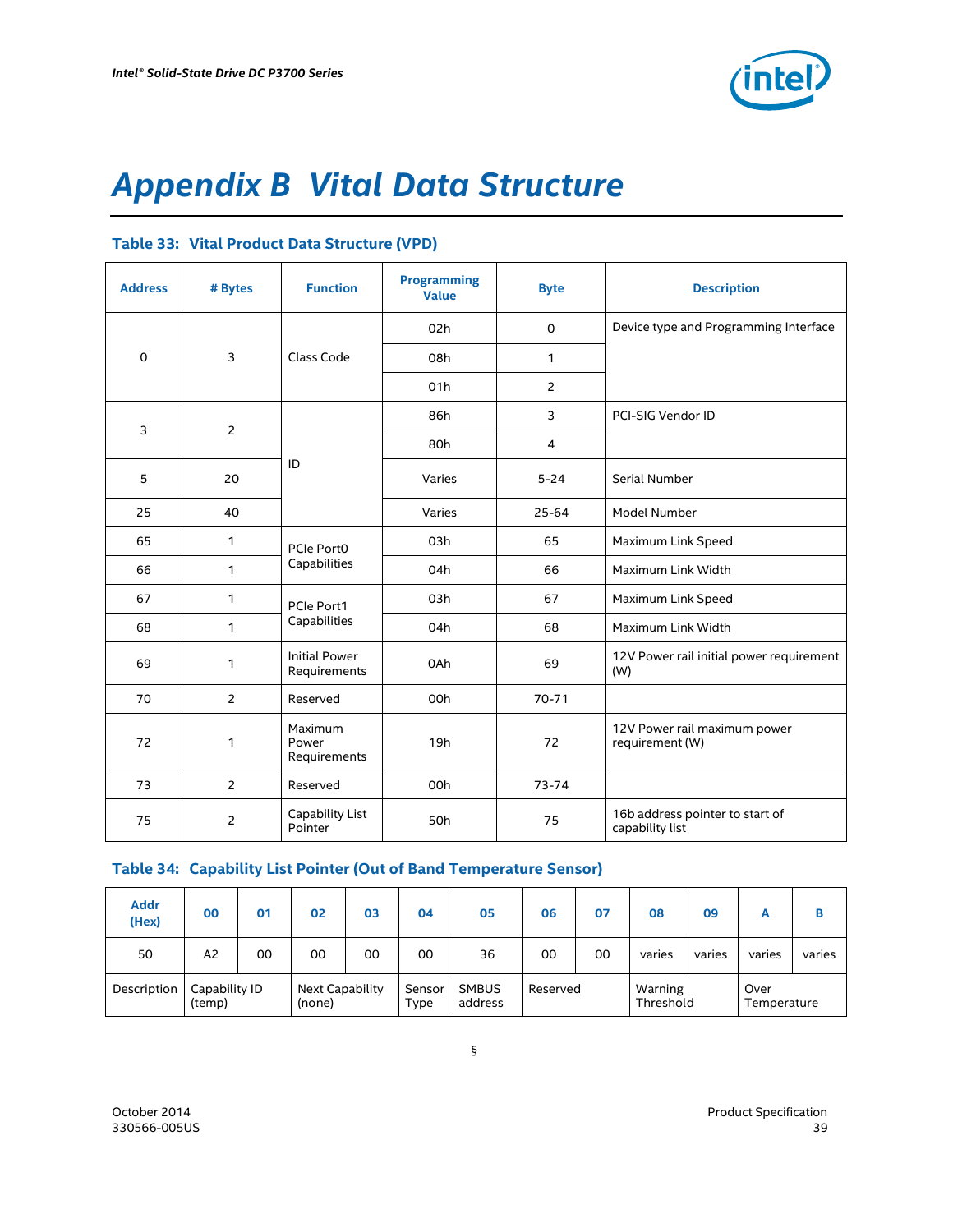

# <span id="page-39-0"></span>*Appendix C Appendix C Out of Band Temperature Sensor Read Out*

Register 0x05 on address 0x1B contains the temperature information for the latest readout. Measured temperature is captured by bit 12 to bit 0. Data format is two's complement. Bit12 represents sign value, bit11 presents 128° C and bit0 represents 0.0625° C. Following table gives an example of the read out.

#### **Table 35: Register 0x05 read out format**

| <b>Binary</b>    | <b>Hex</b>       | <b>Temperature</b> |
|------------------|------------------|--------------------|
| 1110010010000    | 1C90             | $-55^{\circ}$ C    |
| 1110011100000    | 1CE <sub>0</sub> | $-50^{\circ}$ C    |
| 1111001110000    | 1E70             | $-25^\circ$ C      |
| 1111111111111    | 1FFFF            | $-0.0625$ °C       |
| 0 0000 0000 0000 | 000              | $0^{\circ}$ C      |
| 0 0000 0000 0001 | 001              | $0.0625^{\circ}$ C |
| 0 0001 1001 0000 | 190              | $25^{\circ}$ C     |
| 0 0011 0010 0000 | 320              | $50^{\circ}$ C     |
| 0011111010000    | 7D <sub>0</sub>  | $55^{\circ}$ C     |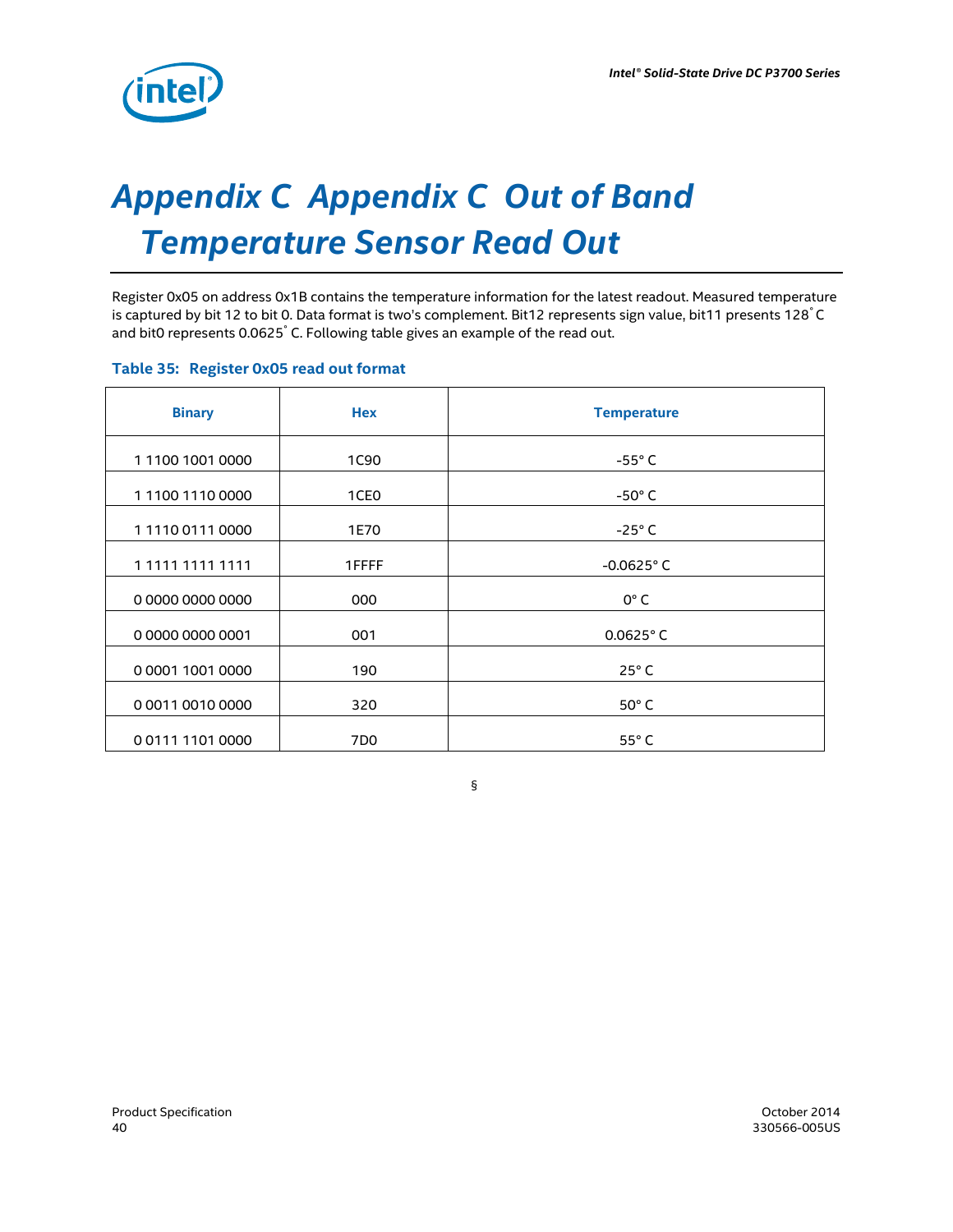

# <span id="page-40-0"></span>*Appendix D PCIe ID*

#### **Table 36: PCIe ID**

| <b>ID</b> name         | <b>Description</b>                    | Add-in<br>Card | $2.5"$ FF | <b>PCIe</b><br><b>Register</b><br><b>Location</b> | <b>Identify</b><br><b>Controller</b><br><b>Location</b> | <b>Vital Product Data</b><br><b>Location</b> |
|------------------------|---------------------------------------|----------------|-----------|---------------------------------------------------|---------------------------------------------------------|----------------------------------------------|
| Vendor ID (VID)        | Vendor ID<br>assigned by<br>PCI-SIG   | 0x8086         | 0x8086    | PCI Header<br>Offset 00h<br>(bits 15:00)          | Bytes 01:00h                                            | Address 3, (size 2B)                         |
| Device ID (DID)        | Device ID<br>assigned by<br>vendor    | 0x0953         | 0x0953    | PCI Header<br>Offset 00h<br>(bits 31:16)          | <b>NA</b>                                               | <b>NA</b>                                    |
| Subsystem<br>Vendor ID | Indicates Sub-<br>system vendor<br>ID | 0x8086         | 0x8086    | PCI Header<br>Offset 2Ch<br>(bits 15:00)          | Bytes 03:02h                                            | <b>NA</b>                                    |
| Subsystem ID           | Sub-system<br>identifier              | 0x3702         | 0x3703    | PCI Header<br>Offset 2Ch<br>(bits 31:16)          | <b>NA</b>                                               | <b>NA</b>                                    |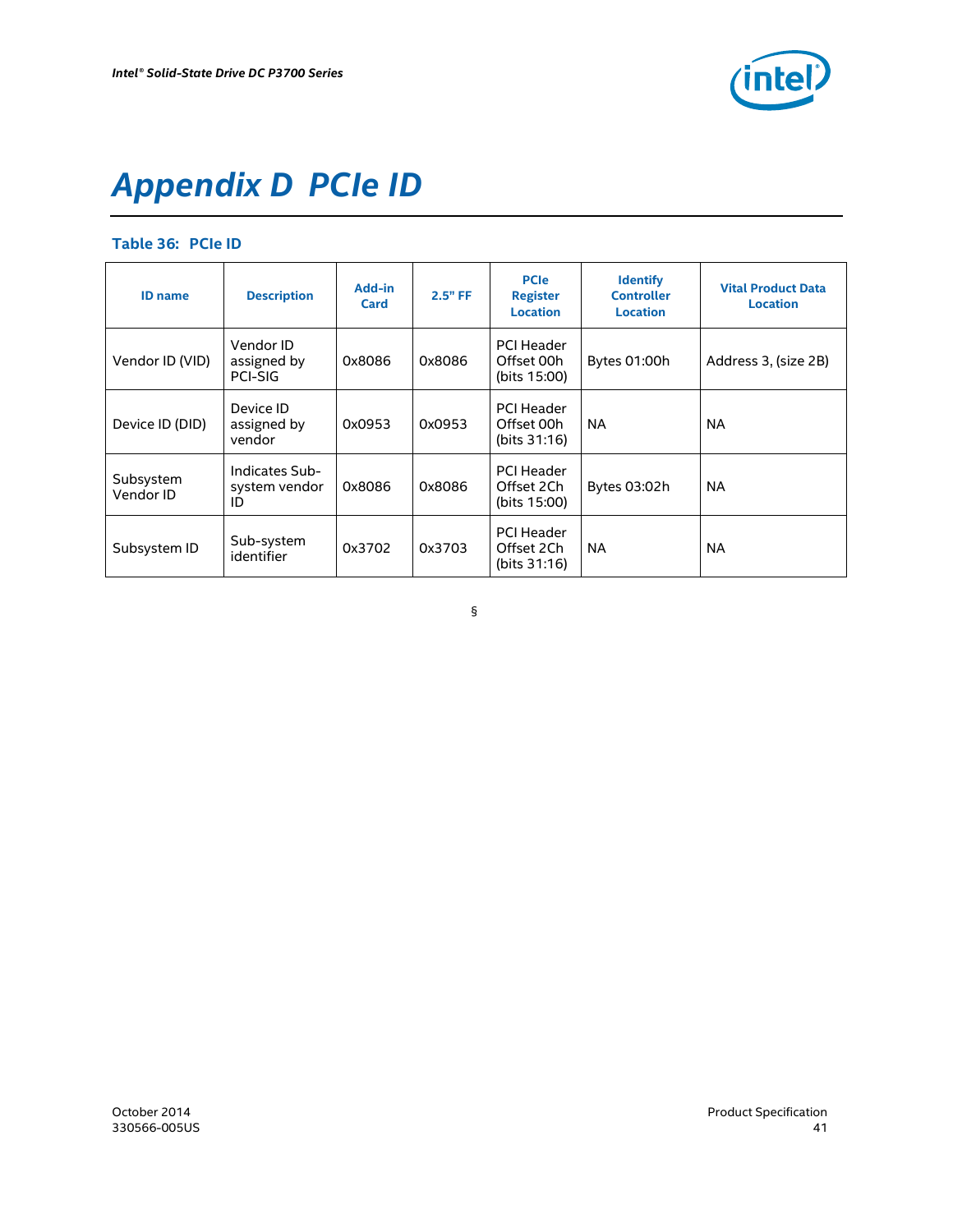

# <span id="page-41-0"></span>*Appendix E SCSI Command Translation*

Following SCSI commands are supported:

- $-$  Read 6,10,12,16
- Inquiry
- Mode Sense 6,10
- Mode Select 6.10
- Log Sense
- Read Capacity 10,16
- Report LUNs
- Request Sense
- Start Stop Unit
- Test Unit Ready
- Write Buffer
- Unmap

*Note:* Refer to NVM Express: SCSI translation reference doc under nvmexpress.org